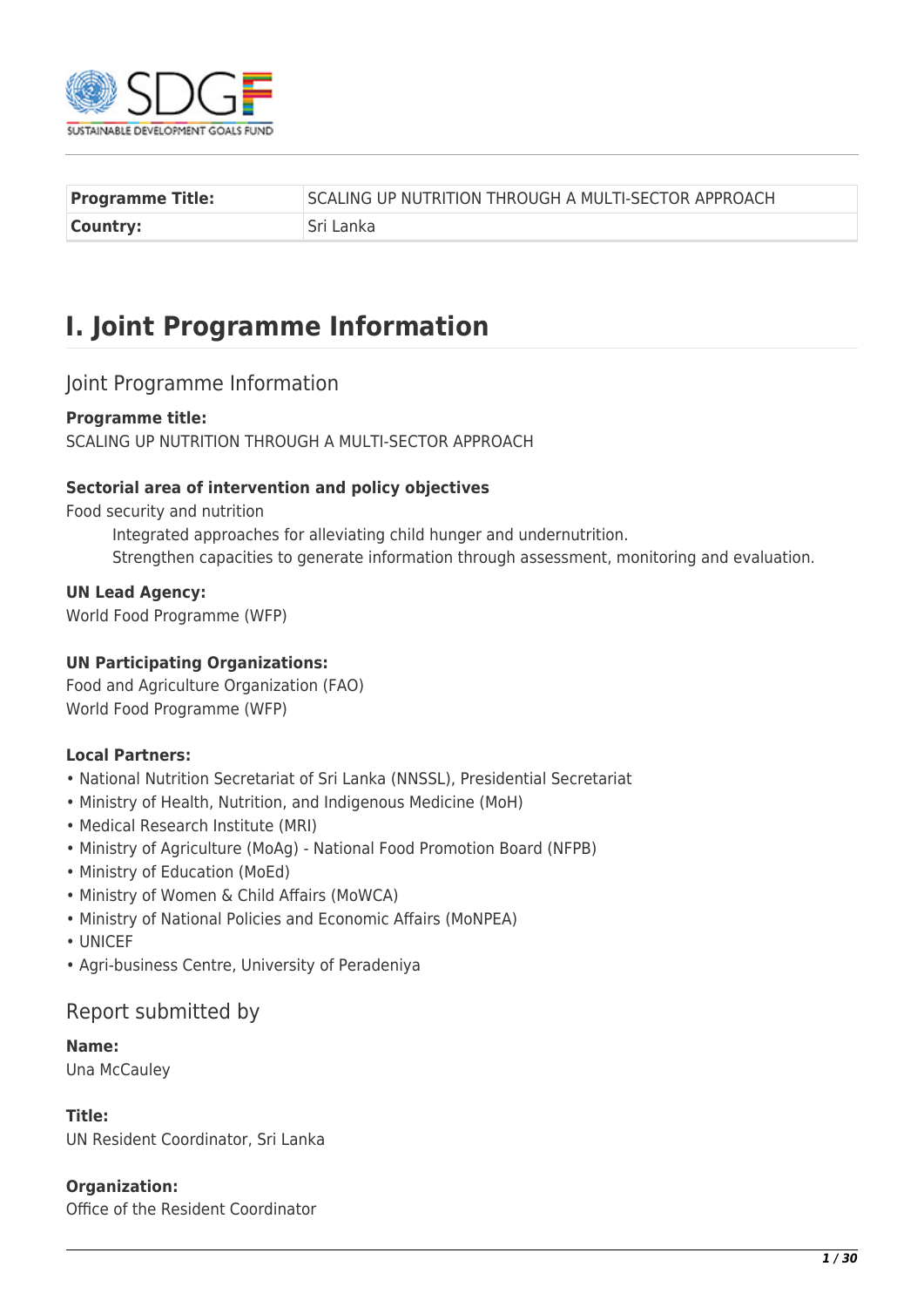## **Contact information:**

email: una.mccauley@one.un.org phone: +94 11 2583805 / +94 777237030

## **Reporting Period Ending:**

Monday, May 1, 2017

# **II. Contact Information**

Resident Coordinator

**Name:**  Una McCauley

**E-mail:**  una.mccauley@one.un.org

UNCT contact person for implementation

**Name:**  Brenda Barton

**Agency: WFP** 

**Title:**  Representative and Country Director

**E-mail:**  brenda.barton@wfp.org

**Phone:**  +94 768079917

**Address:**  Two Jawatte Avenue, Colombo 5, 00500, Sri Lanka

Technical team contacts

Alternative UNCT contact person for implementation

**Name:**  Nina Brandstrup

**Agency:**  FAO

**Title:**  FAO Representative

**E-mail:**  nina.brandstrup@fao.org

**Phone:**  +94 777686880

**Address:**  UN Compound, 202 Bauddhaloka Mawatha, Colombo 7, 00700, Sri Lanka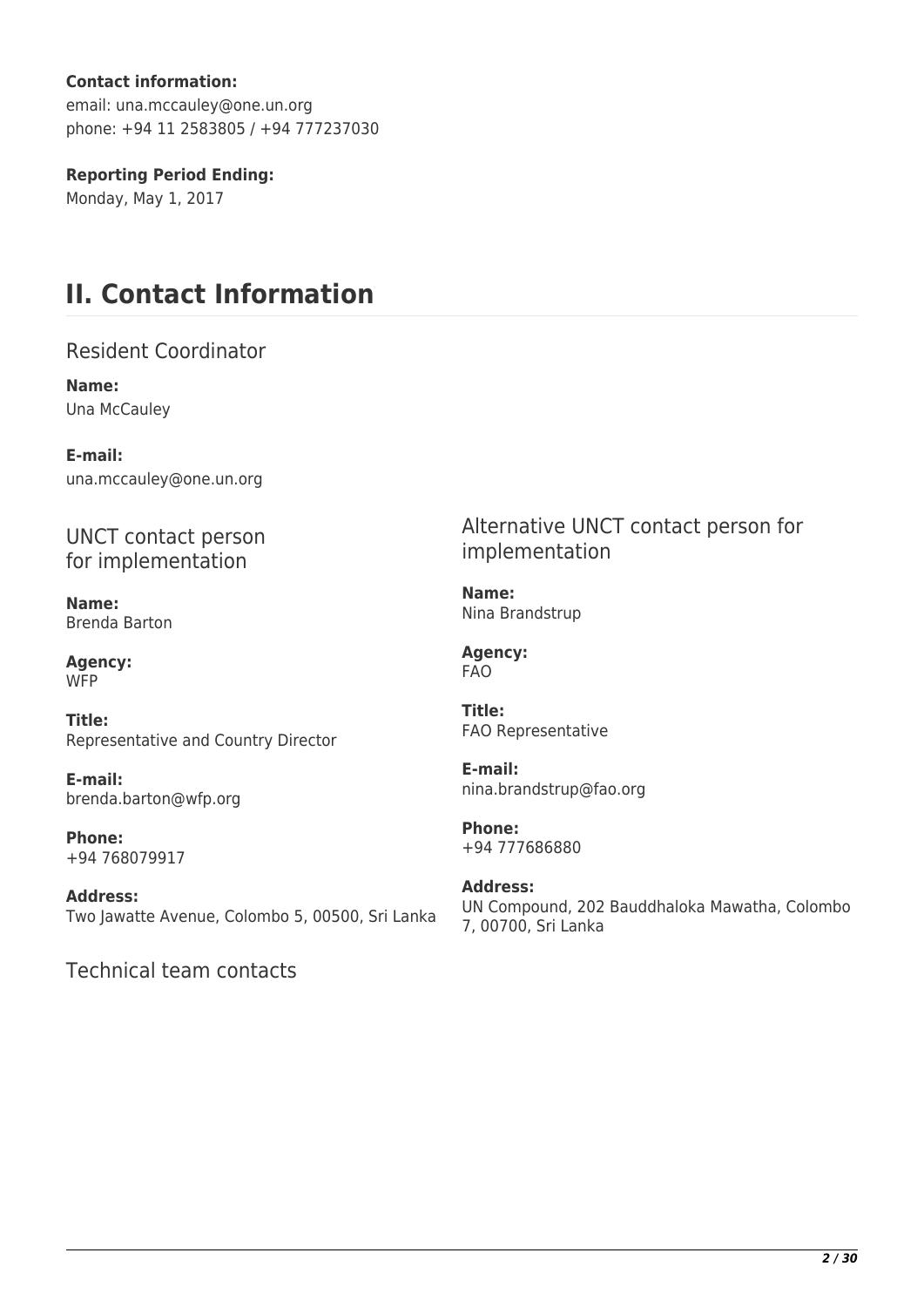| Name:<br>Sashrika Jayasinghe                                        |                                          |
|---------------------------------------------------------------------|------------------------------------------|
| <b>Agency:</b><br><b>WFP</b>                                        | JP monitoring and evaluation focal point |
| Title:<br>Joint Programme Coordinator / Programme Policy<br>Officer |                                          |
| Email:<br>sashrika.jayasinghe@wfp.org                               |                                          |
| <b>Phone:</b><br>+94 778998621                                      |                                          |
| <b>Address:</b><br>Two Jawatte Avenue, Colombo 5, 00500, Sri Lanka  |                                          |
| JP communications and advocacy focal point                          | JP knowledge management focal point      |

JP private sector focal point

Joint programme coordinator

## Agency contact points

Contact 1

**Name:**  Anusara Singhkumarwong

**Agency:**  W<sub>FP</sub>

**Title:**  Nutrition Officer

**Email:**  anusara.singhkumarwong@wfp.org

**Phone:**  +94 774522434

**Address:**  Two Jawatte Avenue, Colombo 5, 00500, Sri Lanka Contact 2

**Name:**  Saman Kalupahana

**Agency: WFP** 

**Title:**  Programme Policy Officer (Nutrition)

**Email:**  saman.kalupahana@wfp.org

**Phone:**  +94 774400584

**Address:**  Two Jawatte Avenue, Colombo 5, 00500, Sri Lanka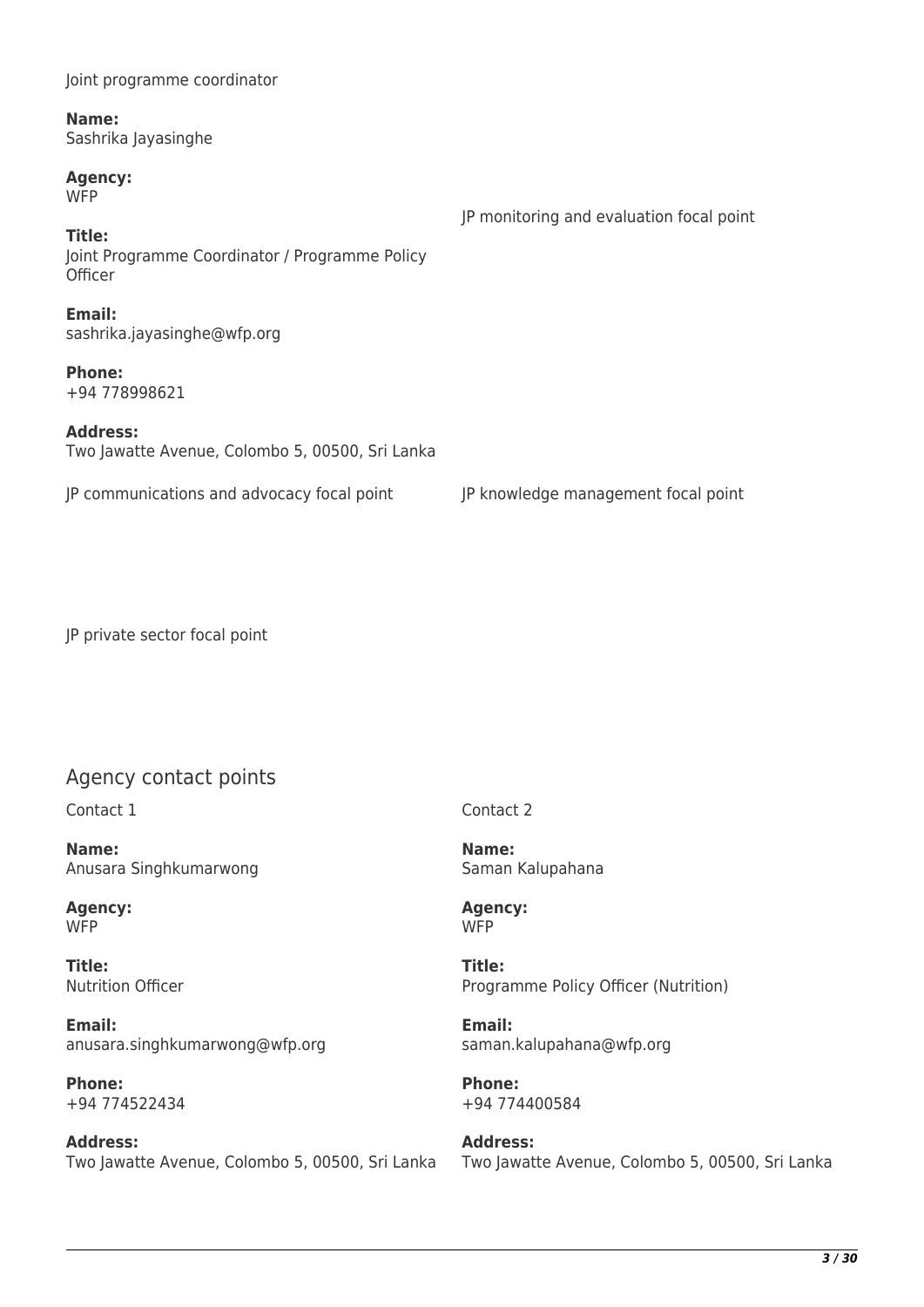### Contact 3

**Name:**  Priyanthi Chandrasekera

**Agency:**  FAO

**Title:**  Project Manager

**Email:**  priyanthi.chandrasekera@fao.org

**Phone:**  +94 768747536

**Address:**  7, 00700, Sri Lanka

Contact 5

**Name:**  Muradh Mohideen

**Agency:**  Office of the UN Resident Coordinator

**Title:**  Head of Resident Coordinator's Office

**Name:**  muradh.mohideen@one.un.org

**Phone:**  +94 777995996

## **Address:**

United Nations Sri Lanka, 202-204 Bauddhaloka Mawatha, Colombo 7, 00700, Sri Lanka

## **III. Financial information**

## **Detailed Financial Report:**

**7** [20170614 SDGF JP Fin Mon Rep 4 on AMENDED WP and Budget\\_DRAFT-FAO-WFP.pdf](http://proposals.sdgfund.org/system/files/report-attachments/20170614%20SDGF%20JP%20Fin%20Mon%20Rep%204%20on%20AMENDED%20WP%20and%20Budget_DRAFT-FAO-WFP.pdf)

## SDG-F Funds

| <b>UN Agency</b>              | <b>Total approved</b><br>funds | Total funds<br><b>Transferred to</b><br>date | <b>Total funds</b><br>committed to<br>date | <b>Total funds</b><br>disbursed to date |
|-------------------------------|--------------------------------|----------------------------------------------|--------------------------------------------|-----------------------------------------|
| World Food<br>Programme (WFP) | 749.871.00                     | 749,871.00                                   | 36,432.00                                  | 428,089.00                              |

Contact 4

**Name:**  Dharmassree Wijeratne

**Agency:**  FAO

**Title:**  Assistant FAO Representative (Programme)

**Email:**  dharmassree.wijeratne@fao.org

**Phone:**  +94 772130388

UN Compound, 202 Bauddhaloka Mawatha, Colombo UN Compound, 202 Bauddhaloka Mawatha, Colombo **Address:**  7, 00700, Sri Lanka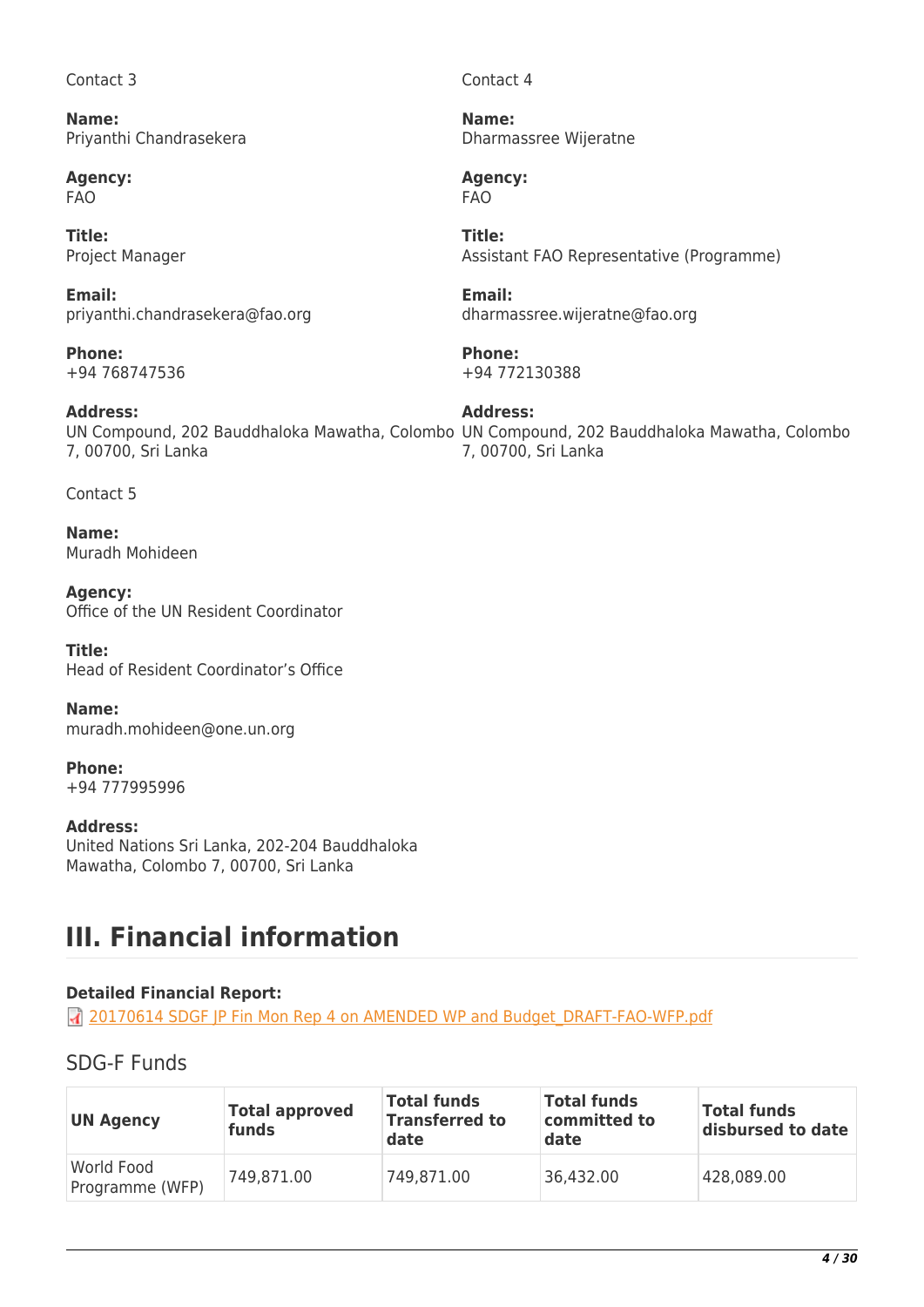| <b>UN Agency</b>                              | <b>Total approved</b><br>funds | <b>Total funds</b><br><b>Transferred to</b><br>date | <b>Total funds</b><br>committed to<br>date | <b>Total funds</b><br>disbursed to date |
|-----------------------------------------------|--------------------------------|-----------------------------------------------------|--------------------------------------------|-----------------------------------------|
| Food and<br>Agriculture<br>Organization (FAO) | 749,858.00                     | 749,858.00                                          | 72,204.00                                  | 487,756.00                              |
|                                               |                                |                                                     |                                            |                                         |

| Total<br>1,499,729.00 | 1,499,729.00 | 108,636.00 | 915,845.00 |
|-----------------------|--------------|------------|------------|
|-----------------------|--------------|------------|------------|

## Matching Funds

| <b>Name of source</b>      | <b>Total approved</b><br>funds | <b>Total funds</b><br><b>Transferred to</b><br>date | <b>Total funds</b><br>committed to<br>date | <b>Total funds</b><br>disbursed to date |
|----------------------------|--------------------------------|-----------------------------------------------------|--------------------------------------------|-----------------------------------------|
| Government of Sri<br>Lanka | 1,368,752.00                   | 1,368,752.00                                        | 171,054.00                                 | 1,197,698.00                            |
| <b>WFP</b>                 | 71,728.00                      | 71,728.00                                           | 0.00                                       | 71,728.00                               |
| <b>UNICEF</b>              | 126,371.00                     | 126,371.00                                          | 0.00                                       | 126,371.00                              |

|--|

## **IV. Beneficiaries**

## **Total number of direct beneficiaries to date:**  1185351

## Direct Beneficiaries – Breakdown

| <b>Beneficiary type - individual</b> | <b>Total</b> | <b>Female Male</b> | <b>Comments</b> |
|--------------------------------------|--------------|--------------------|-----------------|
| <b>Farmers</b>                       |              |                    |                 |
| <b>Entrepreneurs</b>                 |              |                    |                 |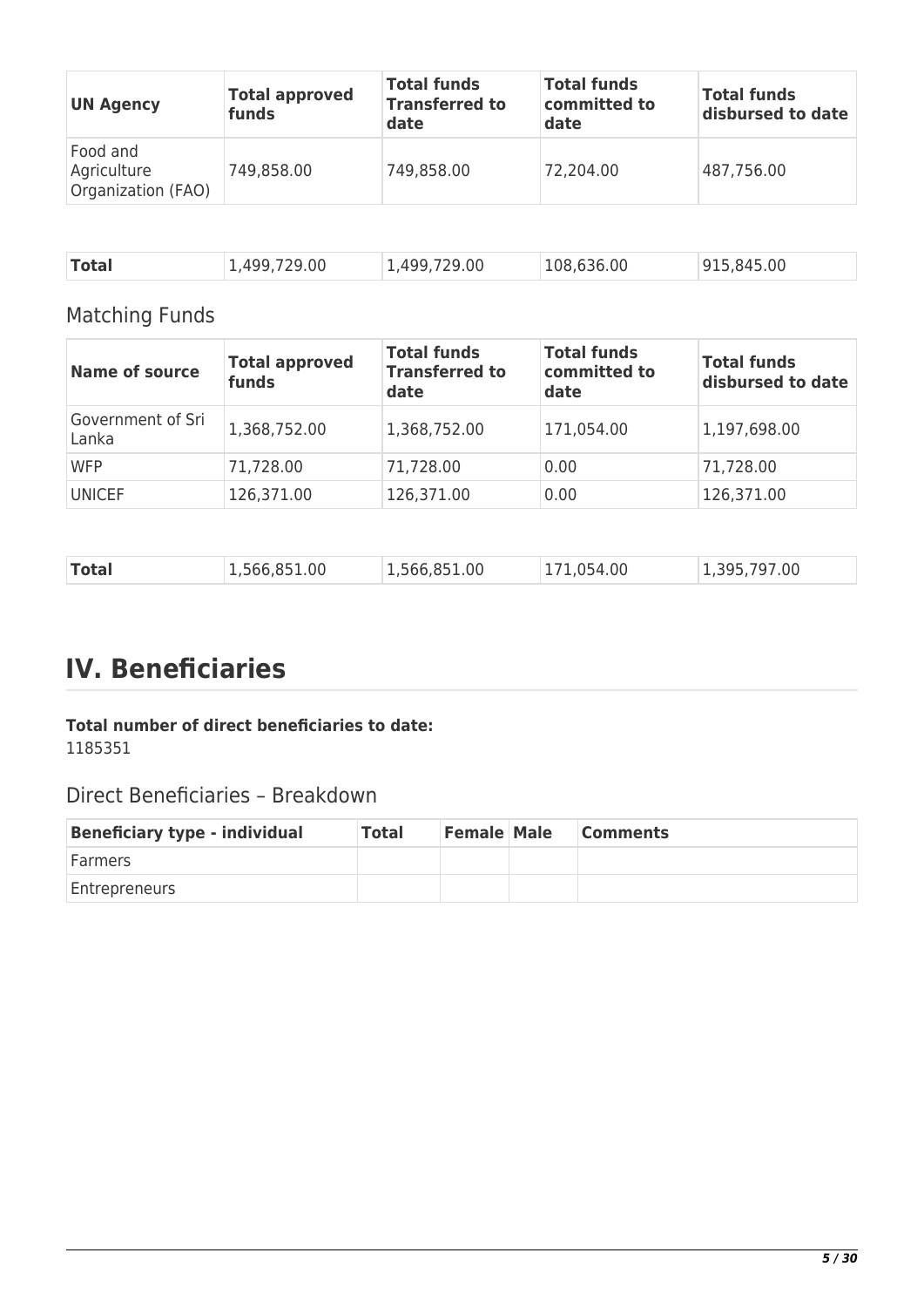| Civil servants/government                 | 1,128                     | 356    | 772 | WFP supported the training of 34<br>male MRI staff and survey<br>enumerators on data and sample<br>collection and field lab sample<br>analysis for the baseline food and<br>nutrition surveys; and involved 616<br>(101 female and 515 male)<br>participants in the consultative<br>meetings on the national nutrition<br>surveillance system carried out in 6<br>districts; Further, 70 government<br>officials (42 female and 28 male)<br>participated in the National<br>workshop for food fortification<br>organized by WFP in March 2017.<br>FAO conducted 9 workshops on the<br>school nutrition database for 408<br>management assistants (213F and<br>195M) |
|-------------------------------------------|---------------------------|--------|-----|---------------------------------------------------------------------------------------------------------------------------------------------------------------------------------------------------------------------------------------------------------------------------------------------------------------------------------------------------------------------------------------------------------------------------------------------------------------------------------------------------------------------------------------------------------------------------------------------------------------------------------------------------------------------|
| Indigenous                                |                           |        |     |                                                                                                                                                                                                                                                                                                                                                                                                                                                                                                                                                                                                                                                                     |
| Children                                  | 1,138,887 580,832 558,055 |        |     | FAO's work on the school nutrition<br>database and the school gardens<br>directly benefits all 1,138,887<br>school children. In addition, WFP<br>and FAO conducted nutrition<br>education promotion activities in<br>line with the key objective at the<br>National Scout Jamboree on 20-26<br>Feb, 2016 supporting 8,000 boys<br>and 2,000 girl scouts. MRI also<br>surveyed 8,791 school children for<br>the WFP-supported baseline<br>nutrition survey. Moreover, WFP<br>provided fortified rice to 1,200<br>children (612 female; 588 male) in<br>30 schools in the Moneragala district<br>through the pilot programme                                          |
| Youth                                     | 398                       | 261    | 137 | WFP supported the National Youth<br>Model United Nations conference in<br>August 2016 by providing flyers and<br>banners on SDGs.<br>WFP also trained 38 enumerators<br>(13 female and 25 male university<br>students) on data collection for the<br>rice fortification pilot trials in the<br>Moneragala District                                                                                                                                                                                                                                                                                                                                                  |
| Pregnant and Lactating Women (PLW) 14,762 |                           | 14,762 | 0   | PLW participated in the baseline<br>survey conducted by MRI                                                                                                                                                                                                                                                                                                                                                                                                                                                                                                                                                                                                         |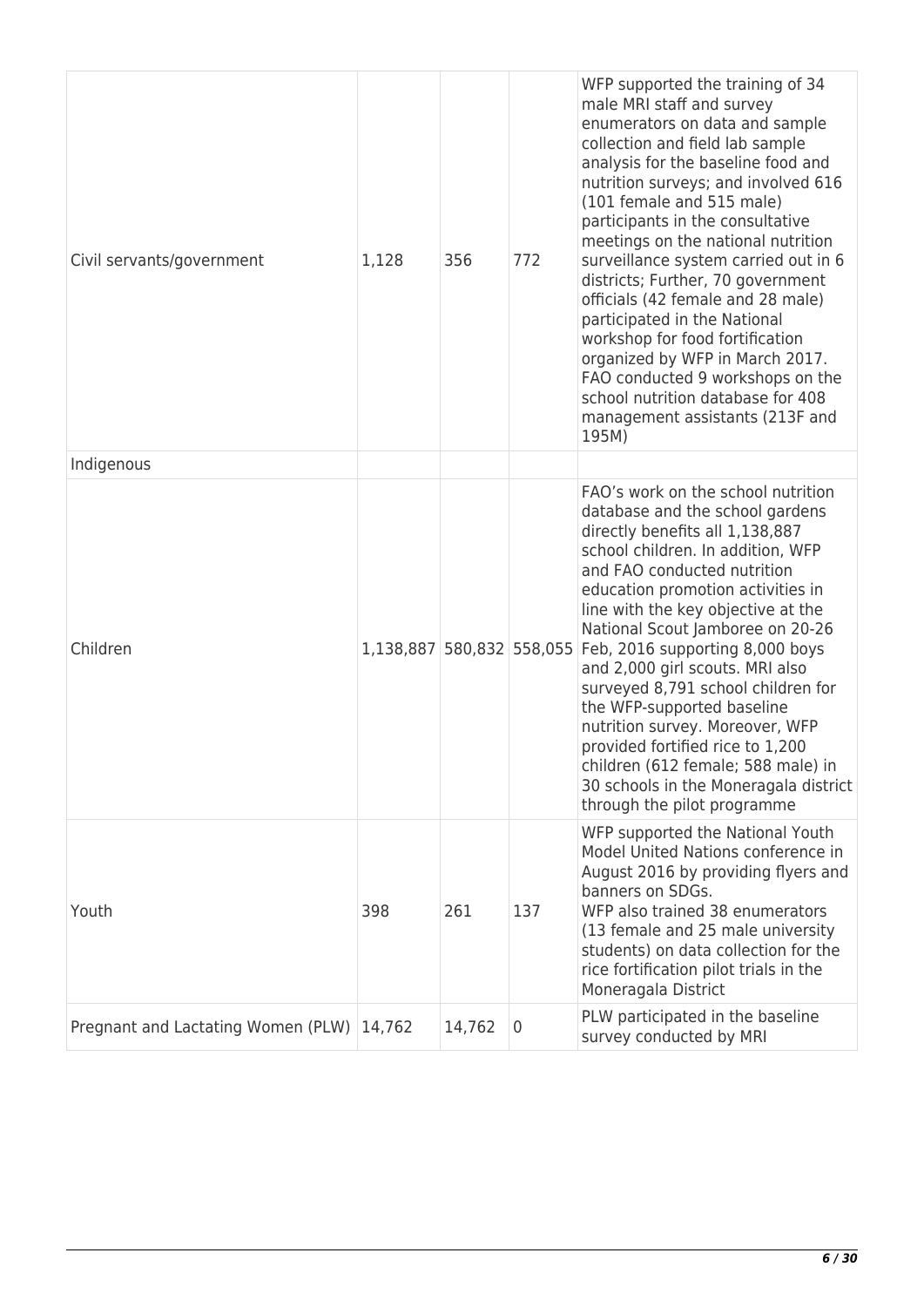| Civil Society / Community                                                             | 25,251                    | 12,878 | 12,373 | FAO provided nutrition promotion<br>information to the MoEd stall at the<br>exhibition on a Toxin-Free Nation<br>organized by the Presidential<br>Secretariat on March 6-8, 2016. It<br>was estimated that 21,000 people<br>visited the exhibition (10,710 F and<br>10,290 M), thus benefitting from the<br>nutrition education promotion.<br>WFP provided nutrition awareness<br>and fortified rice to 1,062 adults<br>(parents of the children in the<br>schools where the rice fortification<br>acceptability trial was conducted)<br>and provided a take home ration of<br>fortified rice for their households -<br>equivalent to approximately 3,182<br>beneficiaries (excluding children<br>that already receive rice in school)<br>as part of the pilot study in<br>Moneragala in March 2017.<br>Further, 4 women from 2 civil<br>society organizations and 3 men<br>from 3 NGOs participated in the<br>food fortification workshop in March<br>2017. |
|---------------------------------------------------------------------------------------|---------------------------|--------|--------|--------------------------------------------------------------------------------------------------------------------------------------------------------------------------------------------------------------------------------------------------------------------------------------------------------------------------------------------------------------------------------------------------------------------------------------------------------------------------------------------------------------------------------------------------------------------------------------------------------------------------------------------------------------------------------------------------------------------------------------------------------------------------------------------------------------------------------------------------------------------------------------------------------------------------------------------------------------|
| ToTs for pre-schools including ECCD,<br>WDO, CRPO officers and pre-school<br>teachers | 1,271                     | 1,223  | 48     | FAO supported 4 ToT workshops on<br>pre-school nutrition and trainings for<br>1,142 pre-school teachers (1,137 F;<br>5 M) on nutrition in 19 out of 25<br>district trainings                                                                                                                                                                                                                                                                                                                                                                                                                                                                                                                                                                                                                                                                                                                                                                                 |
| Education specialists on school<br>nutrition                                          | 3,629                     | 2,420  | 1,209  | Zonal-level trainings on school<br>nutrition and ToT programmes on<br>secondary school nutrition and<br>school gardens (133 F, 244 M) were<br>supported by FAO in each of the 9<br>provinces for with FAO support for<br>in-service advisors of agriculture<br>and nutrition, teachers, and zonal<br>education directors, pre-service<br>teachers (pre-service teachers<br>1,500 F, 594 M).                                                                                                                                                                                                                                                                                                                                                                                                                                                                                                                                                                  |
| Private sector and Academia                                                           | 25                        | З      | 22     | 18 representatives from 12 private<br>sector firms, including rice millers<br>and wheat flour producers attended<br>the national food fortification<br>workshop in March 2017                                                                                                                                                                                                                                                                                                                                                                                                                                                                                                                                                                                                                                                                                                                                                                                |
| <b>Total</b>                                                                          | 1,185,351 612,735 572,616 |        |        |                                                                                                                                                                                                                                                                                                                                                                                                                                                                                                                                                                                                                                                                                                                                                                                                                                                                                                                                                              |

| <b>Beneficiary type - institutional</b> | <b>Total Comments</b> |
|-----------------------------------------|-----------------------|
| <b>SMEs</b>                             |                       |
| Cooperatives                            |                       |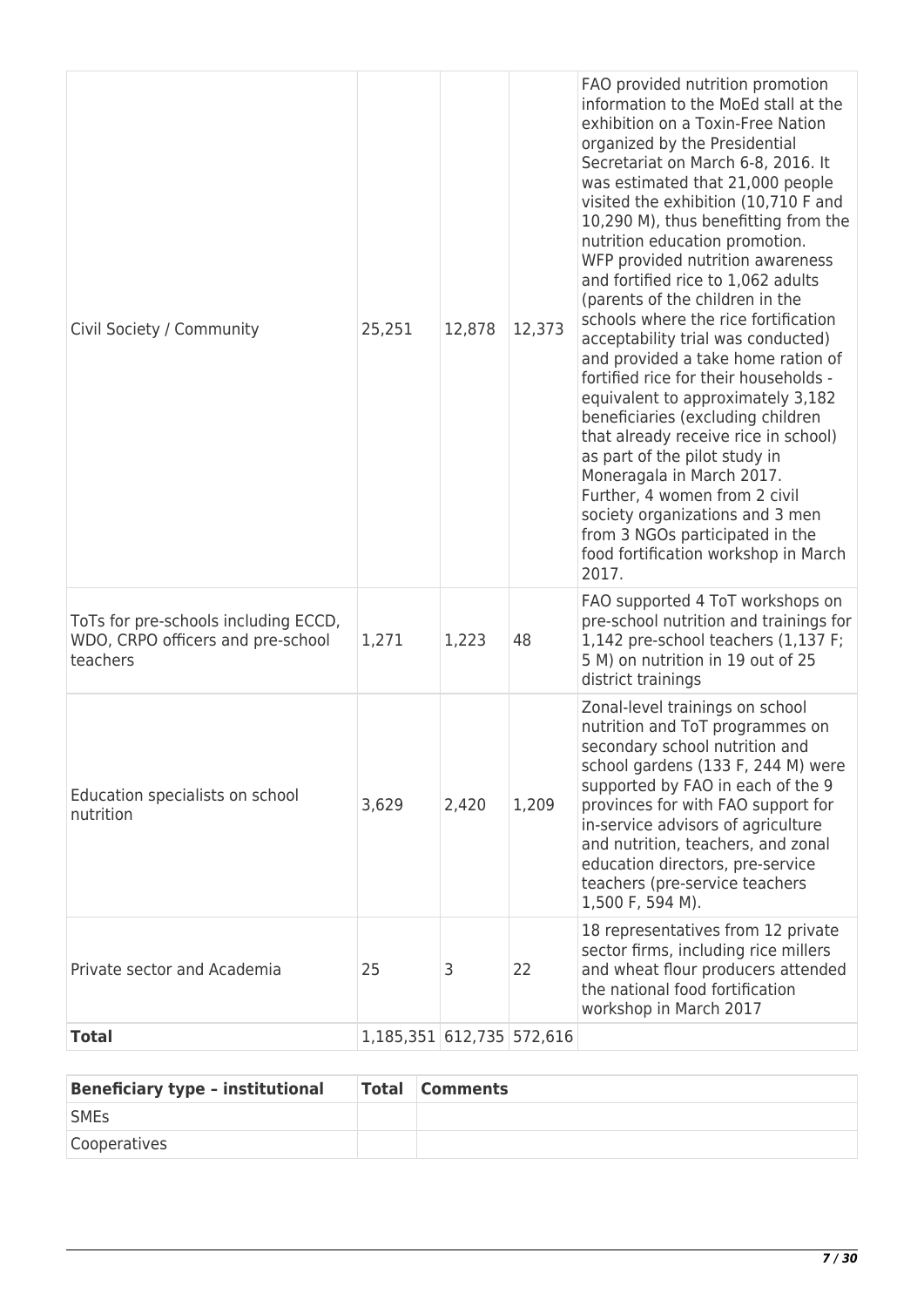| Government/municipal organizations | 5.00           | WFP supported technical and institutional capacity<br>development for the Medical Research Institute (MRI)<br>relevant to the national baseline surveys on food and<br>nutrition. WFP also supports the technical and capacity<br>development of the National Food Promotion Board<br>(NFPB), MoAg for rice fortification and provides technical<br>capacity development for the Thriposha factory (MoH) to<br>improve the quality of Thriposha (a locally-fortified<br>blended food).<br>Through FAO, MoWCA and MoEd also benefit from the<br>training programmes and technical material provided. |
|------------------------------------|----------------|-----------------------------------------------------------------------------------------------------------------------------------------------------------------------------------------------------------------------------------------------------------------------------------------------------------------------------------------------------------------------------------------------------------------------------------------------------------------------------------------------------------------------------------------------------------------------------------------------------|
| Private sector                     | 12.00          | 18 people from 12 private sector firms, including rice<br>millers and wheat flour producers, attended the national<br>food fortification workshop in March 2017.                                                                                                                                                                                                                                                                                                                                                                                                                                    |
| Community-based organizations      | $\overline{2}$ | 4 women participated from 2 CBOs in the national food<br>fortification workshop held in March 2017                                                                                                                                                                                                                                                                                                                                                                                                                                                                                                  |
| <b>NGOs</b>                        | 3              | 3 people representing 3 NGOs participated in the national<br>food fortification workshop held in March 2017                                                                                                                                                                                                                                                                                                                                                                                                                                                                                         |
| Academia                           | $\overline{4}$ | 7 academics from 4 universities attended the national<br>food fortification workshop in March 2017                                                                                                                                                                                                                                                                                                                                                                                                                                                                                                  |
| Schools                            | 10,144         | All government/national schools benefit through the<br>school nutrition and health promotion database and up to<br>6,000 of these schools will also benefit from school<br>gardening through the ToT and implementation efforts. To<br>date, 439 schools have been trained on school gardening.<br>The school baseline nutrition survey conducted by MRI<br>included students from 262 schools across the country.<br>Further, WFP rice fortification pilot programme covered 30<br>schools in Moneragala district.                                                                                 |
| <b>Teacher Training Colleges</b>   | 14             | 2094 Pre-service teachers from 14 teacher training<br>colleges were trained on nutrition.                                                                                                                                                                                                                                                                                                                                                                                                                                                                                                           |
| <b>Total</b>                       | 10,184         |                                                                                                                                                                                                                                                                                                                                                                                                                                                                                                                                                                                                     |

## Indirect Beneficiaries – Breakdown

| <b>Beneficiary type - individual</b> | <b>Total</b> | <b>Female</b>        | <b>Male</b> | <b>Comments</b>                                                                                    |
|--------------------------------------|--------------|----------------------|-------------|----------------------------------------------------------------------------------------------------|
| <b>Farmers</b>                       |              |                      |             |                                                                                                    |
| Entrepreneurs                        |              |                      |             |                                                                                                    |
| Civil servants/government            |              |                      |             |                                                                                                    |
| Indigenous                           |              |                      |             |                                                                                                    |
| Children                             |              | 1,138,887 580,832.00 | 558,055.00  | Cohort of all school children<br>indirectly benefitted by<br>national baseline nutrition<br>survey |
| Youth                                |              |                      |             |                                                                                                    |
| Pregnant and Lactating Women         | 810,886      | 810,886.00           | 0.00        | Cohort of national<br>population indirectly<br>benefitted by PLW baseline<br>nutrition survey      |
|                                      |              |                      |             |                                                                                                    |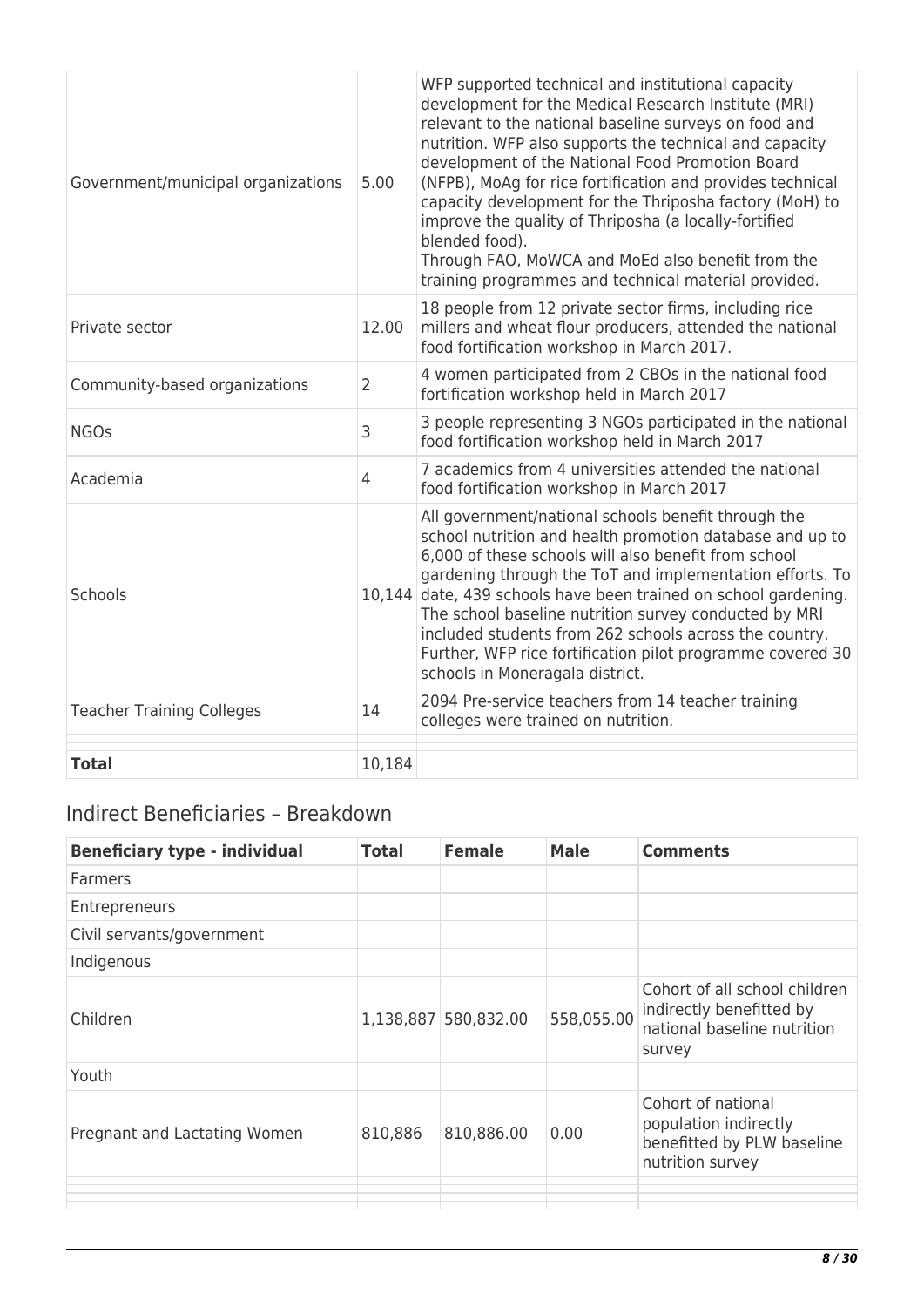| <b>Total</b> | 1,949,773 1,391,718.00 558,055.00 |
|--------------|-----------------------------------|
|--------------|-----------------------------------|

| <b>Beneficiary type - institutional</b> |      | <b>Total Comments</b>                                                                                                                                                                                                                                                                                                            |
|-----------------------------------------|------|----------------------------------------------------------------------------------------------------------------------------------------------------------------------------------------------------------------------------------------------------------------------------------------------------------------------------------|
| <b>SMEs</b>                             |      |                                                                                                                                                                                                                                                                                                                                  |
| Cooperatives                            |      |                                                                                                                                                                                                                                                                                                                                  |
| Government/municipal organizations      | 4.00 | The four implementing ministries                                                                                                                                                                                                                                                                                                 |
| Private sector                          | 4    | Service providers of meeting facilities; partner for<br>procuring fortified rice kernels for the pilot programme; and<br>technical support to the consulting firm for the rice<br>fortification landscape analysis.                                                                                                              |
| Community-based organizations           | 1    | The Scaling Up Nutrition People's Forum (SUN-PF)<br>participated in the consultative workshop for food<br>fortification held in July 2015 and the national workshop in<br>March 2017.                                                                                                                                            |
| <b>NGOs</b>                             |      |                                                                                                                                                                                                                                                                                                                                  |
| Academia                                | 7    | Academics from 2 national universities were involved in<br>presenting research conducted in under-nutrition and in<br>providing inputs regarding the design of the pilot<br>programme for food fortification<br>Academics from 5 national universities were involved in the<br>preparation of Nutrition supplementary documents. |
| <b>Total</b>                            | 16   |                                                                                                                                                                                                                                                                                                                                  |

## **Any other information regarding JP beneficiaries\*:**

The 14,762 participants of the PLW baseline survey are considered direct beneficiaries and the general population of the country comprising PLW (i.e., 810,886) are considered indirect beneficiaries of the national baseline survey on PLW food and nutrition.

The 8,791 participants of the school-children baseline nutrition survey are considered direct beneficiaries (51% of which were girls) and all 1,138,887 school-in the country are considered indirect beneficiaries.

WFP supported the Nutrition Coordination Division (NCD) of the Ministry of Health to conduct a consultative meeting to review the indicators for the National Nutrition Surveillance System on the 18th and 19th of February, 2016 in the Nuwara Eliya district, with 80 participants, including 55 women and 25 men. Based on the lessons learned from the first phase of implementation in Nuwara Eliya, WFP assisted the Ministry of Health to conduct meetings in 5 other districts, namely: Batticaloa, Matale, Kegalle, Ampara, Trincomalee, between January and March 2017, which involved 460 government personnel (76 female and 460 male) from various sectors, including, agriculture, poverty reduction, and other departments); totaling 616 government officers (101 F and 515 M) in 6 districts trained on the data collection tools for nutrition surveillance.

FAO conducted a series of workshops through the island nation for training and orientating users on the school health and nutrition database. A total of 9 workshops were held; one for each province between January and March 2016. A total of 408 Division and Zonal level Management Assistants (213 women and 195 men) were trained on the database in all 9 provinces of the country. Two follow up trainings were conducted for data entry operators with a total of 68 participants (50 male and 18 female) in May 2016.

FAO also conducted workshops throughout the country for Training of Trainers (ToT) on School Gardens. The ToT workshops have been conducted in each of the 9 provinces with a total of 377 participants (133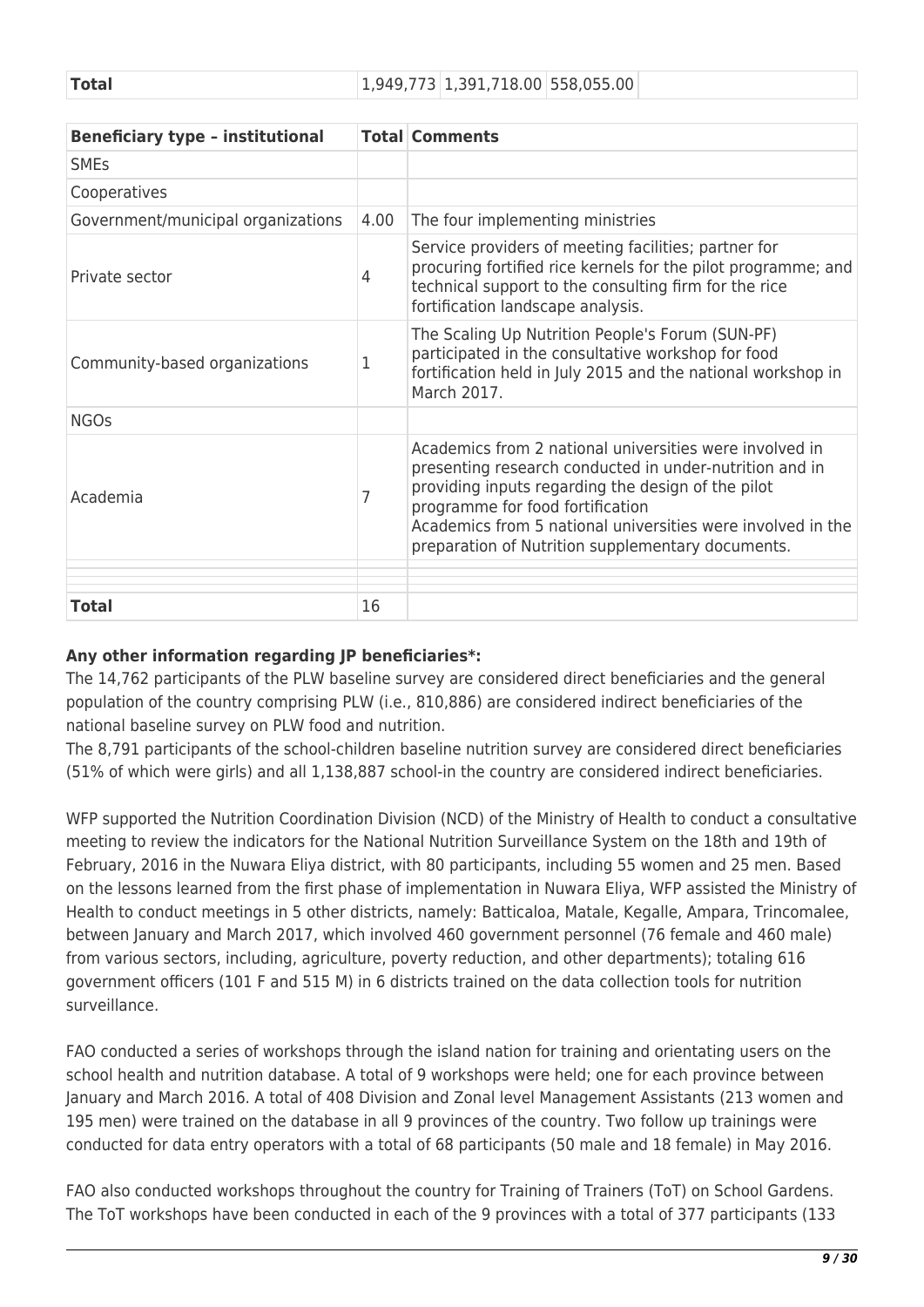women & 244 men) including, in-service advisors of agriculture and nutrition, teachers, and zonal education directors.

Zonal-level trainings on nutrition and school gardens were provided to 705 teachers (531 females and 174 males) from 439 schools in 15 education zones in 4 provinces through training programmes in July and September 2016. The training programmes were continued between November 2016 and April 2017 for an addition 367 teachers (200 females and 167 males) in the Southern, North Central, and Sabaragamuwa **Provinces** 

FAO supported MoEd in conducting ToT programmes on nutrition in secondary education with participation from 86 teachers (56 female and 30 male). The Sinhala-medium ToT was conducted in May 2016; the Tamil-medium ToT was conducted in September 2016; and the national-level programe was held at the National Institute of Education, covering all nine provinces.

Further, through the ToT groups, FAO trained 2,094 pre-service teachers (594 M and 1,500 F) between November 2016 and April 2017 on nutrition promotion at 14 teacher training colleges at Hapitigama, Nilwala, Balapitiya, Unawatuna, Pasdunrata, Ruhuna, Saripuththa, Mahaweli, Siripada, Siyana, Wayamba, Ruwanpura, Peradeniya, and Pulahisipura. With the collaboration of NCD, MoH and CS, MoWCA, FAO supported 4 ToT workshops (held in Colombo) on pre-school nutrition with a total of 129 participants (86 female and 43 male) representing all nine provinces by August 2016.

FAO also commenced district-level trainings in nutrition in August 2016 and completed trainings for 1,142 pre-school teachers (1,137 female and 5 male) in 19 out of 25 districts. During this reporting period, 575 female and 1 male pre-school teacher in 9 districts were trained. Low participation of males is due to high ratio of women pre-school teachers in the country.

WFP conducted a national food fortification workshop in collaboration with the Ministry of Health and Food Fortification Initiative (FFI) on March 22-23, 2017. The workshop brought together a total of 107 people from government (70: 42F, 28M), 18 representatives from 12 private sector institutions, 2 civil society representatives, 2 NGOs, and 7 academia to discuss the way forward for food fortification (rice and wheat). To share regional and global experience, 2 participants from representing the Indian Government (state of Odissa, and Food Fortification Standard Institute), 1 participant from WFP India, 1 participant from WFP Bangladesh, 1 regional advisor of WFP and 2 experts from FFI also participated and presented at the workshop.

# **V. Joint Programme Progress**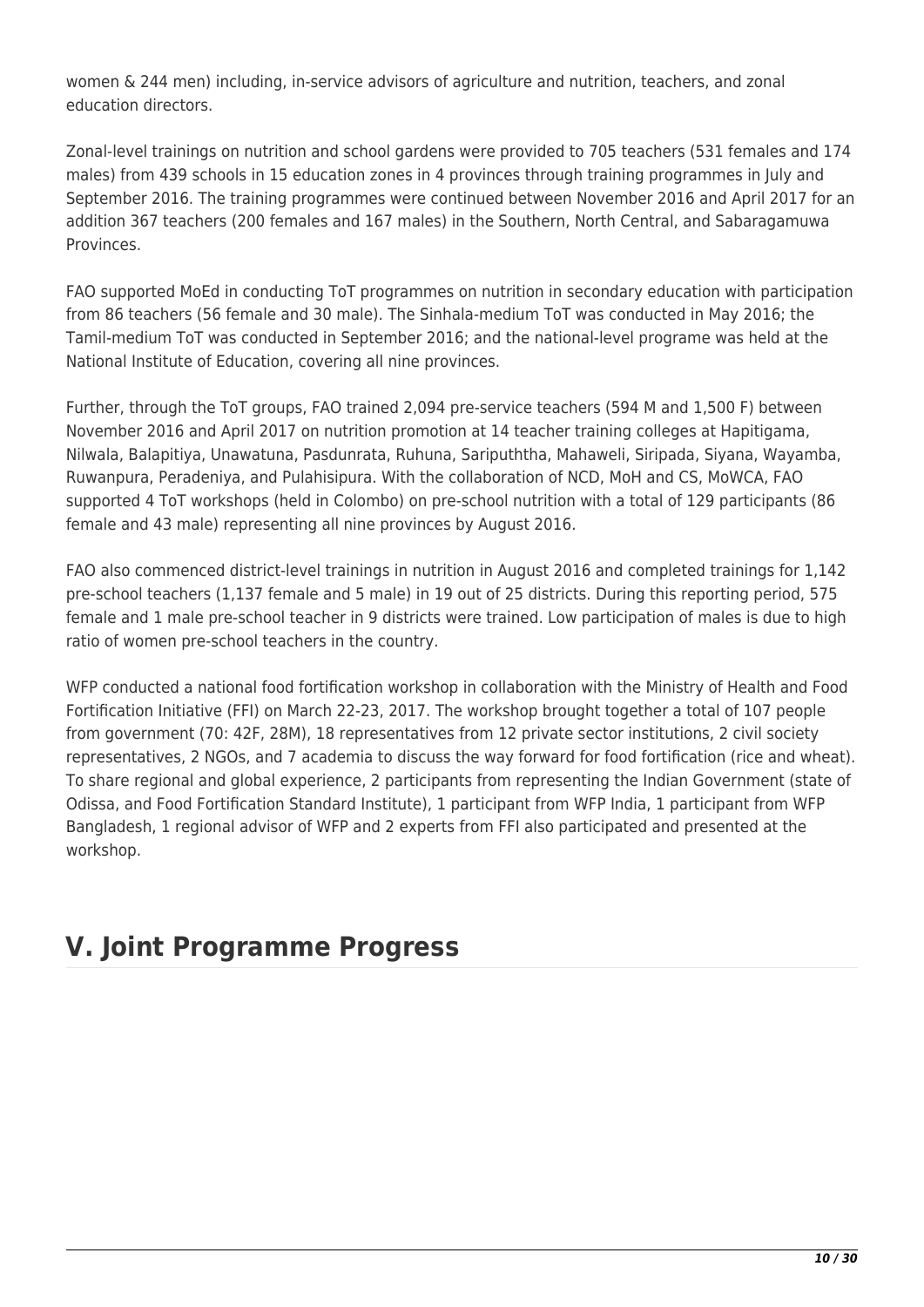| <b>Expected Results</b><br>(Outcomes & outputs)                                                                                                                                           | <b>Progress</b>                                                                                                                                                                                                                                                                                                                                                                                                                                                                                                                                                                                                                                                                                                                                                                                                                                                                                                                                                                                                                                                                                                                                                                                                                                                                                                                                                                                                                                                                                                                                                                                                                                                                      | <b>Difficulties</b>                                                                                                                                                                                                                                                                                                                                                                                                                                                                                                                                                                                                                                                                                                                                                                                                                                                                                                                                                                                                                                                                    | <b>Expected deliverables</b>                                                                                                                                                                                                                                                                                                                                                                  |
|-------------------------------------------------------------------------------------------------------------------------------------------------------------------------------------------|--------------------------------------------------------------------------------------------------------------------------------------------------------------------------------------------------------------------------------------------------------------------------------------------------------------------------------------------------------------------------------------------------------------------------------------------------------------------------------------------------------------------------------------------------------------------------------------------------------------------------------------------------------------------------------------------------------------------------------------------------------------------------------------------------------------------------------------------------------------------------------------------------------------------------------------------------------------------------------------------------------------------------------------------------------------------------------------------------------------------------------------------------------------------------------------------------------------------------------------------------------------------------------------------------------------------------------------------------------------------------------------------------------------------------------------------------------------------------------------------------------------------------------------------------------------------------------------------------------------------------------------------------------------------------------------|----------------------------------------------------------------------------------------------------------------------------------------------------------------------------------------------------------------------------------------------------------------------------------------------------------------------------------------------------------------------------------------------------------------------------------------------------------------------------------------------------------------------------------------------------------------------------------------------------------------------------------------------------------------------------------------------------------------------------------------------------------------------------------------------------------------------------------------------------------------------------------------------------------------------------------------------------------------------------------------------------------------------------------------------------------------------------------------|-----------------------------------------------------------------------------------------------------------------------------------------------------------------------------------------------------------------------------------------------------------------------------------------------------------------------------------------------------------------------------------------------|
| IP Output 1.1:<br>Understanding the link<br>between health, food<br>security, food consumption<br>and micronutrient<br>deficiencies for the target<br>group of PLWs and<br>schoolchildren | WFP has been collaborating with the Medical<br>Research Institute (MRI) of MoH since May<br>2015 on the PLW and school-children baseline<br>surveys.<br>A training was provided to enumerators for the<br>PLW survey before the data collection. The<br>island-wide data collection for the PLW survey<br>commenced in May 2015 and was completed<br>in towards the end of 2015. The survey was<br>conducted from 30 clusters in all 25 districts.<br>and comprised approximately 15,000 survey<br>participants, including 7,500 pregnant women<br>and 7,500 lactating women. Anthropometric<br>measurements, blood hemoglobin, urine<br>iodine, vitamin A, and ferritin level were the<br>parameters of the survey. Food security<br>information was also collected to assess the<br>link between health, nutrition, and food<br>security of the PLW. A data dissemination<br>workshop was conducted on June 30, 2016 and<br>the final report will be published in May 2017.<br>The schoolchildren baseline nutrition survey<br>data collection began in July 2016 and was<br>completed in September 2016 for 8,791<br>students. Training of 8 enumerators was<br>completed prior to data collection. The survey<br>was conducted with students from over 262<br>schools in all nine provinces. Anthropometric<br>measurements, blood hemoglobin, and urinary<br>iodine were the parameters of the survey.<br>lodine content of salt and water was also<br>collected. Data entry and analysis was<br>completed and a data dissemination seminar<br>was held in November 2016.<br>Report of the schoolchildren surveys have<br>been developed and will be published by June<br>2017. | On the PLW survey, Vitamin A and urine<br>iodine sample analysis was delayed due to<br>lack of technical staff in the MRI lab. Data<br>clearance and compiling process also<br>dragged unexpectedly due to some issues<br>with the data quality. Progress review<br>meetings were held every month to<br>discuss the issues and to decide the<br>remedial actions.<br>On the school survey, after a late<br>commencement in July 2016, the survey<br>took three months to complete owing to<br>delays due to exams and school holidays.<br>Further, limited laboratory capacity for<br>analyzing the urine iodine samples at MRI<br>delayed data dissemination.<br>The final report publication for both PLW<br>and school children were delayed due to<br>time taken to complete the data analysis<br>and report writing, given the limited<br>human resources within MRI. WFP followed<br>up on the progress closely and provided<br>technical input in to the drafting of the<br>reports. School survey report is being<br>drafted and is expected to be published by<br>lune 2017. | The PLW data was disseminated to<br>stakeholders at workshop at the MRI<br>auditorium on June 30, 2016. The<br>final report will be published in May<br>2017.<br>The results of the schoolchildren<br>survey were disseminated in<br>November 2016. The report for the<br>schoolchildren surveys is currently<br>being printed.<br>The reports are expected to be<br>launched by August 2017. |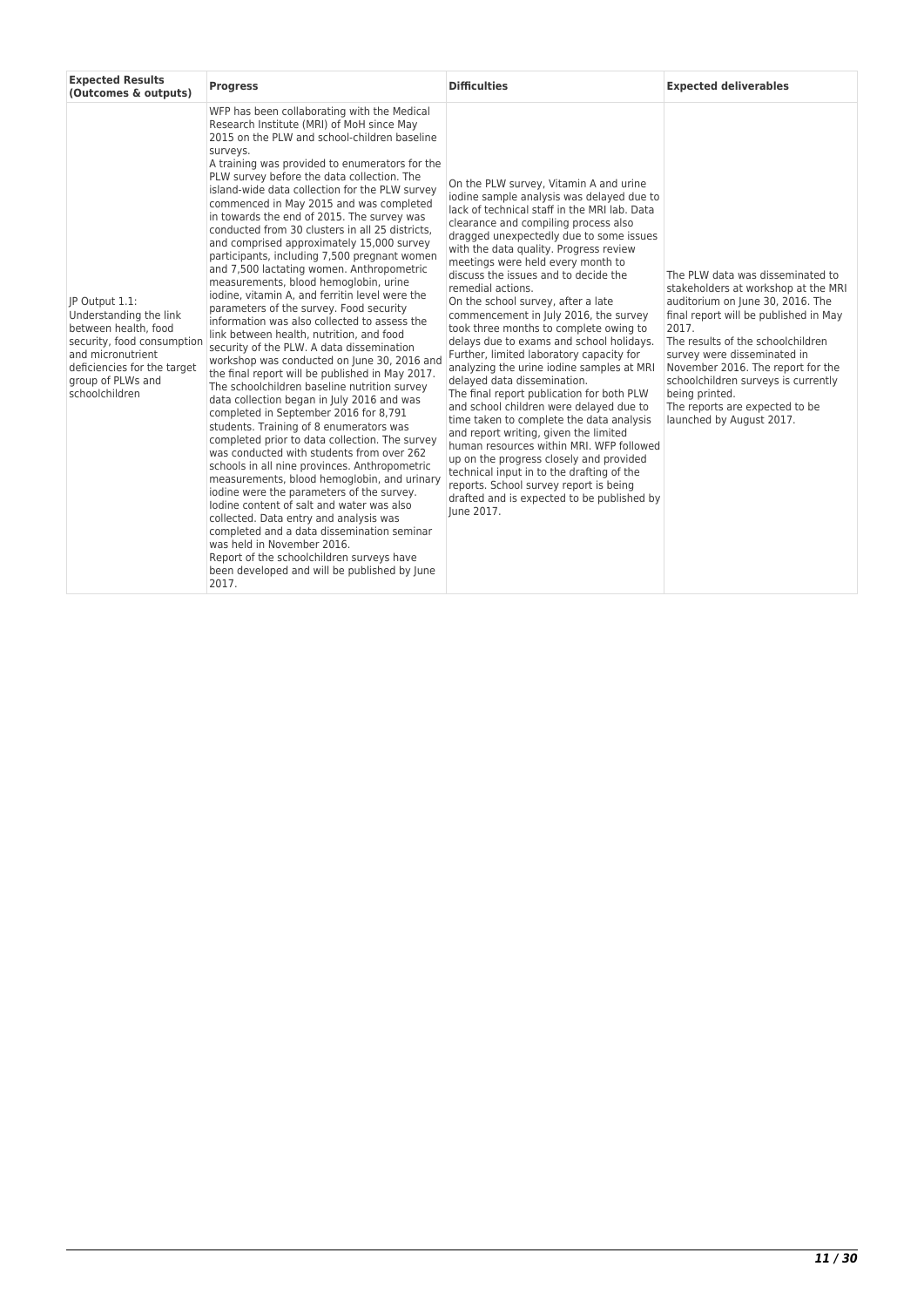| <b>Expected Results</b><br>(Outcomes & outputs)                                                                                                                                                                                               | <b>Progress</b>                                                                                                                                                                                                                                                                                                                                                                                                                                                                                                                                                                                                                                                                                                                                                                                                                                                                                                                                                                                                                                                                                                                                                                                                                                                                                                                                                                                                                                                                                                                                                                                                                                                                                                                                                                                                                                                                                                                                                                                                                                                                                                                                                                                                                                                                                                                                                                                                                                                                                                                                                                                                                                                                                                                                                                                                                                                                                                                                                                                                                                                                                                                                                                                                                                                                                                                                                             | <b>Difficulties</b>                                                                                                                                                                                                                                                                                                                                                                                                                                                                                                                                                                                                                                                                                                                                                                                                                                                                                                                                                                                                                                                                                                                                                                                                                                                                                                                                                                                                                                                                                                                                                                                                                                                                                                                                                                                                                                                                                                                                                             | <b>Expected deliverables</b>                                                                                                                                                                                                                                                                                                                                                                                                                                                                                                                                                                                                                                                                               |
|-----------------------------------------------------------------------------------------------------------------------------------------------------------------------------------------------------------------------------------------------|-----------------------------------------------------------------------------------------------------------------------------------------------------------------------------------------------------------------------------------------------------------------------------------------------------------------------------------------------------------------------------------------------------------------------------------------------------------------------------------------------------------------------------------------------------------------------------------------------------------------------------------------------------------------------------------------------------------------------------------------------------------------------------------------------------------------------------------------------------------------------------------------------------------------------------------------------------------------------------------------------------------------------------------------------------------------------------------------------------------------------------------------------------------------------------------------------------------------------------------------------------------------------------------------------------------------------------------------------------------------------------------------------------------------------------------------------------------------------------------------------------------------------------------------------------------------------------------------------------------------------------------------------------------------------------------------------------------------------------------------------------------------------------------------------------------------------------------------------------------------------------------------------------------------------------------------------------------------------------------------------------------------------------------------------------------------------------------------------------------------------------------------------------------------------------------------------------------------------------------------------------------------------------------------------------------------------------------------------------------------------------------------------------------------------------------------------------------------------------------------------------------------------------------------------------------------------------------------------------------------------------------------------------------------------------------------------------------------------------------------------------------------------------------------------------------------------------------------------------------------------------------------------------------------------------------------------------------------------------------------------------------------------------------------------------------------------------------------------------------------------------------------------------------------------------------------------------------------------------------------------------------------------------------------------------------------------------------------------------------------------------|---------------------------------------------------------------------------------------------------------------------------------------------------------------------------------------------------------------------------------------------------------------------------------------------------------------------------------------------------------------------------------------------------------------------------------------------------------------------------------------------------------------------------------------------------------------------------------------------------------------------------------------------------------------------------------------------------------------------------------------------------------------------------------------------------------------------------------------------------------------------------------------------------------------------------------------------------------------------------------------------------------------------------------------------------------------------------------------------------------------------------------------------------------------------------------------------------------------------------------------------------------------------------------------------------------------------------------------------------------------------------------------------------------------------------------------------------------------------------------------------------------------------------------------------------------------------------------------------------------------------------------------------------------------------------------------------------------------------------------------------------------------------------------------------------------------------------------------------------------------------------------------------------------------------------------------------------------------------------------|------------------------------------------------------------------------------------------------------------------------------------------------------------------------------------------------------------------------------------------------------------------------------------------------------------------------------------------------------------------------------------------------------------------------------------------------------------------------------------------------------------------------------------------------------------------------------------------------------------------------------------------------------------------------------------------------------------|
| IP Output 1.2:<br>Identification of cost<br>efficient and most efficient<br>use of fortified foods to<br>address existing<br>micronutrient deficiencies<br>including distribution<br>mechanism (schools,<br>health centres and/or<br>schools) | The ToR for the pilot programme to assess the<br>acceptability and feasibility for rice fortification<br>was finalized with the inputs from the<br>established Technical Advisory Group (TAG)<br>members, including government counterparts.<br>A newspaper advertisement was published in<br>April 2016 calling for Eols from potential<br>partners to implement pilot programme. Few<br>applicants were shortlisted based on initial<br>selection criteria and request for proposal (RfP)<br>document was prepared for issuing to qualified<br>candidates in May 2016.<br>A Technical Evaluation Committee was<br>appointed by the TAG for reviewing the<br>submitted proposals. The University of<br>Peradeniya was selected as the research<br>partner. Following some revisions to the<br>proposal per the recommendations of the TAG,<br>the agreement was signed with the University<br>in September 2016. Preparation work for the<br>pilot study, including recruitment of data<br>collection team, development of data<br>collection tools and others was completed in<br>December 2016.<br>In parallel, to prepare for the production of<br>fortified rice for the pilot study, an assessment The use of folic acid as one of the<br>was conducted by the WFP regional rice<br>fortification expert to assess the existing<br>technical and logistical capacity of the NFPB. A<br>blending trial for producing fortified rice was<br>conducted by the fortification expert to<br>evaluate the blending capacity of NFPB. An<br>agreement between WFP and NFPB was signed<br>on October 13, 2016. Further, an engineering<br>company was selected through a transparent<br>bidding process to provide a complete<br>technical solution related to rice fortification<br>blending facilities at the NFPB.<br>New equipment for blending fortified rice was<br>provided to the National Food Promotion Board<br>(NFPB) to enhance the capacity of their facility<br>in Kalankutti, Anuradhapura to support the<br>blending, packaging, quality control, and the<br>distribution of fortified rice for the pilot study<br>and serve as a national reference point for rice<br>fortification. Standing Operating Procedures<br>(SoPs) were developed for NFPB and training<br>on the new equipment and the pilot<br>programme requirements were provided to 22<br>NFPB staff (21 males and 1 female) by the<br>equipment installer and WFP, respectively in<br>Jan. 2017.<br>Procurement of local rice varieties and<br>fortificant kernels required to produce the<br>fortified rice for the pilot study was completed<br>in October 2016. As a part of the pilot study<br>sample of fortified rice was tested for the<br>uniformity of blending and rice quality<br>following the International ISO standards.<br>The rice fortification pilot study was conducted<br>in 30 schools and amongst 1,062 adults and<br>their households in the Moneragala district<br>during February to March 2017. Kandy was<br>selected as the second district for the pilot<br>programme and plans are underway to<br>conduct the trial in the schools from June 2017<br>and is expected to be completed in August<br>2017. Laboratory based sensory evaluation will<br>also be carried out amongst panelists to<br>ensure that the result of the trial is controlled<br>for bias. | With the extended time required for<br>obtaining the approval for the programme<br>and budget revisions, and the subsequent<br>deferral in receiving the second tranche of<br>funds (due mainly to local process<br>constraints), the release of the purchase<br>orders for the necessary fortificants and<br>fortification equipment was somewhat<br>delayed. As a mitigation, NFPB agreed to<br>use their existing equipment to blend and<br>pack the fortified rice for the pilot study,<br>shifting to the new equipment when it<br>arrives.<br>fortificants was questioned by the national<br>health authorities, and as a result, a<br>technical sub-committee was appointed by<br>the national nutrition steering committee<br>to review evidence to take a decision. It<br>was finally recommended to use folic acid<br>as a fortificant with iron. As part of this<br>pilot, WFP advocated and provided<br>evidence to MoH to support inclusion of<br>folic acid as a fortificant for future scale<br>up.<br>Due to the complex procurement of the<br>fortified rice kernels (FRK) from China<br>through the WFP Regional Bureau, the FRK<br>arrived in country later than was initially<br>expected. Through the multi-sectoral<br>collaboration of the Government of Sri<br>Lanka, a smooth customs clearance<br>process for the imported FRK was ensured.<br>Although the trial in Moneragala was<br>completed in March 2017, there has been<br>a delay in starting the pilot study trial in<br>Kandy due to complexity in obtaining<br>ethical clearance for the study. Given that<br>rice fortification remains a sensitive issue,<br>there were several questions posed to the<br>research team by relevant authorities,<br>which needed time to clarify. The ethical<br>clearance for the pilot study in Kandy is<br>expected to be given to the research team<br>at the beginning of May, following which,<br>the will be conducted from June to July<br>2017. | The report on the pilot programme on<br>the operational feasibility and<br>acceptability of rice fortification is<br>expected to be published in the third<br>quarter of 2017, following completion<br>of the research. This report will be<br>helpful to inform and identify the<br>obstacles and issues that may occur<br>in the future plans for scale up of rice<br>fortification as a national nutrition<br>intervention with recommendations<br>for appropriate remedial actions.<br>The Standard Operating Procedure<br>(SoP) document, which included key<br>aspects of quality control, was also<br>finalized and will be used as a basis<br>for blending of rice fortification in the<br>future. |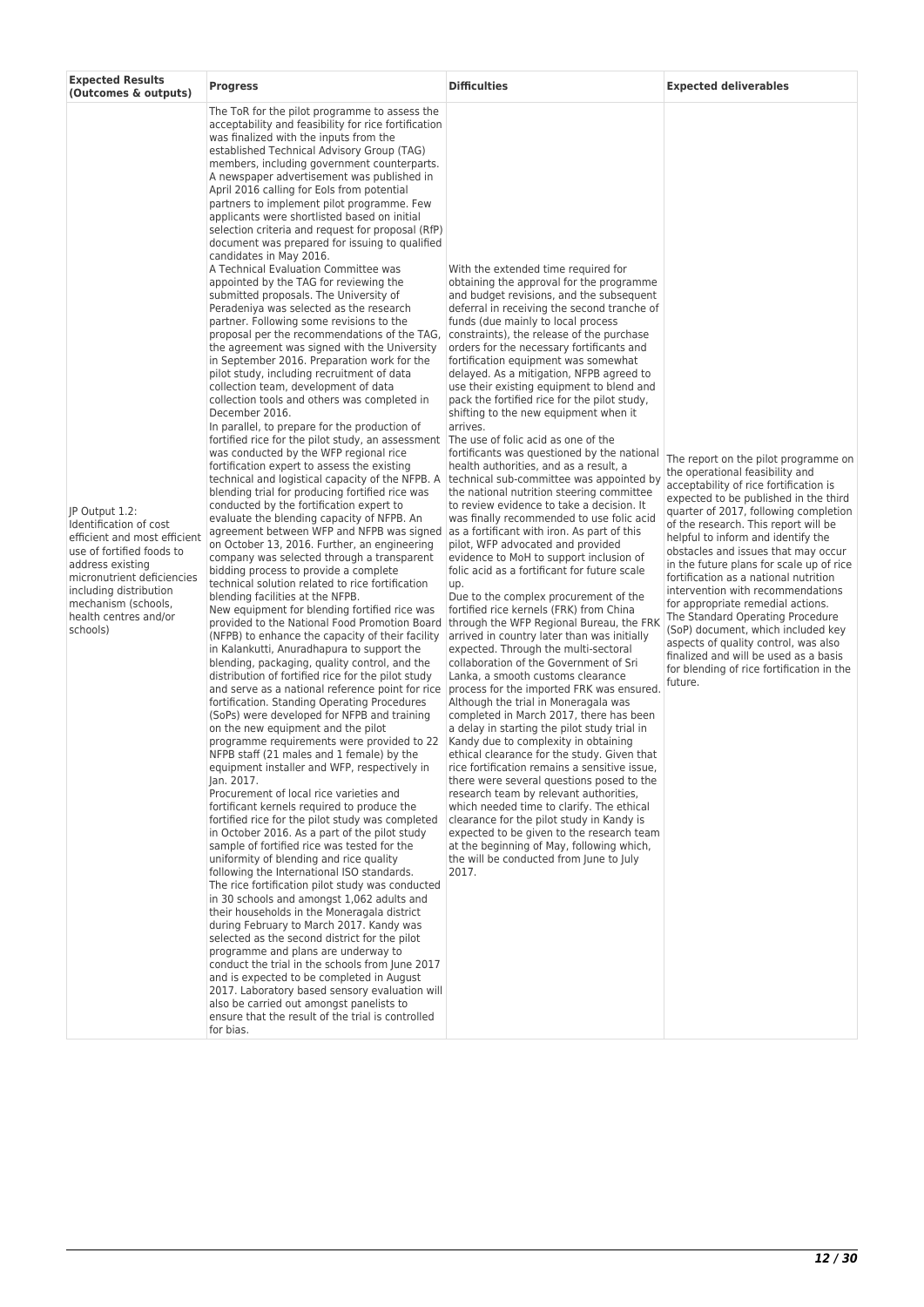| <b>Expected Results</b><br>(Outcomes & outputs)                                                 | <b>Progress</b>                                                                                                                                                                                                                                                                                                                                                                                                                                                                                                                                                                                                                                                                                                                                                                                                                                                                                                                                                                                                                                                                                                                                                                                                                                                                                                                                                                                                                                                                                                                                                                                                                                                                                                                                                                                                                                                                                                                                                                                                                                                                                                                                                                                                                                                                                                                                                                                                                                                                                                                                                                                                                                                                                                                                                                                                                                                                                                                                                                                                                                                                                                                                                                                                                                                                                                                                                                                            | <b>Difficulties</b>                                                                                                                                                                                                                                                                                                                                                                                                                                                                                                                                                                                                                                                                                                                                                                                                                                                                                                                                                                                                                                                                                                                                                                                                                                                                                                                                                                                                                                                                                                                                                                                                                                                                                                                                                                                                                                                                                                                                                                                                                                                                                                                                                                                                                                                                                                                                                                                                                                                                                                                                                                                                                                                 | <b>Expected deliverables</b>                                                                                                                                                                                                                                                                                                                                                                                                                                                                                                                                                                                                                                                                                                                                             |
|-------------------------------------------------------------------------------------------------|------------------------------------------------------------------------------------------------------------------------------------------------------------------------------------------------------------------------------------------------------------------------------------------------------------------------------------------------------------------------------------------------------------------------------------------------------------------------------------------------------------------------------------------------------------------------------------------------------------------------------------------------------------------------------------------------------------------------------------------------------------------------------------------------------------------------------------------------------------------------------------------------------------------------------------------------------------------------------------------------------------------------------------------------------------------------------------------------------------------------------------------------------------------------------------------------------------------------------------------------------------------------------------------------------------------------------------------------------------------------------------------------------------------------------------------------------------------------------------------------------------------------------------------------------------------------------------------------------------------------------------------------------------------------------------------------------------------------------------------------------------------------------------------------------------------------------------------------------------------------------------------------------------------------------------------------------------------------------------------------------------------------------------------------------------------------------------------------------------------------------------------------------------------------------------------------------------------------------------------------------------------------------------------------------------------------------------------------------------------------------------------------------------------------------------------------------------------------------------------------------------------------------------------------------------------------------------------------------------------------------------------------------------------------------------------------------------------------------------------------------------------------------------------------------------------------------------------------------------------------------------------------------------------------------------------------------------------------------------------------------------------------------------------------------------------------------------------------------------------------------------------------------------------------------------------------------------------------------------------------------------------------------------------------------------------------------------------------------------------------------------------------------------|---------------------------------------------------------------------------------------------------------------------------------------------------------------------------------------------------------------------------------------------------------------------------------------------------------------------------------------------------------------------------------------------------------------------------------------------------------------------------------------------------------------------------------------------------------------------------------------------------------------------------------------------------------------------------------------------------------------------------------------------------------------------------------------------------------------------------------------------------------------------------------------------------------------------------------------------------------------------------------------------------------------------------------------------------------------------------------------------------------------------------------------------------------------------------------------------------------------------------------------------------------------------------------------------------------------------------------------------------------------------------------------------------------------------------------------------------------------------------------------------------------------------------------------------------------------------------------------------------------------------------------------------------------------------------------------------------------------------------------------------------------------------------------------------------------------------------------------------------------------------------------------------------------------------------------------------------------------------------------------------------------------------------------------------------------------------------------------------------------------------------------------------------------------------------------------------------------------------------------------------------------------------------------------------------------------------------------------------------------------------------------------------------------------------------------------------------------------------------------------------------------------------------------------------------------------------------------------------------------------------------------------------------------------------|--------------------------------------------------------------------------------------------------------------------------------------------------------------------------------------------------------------------------------------------------------------------------------------------------------------------------------------------------------------------------------------------------------------------------------------------------------------------------------------------------------------------------------------------------------------------------------------------------------------------------------------------------------------------------------------------------------------------------------------------------------------------------|
| JP Output 1.3: Review of<br>the capacity for the in-<br>country production of<br>fortified rice | The JP played a strong advocacy role to<br>convince the government (Ministry of Health)<br>of the need of a national-level multi-sectoral<br>Technical Advisory Group (TAG) with the<br>technical authority and responsibility for<br>guiding the food fortification process of the<br>country and making all decisions related to the<br>national fortification process. WFP continues to<br>support the monthly meetings of the TAG,<br>while playing an active role as a member,<br>together with MoH in the lead, and MoAg,<br>academia, and other UN agencies (FAO,<br>UNICEF, WHO, as needed).<br>In addition to collaborating with NFPB for the<br>rice fortification pilot programme, necessary<br>support will be provided to NFPB to strengthen<br>their capacity to serve as the national model<br>blending facility for rice fortification in Sri<br>Lanka.<br>A private firm, Research Intelligence Unit (RIU),<br>was selected to conduct the landscape<br>analysis for rice fortification. Data collection<br>was completed in April 2016 through<br>stakeholder interviews and focus group<br>discussions. Consultancy services of a rice<br>fortification technical expert from the WFP<br>Regional Bureau Bangkok were obtained to<br>support RIU in the landscape analysis. The<br>international expert consultant completed<br>missions in February and May 2016 to assist in<br>the inception phase of the analysis and<br>provide input to the report writing. Further, the<br>regional expert for rice fortification from the<br>WFP regional bureau also conducted a mission<br>in June 2016 to support the landscape analysis<br>reporting. WFP regional bureau provided<br>financial support to cover part of the cost of<br>the landscape analysis.<br>The rice fortification TAG also contributed to<br>the landscape analysis by providing their<br>comments on the draft inception report and<br>the presentation conducted by RIU at one of<br>the monthly TAG meetings in February 2016.<br>The TAG will further support the landscape<br>analysis by providing their comments and<br>review on the draft final report.<br>The findings of the landscape analysis has<br>been presented at the national rice fortification<br>workshop. It was used to inform decision<br>makers of the possible opportunities and<br>bottlenecks in introducing rice fortification in<br>the country. The report is expected to be.<br>published in the 3rd quarter of 2017.<br>A workshop for food fortification was held on<br>22-23 March 2017 with the participation of<br>government ministries, private sector,<br>academia, and civil society organizations and<br>global participants from WFP Regional Bureau<br>in Bangkok, and colleagues from WFP India<br>and Bangladesh, government delegates from<br>India and partners from the Food Fortification<br>Initiative (FFI). The primary outcome of the<br>workshop was the stakeholder-endorsed way<br>forward for food fortification in the country.<br>The call for Expression of Interest from private<br>marketing companies to support the<br>government to develop the national social<br>marketing strategy for rice fortification has<br>been developed and will be published by the<br>first week of June. The social marketing<br>strategy for rice fortification is expected to be<br>completed by September 2017. | Since the landscape analysis for rice<br>fortification is a totally new study area for<br>the country, it was difficult to find an<br>experienced implementing partner for the<br>study. With the recommendation of the<br>Ministry of Health and the TAG, a local<br>research firm, RIU, was selected to<br>conduct the study. The WFP Country Office<br>tapped into the support of the Regional<br>Bureau for international expertise from<br>their consultant for rice fortification<br>landscape analyses. The international<br>consultant conducted a mission and many<br>virtual meetings to guide RIU in obtaining<br>and processing relevant information for<br>the study in February and May 2016 and<br>the regional expert for rice fortification<br>from the WFP regional bureau also<br>conducted a mission in June 2016 to<br>support the landscape analysis reporting.<br>WFP and the TAG continued to provide<br>feedback to RIU to improve the content<br>and quality of the report, but the firm did<br>not have the required capacity to<br>effectively complete the task and produce<br>the required deliverable. A smaller group<br>of the TAG members met again in<br>September 2016 to critically review the<br>document and it was agreed that WFP and<br>the TAG will take the task upon<br>themselves to finalize the deliverable.<br>Delays occurred due to the fact that a lot<br>of additional information had to be<br>collected to complete the task started by<br>RIU. The regional office of WFP has also<br>further extended support by providing a<br>technical expert from Food Fortification<br>Initiative to assist in the finalization of the<br>report, now expected to be completed by<br>July 2017.<br>The social marketing strategy<br>development was held off given the<br>direction of rice fortification initiative was<br>unclear. Based on the findings of the<br>landscape analysis it was revealed that<br>although there is high opportunity for rice<br>fortification in the country, the complexity<br>is equally high due to large number of rice<br>mills in the country, lack of regulatory<br>framework for food fortification and lack of<br>consensus on the entry point to scale up<br>rice fortification in the country. However,<br>the national workshop held in March<br>allowed for this discussion to take place<br>and decisions were taken to adopt a<br>voluntary fortification framework for rice<br>as well as to make a concerted effort to<br>introduce it through social safety net.<br>Based on these decisions, social<br>marketing strategy could then be<br>realistically developed. | The findings of the landscape<br>analysis was presented at the<br>national food fortification meeting in<br>March 2017 and was used to help<br>stakeholders to better understand<br>the rice supply chain of the country<br>and the possible entry point for the<br>fortification process. The final report<br>of the landscape analysis is expected<br>to be published in July 2017.<br>The report of the national food<br>fortification workshop held in March<br>2017 is being developed in<br>consultation with TAG and will be<br>published in July 2017. The workshop<br>report and outcomes will be used to<br>prepare the roadmap for rice<br>fortification going forward.<br>The social marketing strategy is<br>expected to be completed by<br>September 2017. |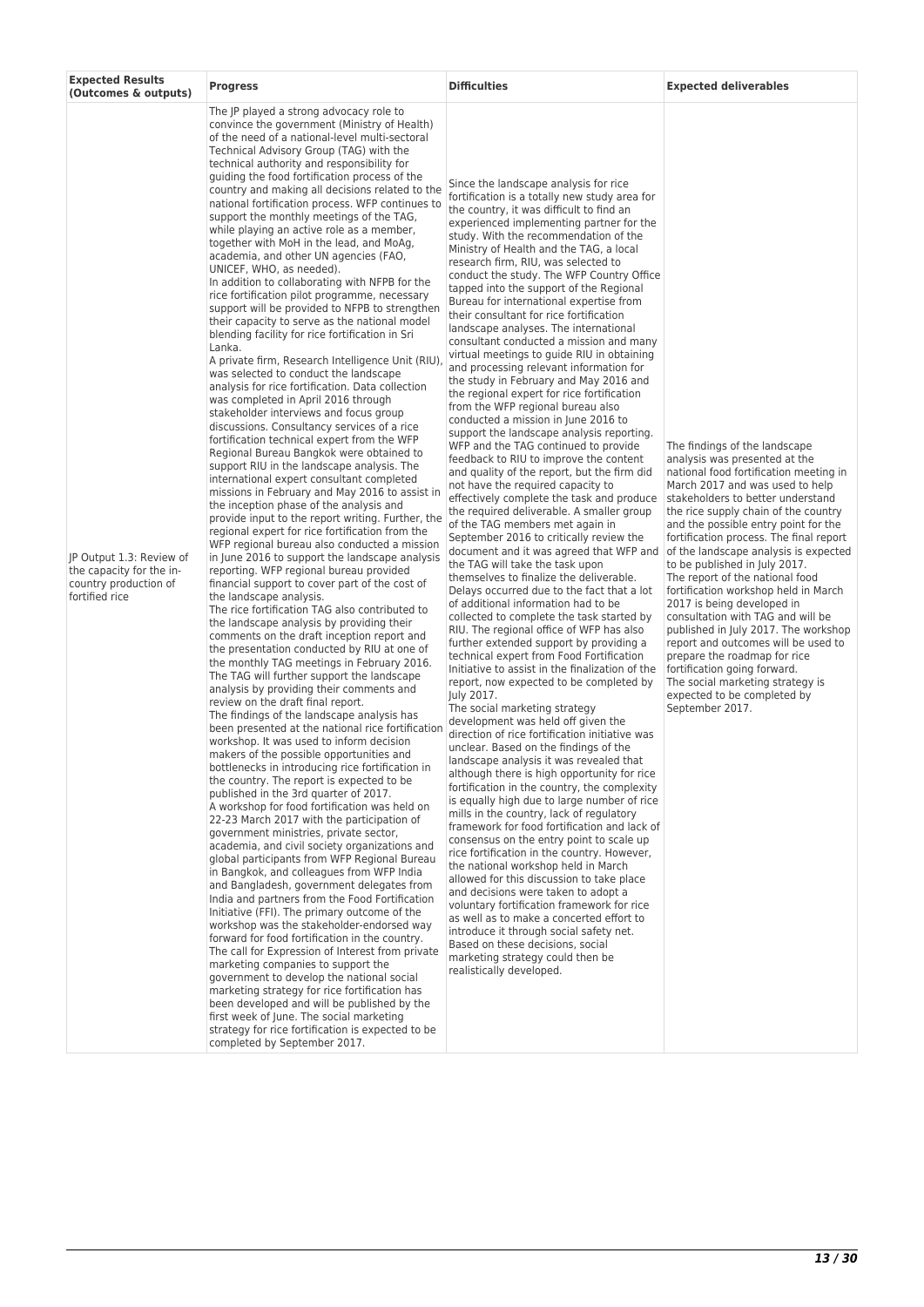| <b>Expected Results</b><br>(Outcomes & outputs)                                                                                                                 | <b>Progress</b>                                                                                                                                                                                                                                                                                                                                                                                                                                                                                                                                                                                                                                                                                                                                                                                                                                                                                                                                                                                                                                                                                                                                                                                                                                                                                                                                                                                                                                                                                                                                                                                                                                                                                     | <b>Difficulties</b>                                                                                                                                                                                                                                                                                                                                                                                                                                                                                                                                                                                                                                                                                                                                                                                                                                                                                                                                                                                                                                                                                                                                                                                                                                                                                                                                                                                     | <b>Expected deliverables</b>                                                                                                                                                                                                                                                                                                                                                |
|-----------------------------------------------------------------------------------------------------------------------------------------------------------------|-----------------------------------------------------------------------------------------------------------------------------------------------------------------------------------------------------------------------------------------------------------------------------------------------------------------------------------------------------------------------------------------------------------------------------------------------------------------------------------------------------------------------------------------------------------------------------------------------------------------------------------------------------------------------------------------------------------------------------------------------------------------------------------------------------------------------------------------------------------------------------------------------------------------------------------------------------------------------------------------------------------------------------------------------------------------------------------------------------------------------------------------------------------------------------------------------------------------------------------------------------------------------------------------------------------------------------------------------------------------------------------------------------------------------------------------------------------------------------------------------------------------------------------------------------------------------------------------------------------------------------------------------------------------------------------------------------|---------------------------------------------------------------------------------------------------------------------------------------------------------------------------------------------------------------------------------------------------------------------------------------------------------------------------------------------------------------------------------------------------------------------------------------------------------------------------------------------------------------------------------------------------------------------------------------------------------------------------------------------------------------------------------------------------------------------------------------------------------------------------------------------------------------------------------------------------------------------------------------------------------------------------------------------------------------------------------------------------------------------------------------------------------------------------------------------------------------------------------------------------------------------------------------------------------------------------------------------------------------------------------------------------------------------------------------------------------------------------------------------------------|-----------------------------------------------------------------------------------------------------------------------------------------------------------------------------------------------------------------------------------------------------------------------------------------------------------------------------------------------------------------------------|
| JP Output 1.4:<br>Strengthening advocacy<br>for use of fortified locally<br>produced nutritious foods                                                           | While activities under this output are ongoing;<br>the proposed work plan and budget revisions<br>remove the SDGF allocation for these activities<br>while GoSL matching fund commitment<br>remains. NNSSL conducts meetings on the<br>MSAPN for national, regional, and district<br>stakeholders.<br>The TAG takes on an advocacy role in the<br>National Nutrition Steering Committee of the<br>Ministry of Health to obtain nation-level<br>support for the technical decisions related to<br>fortification. Further, the representatives of the<br>TAG met with the Minister of Agriculture to<br>brief him on the national roadmap for<br>fortification and obtain his support.<br>WFP continues to advocate for the finalization<br>of the national fortification policy directives<br>that were drafted. The fortification policy<br>directive was also presented at the national<br>food fortification workshop.<br>The national workshop on food fortification<br>organized in March 2017, also brought over<br>the government delegates from India and<br>Bangladesh, which helped to advocate for the<br>use of fortified food given that India and<br>Bangladesh offer modality of implementation<br>which Sri Lanka could learn from. The<br>experience from India and Bangladesh helped<br>to demystify some of the concerns related to<br>food fortification. Based on the success of the<br>exchange at the national workshop, WFP will<br>assist the key government officials and private<br>sector companies to visit India tentatively<br>planned for September 2017 for on-site<br>observation and discussion regarding the<br>implementation and policy framework<br>required. | There has been delays in the publication<br>of the food fortification policy directive<br>due to changes in human resources within<br>the Ministry of Health. The report was<br>drafted, finalized and presented at the<br>national workshop. However, it will have to<br>go through the approval process by high<br>level government officials and this may<br>take additional time due to the process<br>within the government system.                                                                                                                                                                                                                                                                                                                                                                                                                                                                                                                                                                                                                                                                                                                                                                                                                                                                                                                                                                | National policy direction on food<br>fortification will be available to<br>provide technical guidance to<br>streamline future fortification<br>activities in the country.<br>Food fortification workshop was<br>organized in March 2017, involving<br>public and private stakeholders and<br>international delegates The workshop<br>report will be finalized in June 2017. |
| JP Output 1.5: Increased<br>awareness of the inter-<br>linkage of health, and<br>nutrition food security as a<br>national development<br>priority at all levels | WFP is supporting the Nutrition Coordination<br>Division (NCD), MoH in updating its information<br>management system (IMS) for the nutrition<br>sector surveillance of the country. As a first<br>step, a workshop was organized in February<br>2016 in Nuwara Eliya to review the existing<br>indicators of the National Nutrition Surveillance<br>System and develop more realistic reporting<br>indicators. The system was then tested out in<br>Nuwara Eliya district until December 2016 to<br>better understand the difficulties in reporting,<br>usefulness of the indicators collected and<br>others.<br>Following the pilot phase of the national<br>nutrition surveillance system, consultative<br>meetings were held in 5 other districts<br>(Batticaloa, Matale, Kegalle, Ampara,<br>Trincomalee) between January to March 2017,<br>including government stakeholders such as<br>agriculture, poverty reduction officer, Health<br>and others. The consultative meetings will be<br>extended to all other 18 districts. Following the<br>consultative meetings, district level training<br>will be carried out by the Ministry of Health to<br>start implementing the system.                                                                                                                                                                                                                                                                                                                                                                                                                                                                                                           | There are two nutrition surveillance<br>systems currently operating in the<br>country: one under the ownership of the<br>MoH and one under NNSSL. It was not<br>clear which system should be<br>strengthened to continue as a national<br>system. A series of discussions were held<br>with NNSSL and MoH to fine-tune each of<br>the systems to avoid overlap of<br>information.<br>Following a series of discussion, it was<br>decided that the nutrition surveillance<br>system (under the ownership of the MoH)<br>will be extended to all the 25 districts,<br>given that the two systems serve different<br>purposes: the MoH nutrition surveillance<br>system is a macro-level multi-sectoral<br>early warning system which takes into<br>account into quarterly/yearly information<br>on agricultural output, disease trends,<br>rainfall, and other indicators, which may<br>affect the nutrition outcome of population;<br>On the other hand, the NNSSL-supported<br>system, looks at individual data collection<br>and targets children and women who are<br>vulnerable to malnutrition. Therefore it<br>was recognized that the two systems are<br>not duplicative but rather complementary<br>to each other. WFP is currently working<br>with MoH to determine the possibility of<br>using the system to inform changes in the<br>nutrition situation during current drought<br>situation. | Integrated information management<br>system with health, nutrition and<br>food security data will be in place and<br>fully operational by September 2017.                                                                                                                                                                                                                   |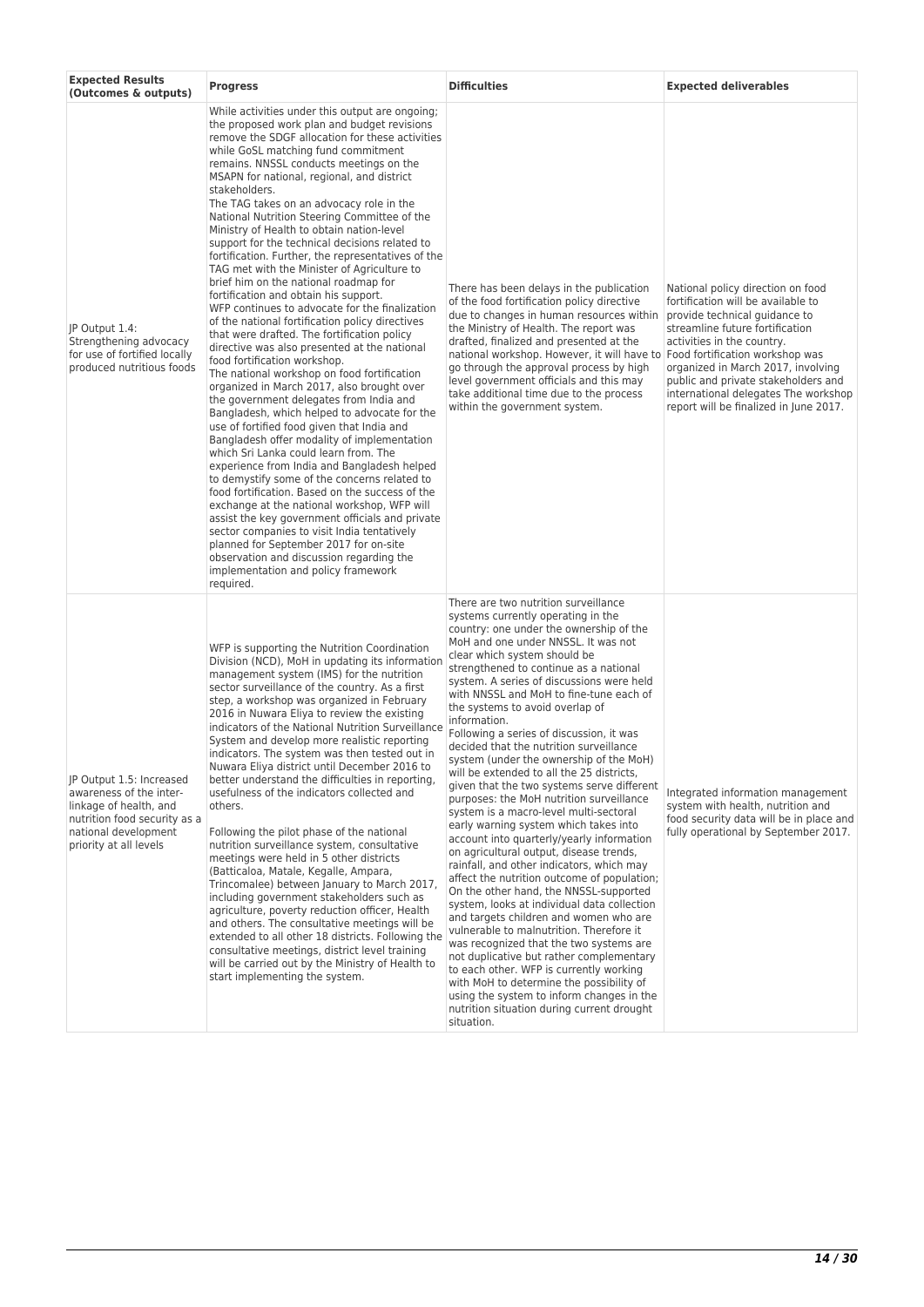| <b>Expected Results</b><br>(Outcomes & outputs)                                                                                                               | <b>Progress</b>                                                                                                                                                                                                                                                                                                                                                                                                                                                                                                                                                                                                                                                                                                                                                                                                                                                                                                                                                                                                                                                                                                                                                                                                                                                                                                                                                                                                                                                                                                                                                                                                                                                                                                                                                                                                                                         | <b>Difficulties</b>                                                                                                                                                                                                                                                                                                                                                                                                                                                                                                                                                                                                                                                                                                                                                                                                                                                                                                                                                                                                                                                                                                                                                                                                                                                                                                     | <b>Expected deliverables</b>                                                                                                                                                                                                                                                                                                                                                                                                                                                                                         |
|---------------------------------------------------------------------------------------------------------------------------------------------------------------|---------------------------------------------------------------------------------------------------------------------------------------------------------------------------------------------------------------------------------------------------------------------------------------------------------------------------------------------------------------------------------------------------------------------------------------------------------------------------------------------------------------------------------------------------------------------------------------------------------------------------------------------------------------------------------------------------------------------------------------------------------------------------------------------------------------------------------------------------------------------------------------------------------------------------------------------------------------------------------------------------------------------------------------------------------------------------------------------------------------------------------------------------------------------------------------------------------------------------------------------------------------------------------------------------------------------------------------------------------------------------------------------------------------------------------------------------------------------------------------------------------------------------------------------------------------------------------------------------------------------------------------------------------------------------------------------------------------------------------------------------------------------------------------------------------------------------------------------------------|-------------------------------------------------------------------------------------------------------------------------------------------------------------------------------------------------------------------------------------------------------------------------------------------------------------------------------------------------------------------------------------------------------------------------------------------------------------------------------------------------------------------------------------------------------------------------------------------------------------------------------------------------------------------------------------------------------------------------------------------------------------------------------------------------------------------------------------------------------------------------------------------------------------------------------------------------------------------------------------------------------------------------------------------------------------------------------------------------------------------------------------------------------------------------------------------------------------------------------------------------------------------------------------------------------------------------|----------------------------------------------------------------------------------------------------------------------------------------------------------------------------------------------------------------------------------------------------------------------------------------------------------------------------------------------------------------------------------------------------------------------------------------------------------------------------------------------------------------------|
| IP Output 1.6: Agreement<br>reached that an integrated<br>food, health and nutrition<br>policy would assist in<br>achieving zero hunger and<br>reduce poverty | Discussions are underway with MoH to support<br>the process of reviewing national nutrition<br>policy and a number of bilateral meetings were Following the consultative policy dialogue<br>held to plan the way forward.<br>WFP supported MoH to conduct a consultative<br>workshop and policy dialogue with all<br>stakeholders on July 11, 2016 to determine the private firm to conduct the review of a<br>road map for the National Nutrition Policy<br>review process. The Nutrition Division (ND),<br>MoH prepared a ToR and budget and published<br>the tender in September 2016 for a consultant<br>to conduct the review. WFP also participated<br>as a member of the expert committee<br>appointed by the MoH to select the consultant<br>and monitor the review process.<br>Based on the transparent selection process led<br>by the ND, the Institute of Health Policy (IHP)<br>was selected to carry out the review of the<br>National Nutrition Policy. The agreement will<br>be signed from June 1 for a period of three<br>months.<br>The Scaling Up Nutrition People's Forum (SUN-<br>PF), also consulted WFP in their review of the<br>nutrition policy from a civil society perspective. transferred the fund to the MoH to start<br>The report of the SUN-PF review has been<br>published. Also, WFP separately commissioned<br>a National Strategic Review towards Zero<br>Hunger, which is a comprehensive multi-<br>stakeholder process, which will inform the<br>revised MSAPN and nutrition policy review.<br>Based on the request of SUN-PF will also<br>support the secretariat to organize a national<br>forum for civil society which will bring together<br>members of the SUN-PF to discuss the work<br>plan and best ways to ensure sustainability of<br>the forum. This workshop is being planned for<br>August 2017. | organized by the Nutrition Division (ND),<br>MoH, concerns were raised within the<br>Ministry, including the recruitment of a<br>national policy. Finally, it was agreed that<br>ND, MoH will lead the process and an<br>external party will be selected to conduct<br>the policy review through an open and<br>competitive bidding process. This<br>clarification caused some delays in the<br>process until the Secretary, MoH agreed<br>that there is no issue in ND recruiting a<br>private entity to conduct the review.<br>Following the consensus that ND may lead<br>the review of the National Nutrition Policy,<br>they have taken necessary steps to see it<br>through. Further, discussions were made<br>to determine that funds can be transferred<br>directly from WFP to MoH (without going<br>through the Treasury). WFP has<br>the policy review process with the<br>consulting company that had already been<br>selected. In addition, there have been a<br>few delays in signing the contract due to<br>changes in the Human Resources within<br>the Ministry, for instance, the head of ND<br>and the Secretary of Health who were<br>taking lead in the process have both<br>recently retired. It is expected that the<br>signing of the agreement will be<br>completed by the first week of June. | The review of the National Nutrition<br>Policy is expected to be completed by<br>August 2017, including<br>recommendations for revising the<br>policy with the integration of health,<br>food security, and nutrition. The<br>findings will be used to assist the<br>Ministry in updating the nutrition<br>policy in 2018.<br>The recommendations will be<br>submitted to NNSSL to inform the<br>development of an updated,<br>integrated, and coordinated, Multi-<br>Sectoral Action Plan for Nutrition<br>(MSAPN). |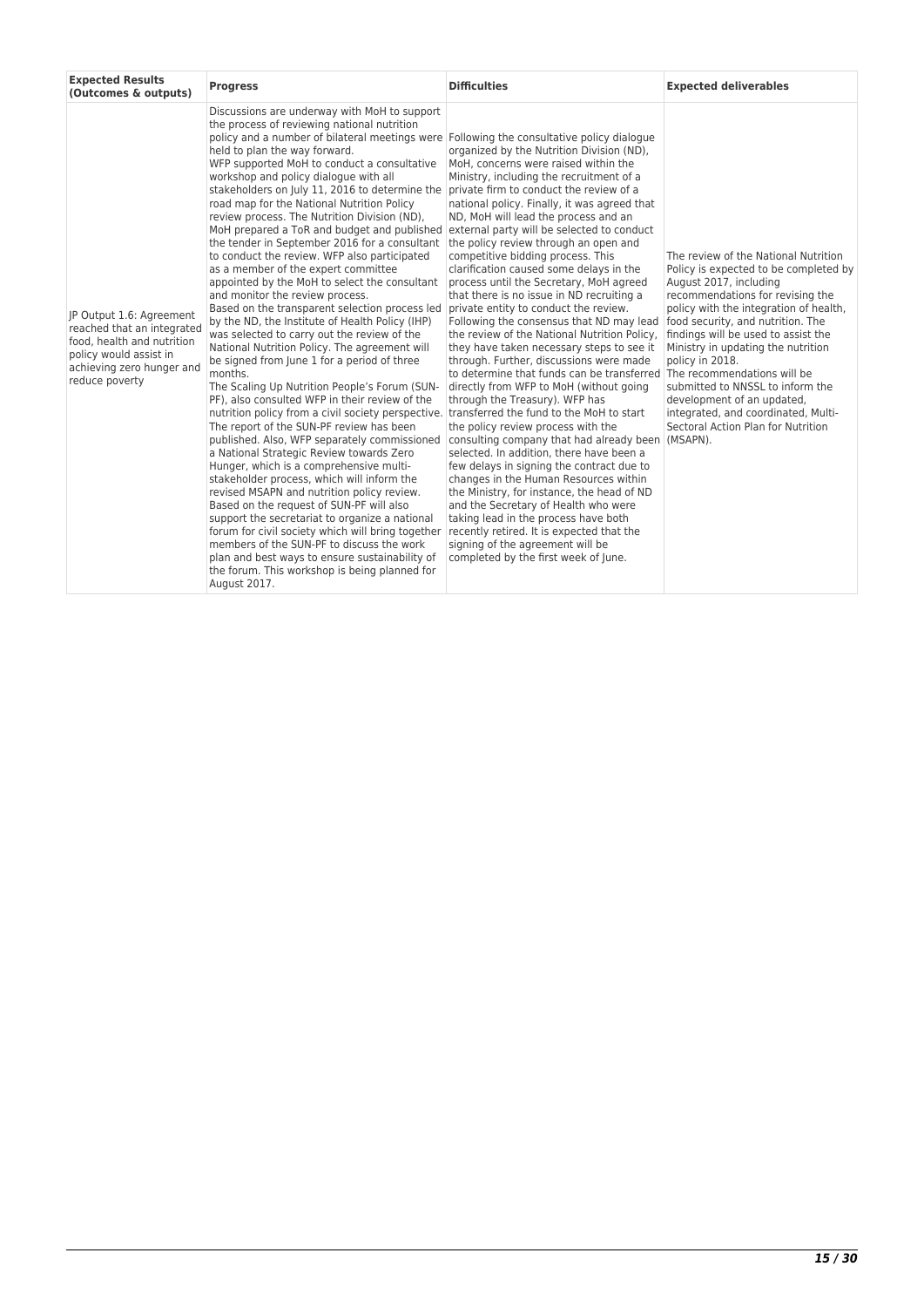| <b>Expected Results</b><br>(Outcomes & outputs)                                                                                                                       | <b>Progress</b>                                                                                                                                                                                                                                                                                                                                                                                                                                                                                                                                                                                                                                                                                                                                                                                                                                                                                                                                                                                                                                                                                                                                                                                                                                                                                                                                                                                                                                                                                                                                                                                                                                                                                                                                                                                                                                                                                                                                                                                                                                                                                                                                                                                                                                                                                                                                                                                                              | <b>Difficulties</b>                                                                                                                                                                                                                                                                                                                                                                                                                                                                                                                                                                                                                                                                                                                                                                                                                                                                                                                                                                                                                                                                                                                                                                                                                                                                          | <b>Expected deliverables</b>                                                                                                                                                                                                                                                                                                                                                                                                                                                                                                                                                                                                                                                                                                                                                                                                                                                                                                                                                                                                                                                      |
|-----------------------------------------------------------------------------------------------------------------------------------------------------------------------|------------------------------------------------------------------------------------------------------------------------------------------------------------------------------------------------------------------------------------------------------------------------------------------------------------------------------------------------------------------------------------------------------------------------------------------------------------------------------------------------------------------------------------------------------------------------------------------------------------------------------------------------------------------------------------------------------------------------------------------------------------------------------------------------------------------------------------------------------------------------------------------------------------------------------------------------------------------------------------------------------------------------------------------------------------------------------------------------------------------------------------------------------------------------------------------------------------------------------------------------------------------------------------------------------------------------------------------------------------------------------------------------------------------------------------------------------------------------------------------------------------------------------------------------------------------------------------------------------------------------------------------------------------------------------------------------------------------------------------------------------------------------------------------------------------------------------------------------------------------------------------------------------------------------------------------------------------------------------------------------------------------------------------------------------------------------------------------------------------------------------------------------------------------------------------------------------------------------------------------------------------------------------------------------------------------------------------------------------------------------------------------------------------------------------|----------------------------------------------------------------------------------------------------------------------------------------------------------------------------------------------------------------------------------------------------------------------------------------------------------------------------------------------------------------------------------------------------------------------------------------------------------------------------------------------------------------------------------------------------------------------------------------------------------------------------------------------------------------------------------------------------------------------------------------------------------------------------------------------------------------------------------------------------------------------------------------------------------------------------------------------------------------------------------------------------------------------------------------------------------------------------------------------------------------------------------------------------------------------------------------------------------------------------------------------------------------------------------------------|-----------------------------------------------------------------------------------------------------------------------------------------------------------------------------------------------------------------------------------------------------------------------------------------------------------------------------------------------------------------------------------------------------------------------------------------------------------------------------------------------------------------------------------------------------------------------------------------------------------------------------------------------------------------------------------------------------------------------------------------------------------------------------------------------------------------------------------------------------------------------------------------------------------------------------------------------------------------------------------------------------------------------------------------------------------------------------------|
| JP Output 1.7: Increased<br>availability of local<br>produced fortified food<br>commodities for the<br>general public                                                 | WFP has collaborated with the National Food<br>Promotion Board (NFPB) of MoAg to explore<br>local production of fortified foods, including<br>their involvement in the pilot programme for<br>food fortification.<br>WFP, along with the government, also<br>identified the need to support the quality<br>improvement of locally produced food<br>supplements (Thriposha) used for young<br>children and pregnant and lactating women.<br>WFP supported the government-owned<br>Thriposha factory by bringing in a technical<br>expert from WFP HQ in Rome to assess the<br>factory and the Thriposha programme in April<br>2016. WFP has since worked on Thriposha<br>improvement plan, which includes assessment<br>of production, supply chain and consumption<br>and demand of Thriposha. The production<br>assessment was completed in April 2016 and<br>was endorsed by MoH in August 2016.<br>The Nutrition Coordination Division, MoH<br>conducted a consultative meeting in July 2016<br>to discuss the recommendations of the report<br>and the way forward.<br>Further a supply chain assessment was<br>completed in February 2017 by WFP<br>international expert, and the findings have<br>been shared and discussed with MoH. The<br>assessment found several issues in the supply<br>chain system of Thriposha, such as inadequate<br>storage management at the field level and<br>lack of adequate product tracking system.<br>Based on this, WFP is planning to organize a<br>south-south cooperation exchange visit to<br>Rwanda, where WFP has supported a private<br>company (African Food) to established a state<br>of art food factory to produce specialized<br>nutritious product (similar to Thriposha). It is<br>anticipated that this visit will allow factory<br>managers and personnel from Ministry of<br>Health, and other stakeholders to fully<br>understand the optimum quality and supply<br>chain system required for such products. The<br>visit is planned for July 2017. ToR for the visit<br>has been prepared and shared with the<br>Ministry of Health and the factory.<br>As a next step in terms of improving the<br>targeting and programme modality of<br>Thriposha, WFP plans to work with MRI to carry<br>out operational research between July and<br>September 2017. The findings will be used to<br>update the national protocol for<br>supplementary feeding programme. | The experience of other countries in<br>contributing to the increased availability of<br>locally-produced fortified foods is helpful<br>in advocating for rice fortification in Sri<br>Lanka and educating the relevant sectors.<br>To ensure a broader reach of this<br>information, it was debated whether to<br>arrange exchange visits or conduct a<br>symposium locally.<br>Finally it was decided that the priority will<br>be given to organizing the national<br>symposium on fortification as this will<br>allow a broader spectrum of government<br>staff to participate, and if the budget<br>allows, then the international visit to<br>enhance south south collaboration will<br>also be organized.<br>After the workshop was completed in<br>March, it was identified that sufficient<br>budget will be available to organize an<br>exchange visit. Therefore, WFP Sri Lanka<br>has been in discussion with WFP Rwanda<br>since to organize an exchange visit to<br>observe the work of the state of art<br>factory which is producing Super Cereal<br>Plus. However, given that the factory in<br>Rwanda is quite new, and was due to be.<br>officially launched by the President in May,<br>it was decided to wait until this was<br>completed before the plan is finalized. | For the rice fortification pilot study,<br>WFP will build the technical capacity<br>of NFPB to do the blending and also<br>to be the future reference point in the<br>country for blending fortified rice.<br>The report of the technical expert<br>(food technologist) on his visit and<br>evaluation of the Thriposha<br>programme was endorsed by the<br>Government of Sri Lanka and is being<br>prepared for printing.<br>The report of the supply chain<br>assessment to identify gaps and<br>areas for improvement has been<br>developed and shared with Ministry<br>of Health in May 2017.                                                                                                                                                                                                                                                                                                                                                                                                                                                                                 |
| JP Output 1.8: Minimum<br>standards/guidelines with<br>health and nutrition<br>component implemented<br>for improved levels of<br>nutrition in pre-school<br>children | During the inception workshop held on July 22,<br>2015, it was identified that the Children's<br>Secretariat of MoWCA had already developed<br>the minimum standards and there is a need to<br>cover the gap in the existing guidelines by<br>developing manuals and quidelines on Health<br>& Nutrition for pre-schools<br>A working group was formed on 17th March,<br>2016 comprising the MoH Nutrition<br>Coordination Division and the Children's<br>Secretariat under the guidance of FAO<br>Nutrition Consultant. The following aspects<br>were agreed to be covered in the manuals:<br>• What is nutrition and why nutrition is<br>important for this age group<br>• What are the special nutritional needs for<br>toddlers<br>. What are the common nutritional problems<br>among preschool children<br>• What are their dietary requirements<br>Development of preschool nutrition guidelines<br>A validation workshop on the pre-school<br>nutrition guidelines was held on June 13-14,<br>2016 and the content of the manuals was<br>finalized and 5,000 books were printed in<br>March 2017. The guidelines were distributed to<br>all 1,142 pre-school teachers who participated<br>in the training. Other books will be distributed<br>during the remaining trainings.                                                                                                                                                                                                                                                                                                                                                                                                                                                                                                                                                                                                                                                                                                                                                                                                                                                                                                                                                                                                                                                                                                                                        | While the change in government and<br>administrative heads within the MoWCA<br>during 2015 impacted commencement of<br>activities under the MoWCA, delays<br>continue due to lack of commitment from<br>the Children's Secretariat.<br>To mitigate the delays and progress on<br>activities, FAO met with the Secretary of<br>MoWCA to discuss steps to move forward<br>on October 16, 2015. Further, the FAO<br>Nutrition Consultant initiated the efforts to<br>bridge the gaps in the guidelines for the<br>Health & Nutrition for Pre-schools manual<br>through meetings with the relevant<br>officials at the MoWCA and the MoH.<br>However, progress on MoWCA is still slow<br>despite the delays being highlighted at the<br>PMC meeting on November 6, 2016 and<br>the NNSSL progress review meeting for<br>the JP on March 8, 2016. In addition, the<br>Presidential Secretariat held a special<br>meeting on March 15, 2016 with the<br>Secretary, MoWCA; Director, Children's<br>Secretariat, FAO, and other relevant<br>officials on to address the delays and<br>expedites their activities on this project.                                                                                                                                                                    | The FAO nutrition consultant<br>reviewed the existing documentation<br>on minimum standards, identified<br>gaps in the implementation of health<br>and nutrition component, and<br>provided recommendations to fill up<br>the identified gaps, as detailed in the<br>report on the 'Implementation of<br>Gaps in the Health & Nutrition<br>Component of the Pre-School<br>Minimum Standards Guidelines"<br>dated December 2015.<br>Validation of the revised manual on<br>pre-school minimum standards was<br>held in June 2016 prior to finalization.<br>The book was handed over for<br>printing and is expected to be<br>distributed in November 2016.<br>The pre-School nutrition guidelines<br>were distributed to 1,142 pre-Schools<br>through the pre-school teacher<br>training programme. The guidelines<br>will continue to be distributed at the<br>remaining pre-school teacher training<br>programmes and the rest of the<br>books, which have been handed over<br>to the Children's Secretariat, will be<br>distributed to other pre-schools<br>around the country. |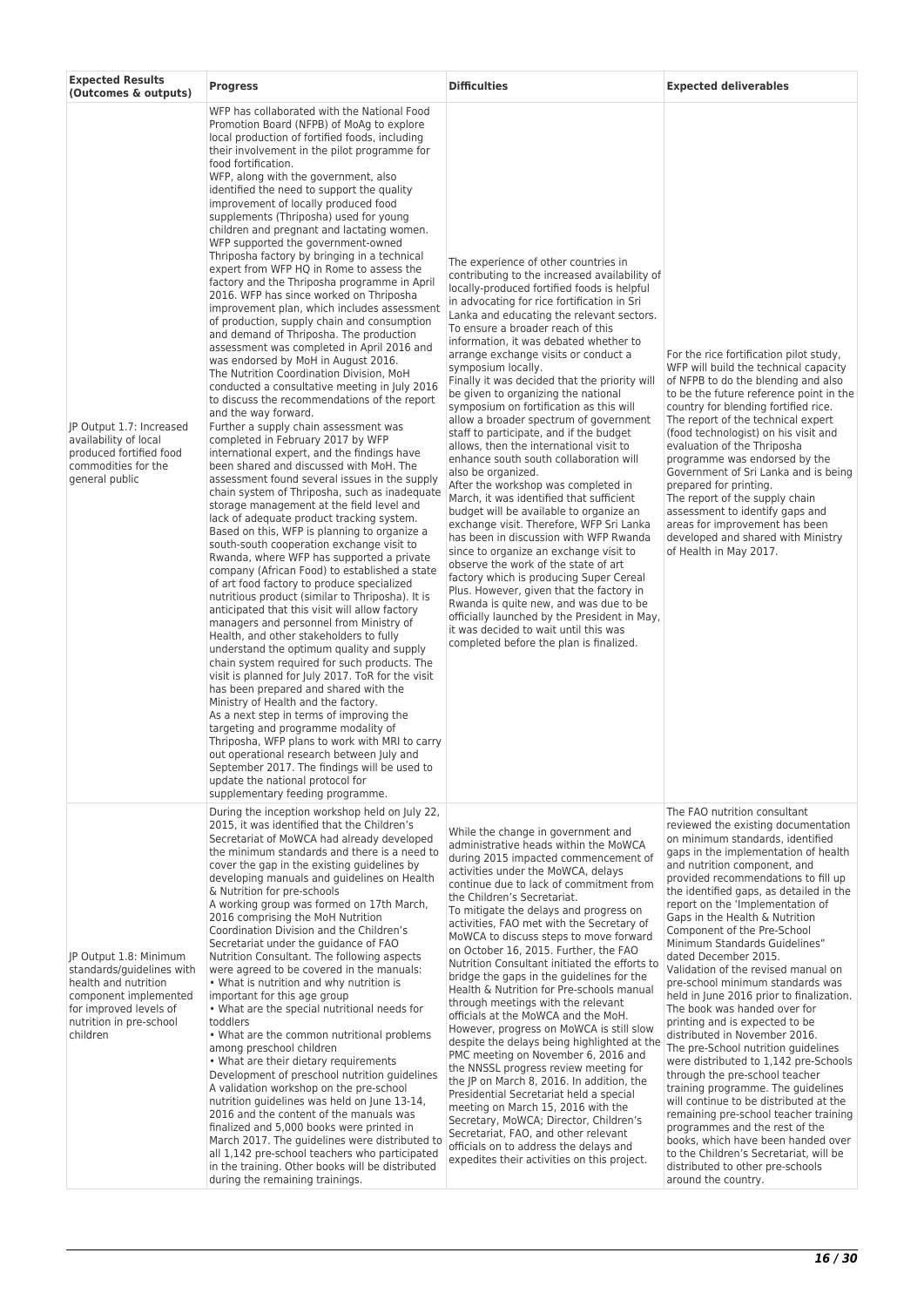| <b>Expected Results</b><br>(Outcomes & outputs)                                                                                                                                                           | <b>Progress</b>                                                                                                                                                                                                                                                                                                                                                                                                                                                                                                                                                                                                                                                                                                                                                                                                                                                                                                                                                                                                                                                                                                                                                                                                                                                                                                                                                                                       | <b>Difficulties</b>                                                                                                                                                                                                                                                                                                                                                                                                                                                                                                                                                                                                                                                                                                                                                                                                                                                                                                                                                                                                                                                                                                                                                                                                                                                                    | <b>Expected deliverables</b>                                                                                                                                                                                                                                                                                                                                                                                                                                                                                                                                                                                                                                                                                                                                                                                                                                                                                                                                                                                                                                            |
|-----------------------------------------------------------------------------------------------------------------------------------------------------------------------------------------------------------|-------------------------------------------------------------------------------------------------------------------------------------------------------------------------------------------------------------------------------------------------------------------------------------------------------------------------------------------------------------------------------------------------------------------------------------------------------------------------------------------------------------------------------------------------------------------------------------------------------------------------------------------------------------------------------------------------------------------------------------------------------------------------------------------------------------------------------------------------------------------------------------------------------------------------------------------------------------------------------------------------------------------------------------------------------------------------------------------------------------------------------------------------------------------------------------------------------------------------------------------------------------------------------------------------------------------------------------------------------------------------------------------------------|----------------------------------------------------------------------------------------------------------------------------------------------------------------------------------------------------------------------------------------------------------------------------------------------------------------------------------------------------------------------------------------------------------------------------------------------------------------------------------------------------------------------------------------------------------------------------------------------------------------------------------------------------------------------------------------------------------------------------------------------------------------------------------------------------------------------------------------------------------------------------------------------------------------------------------------------------------------------------------------------------------------------------------------------------------------------------------------------------------------------------------------------------------------------------------------------------------------------------------------------------------------------------------------|-------------------------------------------------------------------------------------------------------------------------------------------------------------------------------------------------------------------------------------------------------------------------------------------------------------------------------------------------------------------------------------------------------------------------------------------------------------------------------------------------------------------------------------------------------------------------------------------------------------------------------------------------------------------------------------------------------------------------------------------------------------------------------------------------------------------------------------------------------------------------------------------------------------------------------------------------------------------------------------------------------------------------------------------------------------------------|
| JP Output 1.9: Nutrition<br>promotion to pre-school<br>children and communities<br>(parental programmes)<br>enhanced for improved<br>nutrition levels of children<br>in schools and at<br>household level | Three manuals: Pre-School Teacher Manual;<br>Parents Manual; and Children's Activity Book<br>were identified as printed material to be made<br>available. A training manual published in 2009<br>is already available with the Nutrition<br>Coordination Division of the Ministry of Health.<br>Updated teacher training manual, and<br>development of module for parents<br>(community) were submitted to the printer in<br>February 2017 and are expected to in August<br>2017. The children's activity book on nutrition<br>promotion is yet to be completed, pending<br>drawings.<br>Re-printing of the pre-school nutrition<br>promotion leaflets (4) and posters (4)<br>developed by MoH was completed in August<br>2016 in the Sinhalese language in in<br>November 2016 in the Tamil medium.<br>4 workshops with 129 ToT participants (86<br>female and 43 male) representing all nine<br>provinces and comprising Early Childhood<br>Development Officers (ECCD); Women's<br>Development Officers; and others, were<br>trained in Colombo by August 2016. Training of conducted meetings with all stakeholders<br>teachers from 1,500 selected pre-schools by<br>the ToT groups will be conducted, in<br>collaboration with MoWCA and MoH, starting<br>from August 2016 and until July 2017 in order<br>to cover all 25 districts. To date, 1,142 pre-<br>school teachers have been trained. | Delays in the selection of the 1,500 pre-<br>schools for targeting were experienced.<br>The Director & staff of the Children's<br>Secretariat explained that the delay in<br>providing the list of pre-schools were due<br>to the fact that:<br>• Pre-School is a devolved subject and<br>pre-school administration under the<br>provincial authorities and the Children's<br>Secretariat role is to provide national level<br>guidance only. Therefore, selection of pre-<br>schools needed to be done in consultation<br>with provincial and divisional level<br>officials, which needed time.<br>• Early Childhood Care officers are over-<br>burdened with other activities, e.g.<br>Poshana malla (nutritional packs)<br>distribution)<br>Both MoH and MoWCA are responsible for<br>completing the documents, with MoH<br>providing the technical inputs and MoWCA<br>doing the distribution. As mitigation to the<br>delays, FAO conducted many meetings<br>with the MoWCA and the NNSSL also<br>to monitor the progress of activities.<br>During month of December 2016 pre-<br>schools teacher trainings cannot be<br>scheduled due to year end concerts. With<br>the extension to the project, the pre-<br>school teacher trainings are going on per<br>the revised schedule. | Update of nutrition module for<br>teachers and the development of<br>supplementary materials for parents<br>were completed in February 2017 in<br>both Sinhala and Tamil languages<br>and have been submitted to the<br>printer and expected to be<br>distributed in August 2017.<br>The children's activity book has been<br>prepared in Sinhala and the Tamil<br>medium is expected to be completed<br>by June 2017, following finalization of<br>the drawings.<br>Re-printing of 8 MoH publications (4<br>leaflets and 4 posters) on pre-school<br>nutrition promotion were completed<br>in August, 2016 in the Sinhalese<br>language and the Tamil translation<br>was completed by end November<br>2016 and distributed to 1,142 pre-<br>schools. Remaining materials will be<br>distributed during the trainings and<br>to other pre-schools by the Children's<br>Secretariat.<br>4 ToT trainings for 129 participants<br>were completed by August 2016 and<br>pre-school teacher and parents<br>trainings will be conducted between<br>August 2016 and July 2017. |
| JP Output 1.10: Pre-school<br>meals enhanced in<br>nutritional value to<br>improve nutrition levels of<br>pre-school children                                                                             | The nutrition guidelines for pre-school children<br>was developed and validated in June 2016. It<br>was then field-tested among pre-school<br>teachers in the Western Province as arranged<br>by MoWCA.<br>The guidelines were printed and distributed to<br>1,142 teachers through the pre-school teacher<br>training programme. Remaining materials will<br>be distributed during the trainings and to other<br>pre-schools through the Children's Secretariat.                                                                                                                                                                                                                                                                                                                                                                                                                                                                                                                                                                                                                                                                                                                                                                                                                                                                                                                                     | Delays with activities pertaining to the<br>Children's Secretariat of the MoWCA are<br>related to and sustained from the change<br>in administration in 2015; provincial<br>authorities are more involved in<br>administration for pre-schools than the<br>Ministry; and officials at the Ministry are<br>burdened with other work without much<br>time for focusing efforts on activities<br>under this project.<br>Mitigation efforts include FAO taking the<br>initiative to commence activities and<br>arrange meetings with the Ministry and<br>relevant stakeholders to gain progress on<br>MoWCA activities. Further, the delays were<br>highlighted to the NNSSL during PMC and<br>NSC meetings and at progress review<br>meetings and a special meeting were<br>arranged by NNSSL with the MoWCA to<br>specifically discuss the delays and urge<br>them to pay special attention to the<br>available timeframe and urge them to<br>utilize the generous donation of the<br>Spanish Cooperacion, as detailed above.<br>Mitigation have been successful and the<br>activities are on track to be completed by<br>the end of the programme.                                                                                                                                      | Validation of the developed pre-<br>school nutrition guidelines was done<br>in June 2016. Following the<br>validation, a ToT was conducted, and<br>trainers are expected to train pre-<br>school teachers and parents on how<br>to improve and enhance nutritional<br>value in food to improve nutritional<br>levels of pre-school children.<br>From August 2016, ToT groups have<br>been training pre-school teachers on<br>nutrition promotion for pre-school<br>children. Training is expected to<br>continue until July 2017.                                                                                                                                                                                                                                                                                                                                                                                                                                                                                                                                       |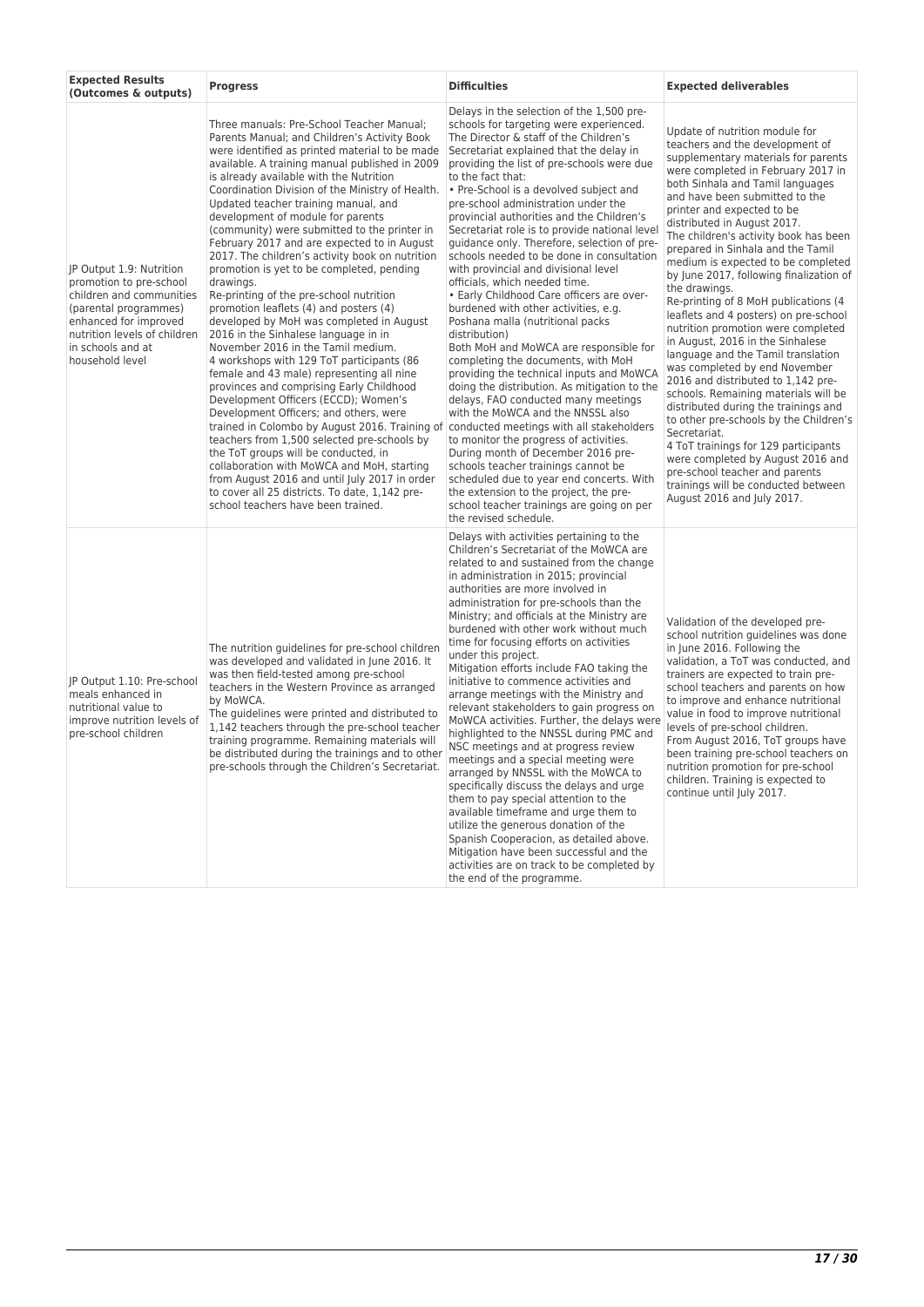| <b>Expected Results</b><br>(Outcomes & outputs)                                                                                                                                                                 | <b>Progress</b>                                                                                                                                                                                                                                                                                                                                                                                                                                                                                                                                                                                                                                                                                                                                                                                                                                                                                                                                                                                                                                                                                                                                                                                                                                                                                                                                                                                                                                                                                                                                                                                                                                                                                                                                                                                                                                                                                                                                                                         | <b>Difficulties</b>                                                                                                                                                                                                                                                                                                                                                                                                                                                                                                                                                                                                                                                                                                                                                                                                                                                                                                                                                                                                                                                                                                                       | <b>Expected deliverables</b>                                                                                                                                                                                                                                                                                                                                                                                                                                                                                                                                                                                                                                                                                                                                                                                                                                                                                                                                                                                    |
|-----------------------------------------------------------------------------------------------------------------------------------------------------------------------------------------------------------------|-----------------------------------------------------------------------------------------------------------------------------------------------------------------------------------------------------------------------------------------------------------------------------------------------------------------------------------------------------------------------------------------------------------------------------------------------------------------------------------------------------------------------------------------------------------------------------------------------------------------------------------------------------------------------------------------------------------------------------------------------------------------------------------------------------------------------------------------------------------------------------------------------------------------------------------------------------------------------------------------------------------------------------------------------------------------------------------------------------------------------------------------------------------------------------------------------------------------------------------------------------------------------------------------------------------------------------------------------------------------------------------------------------------------------------------------------------------------------------------------------------------------------------------------------------------------------------------------------------------------------------------------------------------------------------------------------------------------------------------------------------------------------------------------------------------------------------------------------------------------------------------------------------------------------------------------------------------------------------------------|-------------------------------------------------------------------------------------------------------------------------------------------------------------------------------------------------------------------------------------------------------------------------------------------------------------------------------------------------------------------------------------------------------------------------------------------------------------------------------------------------------------------------------------------------------------------------------------------------------------------------------------------------------------------------------------------------------------------------------------------------------------------------------------------------------------------------------------------------------------------------------------------------------------------------------------------------------------------------------------------------------------------------------------------------------------------------------------------------------------------------------------------|-----------------------------------------------------------------------------------------------------------------------------------------------------------------------------------------------------------------------------------------------------------------------------------------------------------------------------------------------------------------------------------------------------------------------------------------------------------------------------------------------------------------------------------------------------------------------------------------------------------------------------------------------------------------------------------------------------------------------------------------------------------------------------------------------------------------------------------------------------------------------------------------------------------------------------------------------------------------------------------------------------------------|
| JP Output 1.11: School<br>feeding policy developed<br>to implement a<br>comprehensive quideline<br>for school feeding inclusive<br>of healthy practices                                                         | Comprehensive guidelines for school<br>feeding/food consumption were reviewed<br>through stakeholder consultations on<br>September 3, 2015 and gaps were identified.<br>The gaps were addressed at a meeting on<br>October 29-30, 2015 and recommendations to<br>address the identified gaps were incorporated<br>into draft school feeding guidelines. Further, a<br>situation analysis on school feeding in Sri<br>Lanka was commissioned by WFP and the<br>finalized in March 2016. The findings and<br>recommendations of the report can be<br>leveraged to inform the school feeding<br>guidelines and policy. The revised school<br>feeding quidelines were validated in February<br>2017 and the printed guidelines are expected<br>to be distributed island-wide in August 2017 in<br>all three languages (English, Sinhala, Tamil)<br>Following on from the above-mentioned<br>workshops, a two-day preparation of a<br>comprehensive booklet on school canteen<br>guidelines, including the updated school<br>canteen circular, was developed on Dec.<br>17-18, 2015. The school canteen guidelines<br>booklet was printed and distributed in both<br>local languages (Sinhala and Tamil) to all<br>10,000 schools across the island in January<br>2016.<br>Following the workshop on September 4, 2015<br>organized by the Ministry of Education to<br>identify the nutrition messages focusing on<br>different age groups, another workshop was<br>conducted on Nov. 24, 2015 with participants<br>from the Ministry of Health, National Institute<br>of Education, academia, and education<br>officers. The participants were tasked with<br>different topics to develop supplementary<br>material for primary and secondary age<br>students and the draft document has been<br>completed. Currently type-setting and proof<br>reading of the curricular nutrition messages is<br>in process. Completion of the curricular<br>nutrition messages is expected in July 2017. | While the school feeding guideline was<br>drafted in 2015, there was a delay in the<br>artwork and type-setting for printing the<br>document. To mitigate this and expedite<br>the process, an external type-setter was<br>contracted. The English translation has<br>been completed and the Tamil translation<br>is pending in June 2017.<br>The development of the nutrition<br>messages for different age groups was<br>slightly delayed as the working group<br>tasked with drafting the messages was<br>late in providing their inputs by the agreed<br>date due to other commitments. As<br>mitigation, the FAO consultant contributed<br>to conducting the review or the nutrition<br>messages.<br>Even though an external type setter was<br>contracted, editing of the supplementary<br>book with nutrition messages for the<br>school feeding programme has not yet<br>been completed: a final validation<br>workshop needs to be conducted to<br>finalize the document, and this workshop<br>will be scheduled for June 2017.                                                                                                  | School canteen quidelines were<br>developed and distributed to all<br>10,000 schools across the country in<br>January 2016. The canteen guidelines<br>were circulated in both Tamil and<br>Sinhalese languages.<br>The revised school feeding/nutrition<br>quidelines are pending finalization<br>and are expected to be ready for<br>printing and circulation by end<br>August 2017.<br>School feeding guideline translation<br>to Tamil medium and English medium<br>is expected to be completed by end<br>of June 2017. Printing and distribution<br>of all three mediums is expected to<br>be completed by end August 2017.                                                                                                                                                                                                                                                                                                                                                                                 |
| JP Output 1.12: Awareness<br>and knowledge base of<br>education officers<br>improved to address under<br>nutrition in schools and to<br>implement comprehensive<br>quideline for food<br>consumption in schools | The database consultant recruited by FAO<br>developed the School Health Promotion<br>Program Information System in collaboration<br>with MoEd and MoH. A database orientation<br>workshop was conducted between January and<br>March 2016 in each of the nine provinces<br>across the island, resulting in 408 data entry<br>operators being trained island-wide. In<br>addition, an orientation workshop for provincial<br>education coordinators on the water and<br>sanitation module of the database was<br>conducted in March 2016.<br>As the database is web-based, no CDs will be<br>provided. Following the SDGF Secretariat<br>approval of the revised work plan and budget<br>in August 2016, quotations were called for the<br>procurement of computers. 108 desktops were<br>distributed to 98 educational zones; 9<br>provincial education departments; and 1 to the<br>Ministry. Similarly, 108 weighing scales were<br>distributed for database data collection.<br>As of the end April 2017, basic school<br>information has been entered for all 10,000<br>schools island-wide and approximately 78% of<br>all data entry of 2016 student information and<br>10% of 2017 student information has been<br>entered; primarily due to data entry delay in<br>the Central Province. Data entry completion is<br>expected by August 2017.<br>A new option has been incorporated to the<br>database whereby MoE can transfer funds "on<br>line" to suppliers for the government school<br>feeding programme. This new feature is being<br>piloted in the Uva Province and will be scaled<br>up based on the results of the pilot.                                                                                                                                                                                                                                                                                                                                            | Due to delays in obtaining concurrence<br>and endorsement of NNSSL and the NSC<br>on the proposed revisions to the budget,<br>the procurement of computers for zonal<br>education offices for data entry of<br>database information has been delayed.<br>The revisions were presented to the NSC<br>on March 17, 2016 and following further<br>revisions requested. However, other<br>activities relevant to this output are<br>progressing.<br>Bid analysis and Local Procurement<br>Committee meeting was held in October<br>2016. According to the Procurement<br>officer, if computers are not available<br>locally, they will need to be imported,<br>resulting in the whole process taking at<br>least two months; however, it was<br>expected that the computers can be<br>procured by the end of 2016.<br>Delayed data entry may be attributed to<br>delay in distribution of computers and<br>insufficient quantity of computers<br>provided. Further human resources for<br>data entry is an issue. As a mitigation<br>measure, JP has advised the ministry to<br>address the issues to ensure sustainability<br>of the system. | The database referred to as the<br>School Health Promotion Program<br>Information System can be accessed<br>through the following URL:<br>http://shpp.billusers.com. Access to<br>the system is limited at different<br>levels to relevant officials within the<br>Education Divisions, Zones, and<br>Provinces. Full access to the entire<br>database is only available to specific<br>officials within the Ministry of<br>Education.<br>108 desktops were distributed to 98<br>educational zones; 9 provincial<br>education departments; and 1 to the<br>Ministry<br>Similarly, 108 weighing scales were<br>distributed to 98 educational zones: 9<br>provincial education departments;<br>and 1 to the Ministry<br>A new option has been incorporated<br>to the database whereby MoE can<br>transfer funds "on line" to suppliers<br>for the government school feeding<br>programme. This new feature is<br>being piloted in the Uva Province and<br>will be scaled up, based on the<br>results of the pilot |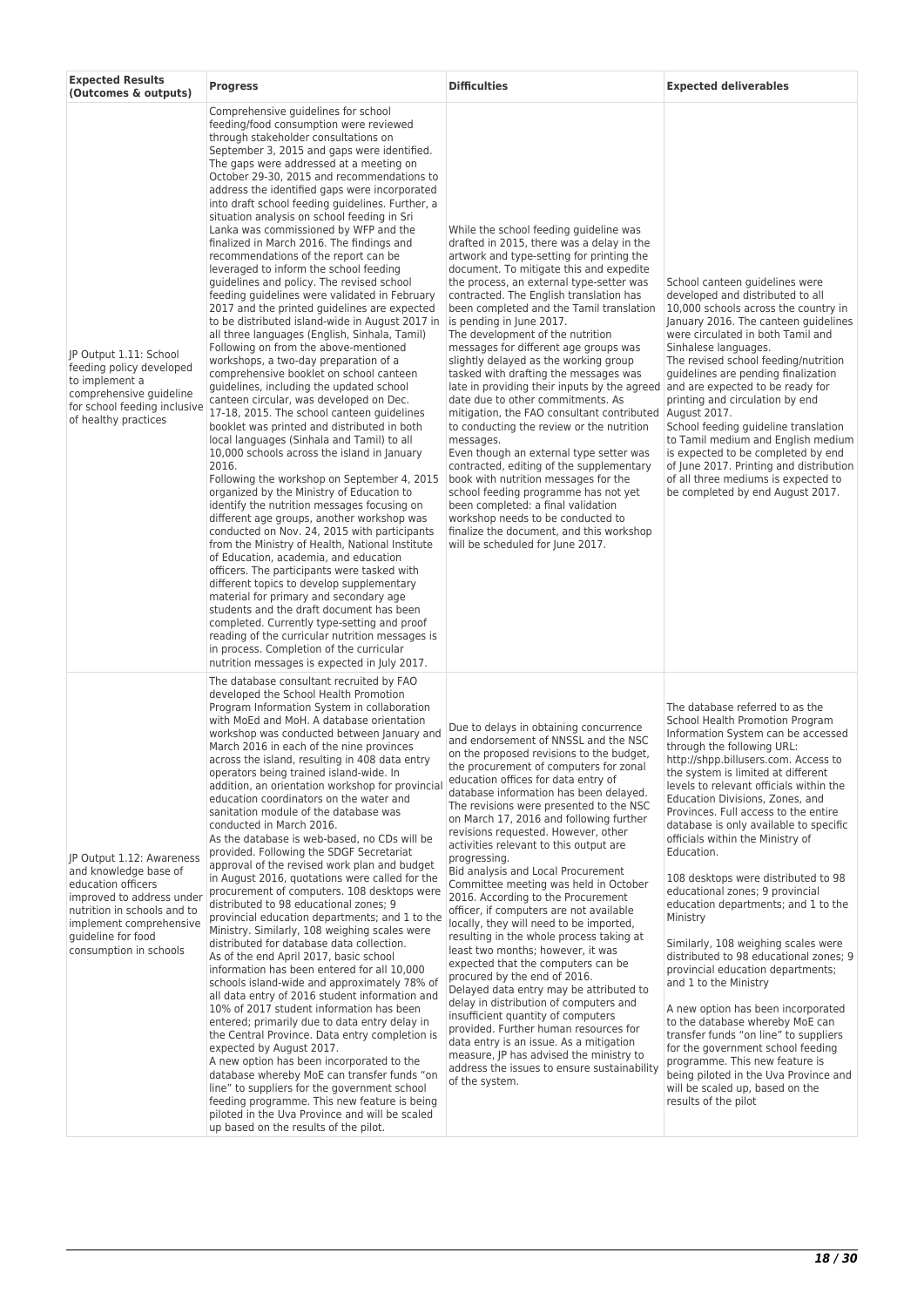| <b>Expected Results</b><br>(Outcomes & outputs)                                                                                                                                    | <b>Progress</b>                                                                                                                                                                                                                                                                                                                                                                                                                                                                                                                                                                                                                                                                                                                                                                                                                                                                                                                                                                                                                                                                                                                                                                                                                                                                                                                                                                                                                                                                                                                                                                                                                                                                                                                    | <b>Difficulties</b>                                                                                                                                                                                                                                                                                                                                                                                                                                                                                                                                                                                                                                                                                                                                                                                                                                                                                                                                                                                                                                                                                                                                                                                                                                                                                                                                                                                                                                                                                                                                                                                                                                                                                    | <b>Expected deliverables</b>                                                                                                                                                                                                                                                                                                                                                                                                                                                                                                                                                                                                                                                                                                                                                                                                                                              |
|------------------------------------------------------------------------------------------------------------------------------------------------------------------------------------|------------------------------------------------------------------------------------------------------------------------------------------------------------------------------------------------------------------------------------------------------------------------------------------------------------------------------------------------------------------------------------------------------------------------------------------------------------------------------------------------------------------------------------------------------------------------------------------------------------------------------------------------------------------------------------------------------------------------------------------------------------------------------------------------------------------------------------------------------------------------------------------------------------------------------------------------------------------------------------------------------------------------------------------------------------------------------------------------------------------------------------------------------------------------------------------------------------------------------------------------------------------------------------------------------------------------------------------------------------------------------------------------------------------------------------------------------------------------------------------------------------------------------------------------------------------------------------------------------------------------------------------------------------------------------------------------------------------------------------|--------------------------------------------------------------------------------------------------------------------------------------------------------------------------------------------------------------------------------------------------------------------------------------------------------------------------------------------------------------------------------------------------------------------------------------------------------------------------------------------------------------------------------------------------------------------------------------------------------------------------------------------------------------------------------------------------------------------------------------------------------------------------------------------------------------------------------------------------------------------------------------------------------------------------------------------------------------------------------------------------------------------------------------------------------------------------------------------------------------------------------------------------------------------------------------------------------------------------------------------------------------------------------------------------------------------------------------------------------------------------------------------------------------------------------------------------------------------------------------------------------------------------------------------------------------------------------------------------------------------------------------------------------------------------------------------------------|---------------------------------------------------------------------------------------------------------------------------------------------------------------------------------------------------------------------------------------------------------------------------------------------------------------------------------------------------------------------------------------------------------------------------------------------------------------------------------------------------------------------------------------------------------------------------------------------------------------------------------------------------------------------------------------------------------------------------------------------------------------------------------------------------------------------------------------------------------------------------|
| JP Output 1.13: Technical<br>capacity developed to<br>further enhance the<br>inclusion of food and<br>nutrition in the pre-service<br>& in-service teacher<br>education programmes | A working group was formed to develop a<br>manual for training education officers on food<br>and nutrition and the ToT manual was<br>developed for primary and secondary grades<br>school nutrition education and will be<br>published by July 2017.<br>As supplementary material, FAO Publication of<br>"Nutrition Education in Primary Schools" -<br>Volume I and II will be translated to Sinhala<br>and Tamil. Sinhala translator has been<br>selected and a Tamil translator is being<br>sourced. Proof reading of the Sinhalese<br>medium translation is ongoing; the Tamil<br>medium translator has been identified, and<br>was finalized in February 2017. The<br>supplementary books are being written on to<br>CDs (6,000 Sinhala and 2,000 Tamil) and will<br>be ready for distribution by June 2017 to<br>primary and secondary schools.<br>Provincial-level training programmes have<br>been planned to be conducted between August implementation of school gardens. A<br>2016 and 2017. First disbursement of funds to<br>the Ministry of Education for conducting<br>trainings in 20 educational zones was made in<br>July 2016 and the second disbursement will be<br>made in May 2017 for trainings in another 20<br>educational zones. Following this, a third and<br>final disbursement will be provided in July<br>2017 for another 20 zones.                                                                                                                                                                                                                                                                                                                                                                 | Due to other activities of the provincial<br>education staff, scheduling the food and<br>nutrition trainings for the pre-service and<br>in-service teachers has been challenging.<br>Thus, the next tranche of funds for<br>conducting more trainings will only be<br>transferred to the Ministry of Education<br>after the 20 training programmes that<br>were scheduled to be conducted by<br>November 2016 have been completed.<br>However, MoEd has requested an<br>extension until Feb. 2017 due to other<br>commitments (exams, school holidays,<br>sports events, etc.) and FAO subsequently<br>requested an extension to the JP to<br>accommodate this and the<br>further extension to complete all 60<br>trainings was provided by FAO to MoEd<br>until August 2017.                                                                                                                                                                                                                                                                                                                                                                                                                                                                                                                                                                                                                                                                                                                                                                                                                                                                                                                          | The ToT manual was developed for<br>primary and secondary grades school<br>nutrition education and will be<br>published by July 2017.<br>From the first disbursement, 142<br>teachers and 2,094 pre-services<br>teachers (from 14 teacher training<br>colleges) were trained on nutrition in<br>20 educational zones.<br>Supplementary books on nutrition<br>education in Primary Schools (FAO<br>publication) were translated into<br>Sinhalese & Tamil mediums and CD<br>writing is in process, and is expected<br>to be completed by end June 2017.                                                                                                                                                                                                                                                                                                                    |
| JP Output 1.14: School<br>garden programme<br>improved to increase<br>nutrition levels of school<br>children                                                                       | The FAO Manual for Teachers, Parents, and<br>Communities on "Setting Up and Running a<br>School Garden" (Garden Tool) was translated<br>into Sinhala language and localized for the Sri<br>Lankan context. The Sinhalese medium<br>manual was printed and distributed among<br>6,000 schools in 7 provinces. The Tamil<br>translation of the Garden Tool was completed<br>in August 2016; 2,000 copies were printed in<br>September 2016; and distributed to the North<br>and East Provinces in October 2016.<br>Training of Trainers (ToT), comprising<br>education officers, on school garden-based<br>learning commenced in March 2016 and was<br>completed in June 2016 for all nine provinces.<br>A total of 377 ToT education specialists trained<br>on school gardening with School Garden Tool<br>manuals were provided for the ToTs.<br>ToT groups provided technical support to<br>evaluate and introduce nutritionally rich fruits<br>and vegetables to school gardens and to<br>establish and implement school-garden based<br>learning at a national level. This commenced in<br>September 2016 and will continue until<br>September 2017. The trainings are being<br>conducted by the ToT groups, together with<br>the nutrition training for teachers.<br>A supplementary book on School gardens,<br>developed by MoE, is being printed. The Tamil<br>medium translation is expected to be<br>completed by end June 2017.<br>Procurement of tools for the establishment of<br>school gardens was completed and distributed<br>of tools commenced in May 2017. MoEd<br>agreed to source seeds from school<br>communities. Establishment of school gardens<br>is expected in 2,250 schools from June 2017<br>onwards. | Discussions between NNSSL and<br>FAO/MoEd on the proposed reduction in<br>the number of school gardens and the<br>allocation of the remaining funds towards<br>the procurement of computers for the<br>school nutrition database (output 1.12)<br>caused some delays. A final decision to<br>support up to 6,000 school gardens was<br>taken at the NSC meeting on March 17,<br>2016, while FAO cautioned NNSSL that<br>with the available time, the likelihood of<br>reaching a target of 6,000 is very small.<br>Translation of FAO Garden Tool to<br>Sinhalese medium took more time than<br>expected and was finally completed after<br>five months in the first week of February<br>2016. The Tamil translation of the Garden<br>Tool was started only after completion of<br>the Sinhala version, and also required<br>about five months to complete; thus, a<br>considerable amount of time was taken for was distributed to 1,800 schools.<br>the translations. Tamil translation of the<br>FAO Garden Tool is expected to be<br>completed by September 2016.<br>The garden training at school-level by the<br>ToT group also had to consider school<br>holidays in August and December 2016<br>and had to work around the Grade 5<br>scholarship exams and the ordinary level<br>examinations; thus limiting the time<br>available for conducting the trainings.<br>Further, the climatic conditions, including<br>the two monsoon seasons affect the<br>implementation plan for establishing<br>school gardens. The south-eastern<br>monsoon brings rain to the south-west of<br>Sri Lanka between May and September,<br>while the dry season in this region runs<br>from December to March. | Printing of 6,000 FAO Garden Tool<br>manuals in the Sinhalese language<br>was completed in February 2016. The<br>manuals were distributed to 7<br>provinces in April 2016. 2,000 copies<br>of the Tamil translation of the<br>manuals were distributed to the<br>Northern and Eastern Provinces in<br>October 2016.<br>Finalization of the Tamil language<br>Garden Tool was completed in August<br>2016 and will be printed by the end<br>of September 2016, after which it<br>All ToT trainings for the school<br>gardens completed in June 2016.<br>Educators from 439 schools have<br>been trained in school gardens in 4<br>provinces and 15 education zones by<br>in July and September 2016.<br>A supplementary book on School<br>gardens, developed by MoE, is being<br>printed. The Tamil medium<br>translation is expected to be<br>completed by end June 2017. |

## Cross-cutting issues

How has the JP addressed during the reporting period (please provide concrete actions):

## 1) The **sustainability** of the JP work. (200 words)

The baseline nutrition surveys and the review of the in-country capacity for fortified rice (including the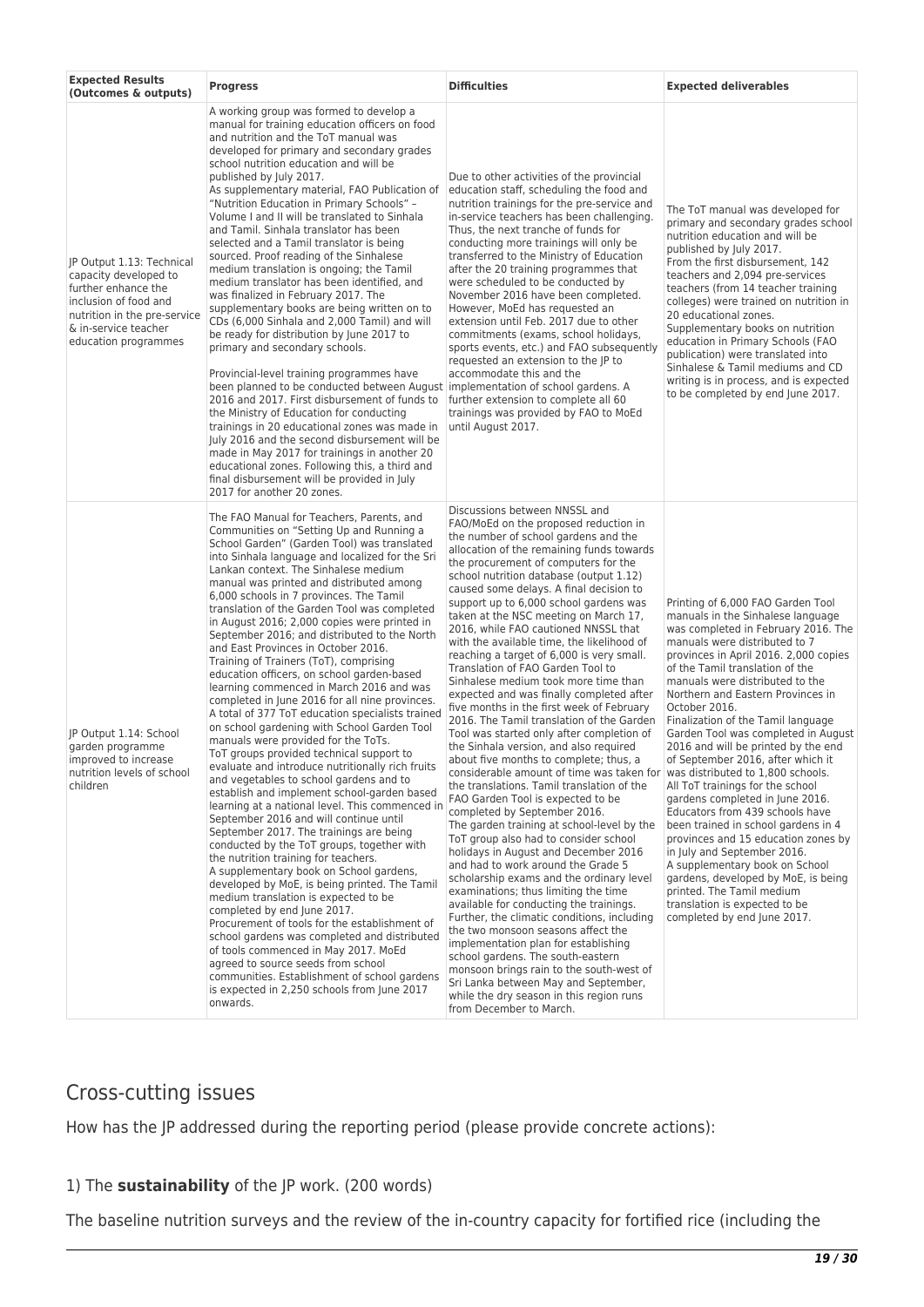landscape analysis and pilot study) will all serve as key documents to scale up and inform long-term national interventions to address malnutrition. Further, enhancing the existing National Nutrition Surveillance System of MoH will strengthen the existing information system and ensure that nutrition indicators are being tracked and the targets and objectives of the existing or future-implemented programmes are monitored. In addition, the significant efforts towards rice fortification through the landscape analysis, pilot study, and planned marketing strategy and capacity building, will inform the government on scaling up and incorporating rice fortifcation into national standards and development agendas. The national workshop conducted in March 2017, gained consensus on the way forward for rice fortification with a strategic work plan developed. This will facilitate the submission of cabinet paper, seeking endorsement of the highest level of government on the paving the way forward for scale up of the rice fortification efforts.

Also, strengthening the government's 40-year old locally fortified supplementary food programme (Thriposha), through this project will better the product quality and availability, which will continue on even after the end of the JP. Thus, the activities conducted through WFP will support the government in developing sustainable, long-term nutrition interventions for supplementary feeding.

The efforts of FAO primarily focus on Training of Trainers and of teachers and educators for both school children and pre-school children and parents through the development, printing, and circulation of many comprehensive manuals, guidelines, and training documents, and through numerous training sessions that ensure that the investment of the JP in nutrition promotion programmes will guarantee that the activities supported by FAO are incorporated into the government and community pre-school and school systems; thereby increasing nutrition in children, schools, and homes. Further, the guidelines, technical materials, school gardens, and the database are all provided to the student beneficiaries through the MoEd and/or MoWCA with the multi-sectoral consultations of MoH and MoAg and the oversight of the National Nutrition Secretariat, thereby ensuring national ownership and commitment of the government in sustaining these activities. In addition, approximately 5,000 copies of each document is printed for distribution to training participants and further distribution to relevant personnel who did not directly receive the training through the JP. These materials were also provided to NNSSL for the training programmes conducted by them and to the relevant ministries in hard and soft copy for future use, ensuring long-term utilization of the nutrition information products developed through this JP.

Activities under this JP were also designed to support the GoSL Multi-Sector Action Plan for Nutrition (MSAPN) administered by the National Nutrition Secretariat of the Sri Lanka (NNSSL) in collaboration with 17 ministries. NNSSL is currently working on updating the MSAPN within the GoSL's Presidential Secretariat, further ensuring sustainability and continuation of the JP activities.

WFP's support to review the National Nutrition policy will ensure that a broader and more integrated approach is reflected in the revised policy, warranting changes in the policy directions of the country and subsequent implementation plan.

## 2) The promotion of **women's empowerment and gender equality.** (200 words)

The results of the PLW baseline survey, supported by WFP, will serve as a reference point for the nutrition and house-hold level food security status of PLW and will allow the government to implement informed programmes to directly address and enhance the nutritional status of women, and thereby their health and well-being. The schoolchildren survey, for which data collection was completed in September 2016 and data disseminated in November 2016, evaluated the nutritional status of both boys and girls and will help inform the government, including the Ministry of Health, Ministry of Education, and Ministry of Women and Child Affairs, among others, on appropriate nutrition interventions.

Further, the review of the nutrition policy process in 2017 will also allow for the integration of a gender transformative lens to policy and nutrition interventions. WFP is also exploring opportunity to bring in the expertise of the private sector to prepare a strategy for marketing and social behavior change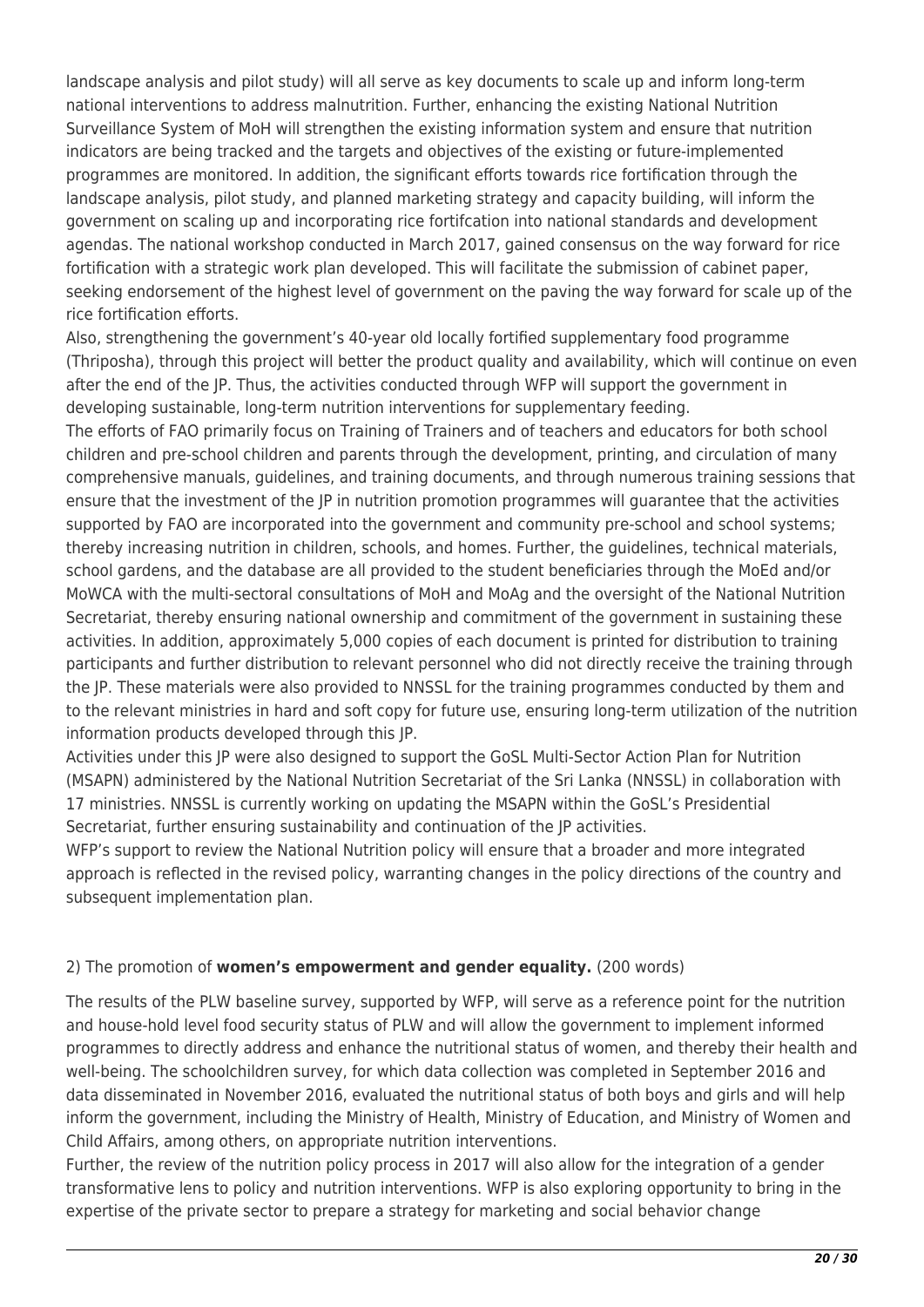communication to strengthen the capacity of the Government, which will incorporate women's empowerment and gender equality considerations.

FAO continues to work directly with the Ministry of Education and Ministry of Women and Child Affairs to educate and empower pre-school teachers, educators, and women's development officers, on nutrition promotion, which will directly advise women on improved pre-school and home nutrition. Both the direct training of pre-school and school teachers and other government officers and community members on nutrition promotion and the results of the baseline surveys will inform and educate decision makers on prioritizing national investment on nutrition and food security to address and mitigate malnutrition levels in the country. With a greater majority of female pre-school teachers and teachers, the trainings and other activities of the project directly influence women's behavior change towards the procurement and consumption of nutritious foods for their students, children, themselves, and within their households, in general.

During the planning and consultative workshops held by WFP and FAO, suggestions and recommendations from both men and women were encouraged in influencing policy decisions and programme implementation, thereby ensuring gender balanced considerations.

## 3) The engagement in **public-private partnerships**. (200 words)

For the rice fortification pilot study, the fortified rice kernels (FRK) are being procured and imported through a private corporation and is being cleared through customs by the government and blended, packaged, and distributed for use in the pilot study. This private-public partnership will be replicated in the event of scale up of rice fortification, until the country builds the capacity to produce the FRK locally.

Further, the pilot study on rice fortification includes an acceptability and logistical evaluation of the inclusion of fortified rice in school meals. In the Moneragala District, which is one of the two districts selected for the study, school meals are prepared by private caterers employed by the school. For the incorporation of fortified rice through this school meal modality, the pilot study will evaluate the feasibility of working with the private-sector caterer, which will inform the best practices and challenges for scaling up the provision of fortified rice in school meals.

The private sector, including millers, traders/retailers, and consumers, were consulted through the landscape analysis to evaluate their capacity and interest for initiating/scaling up rice fortification programmes in the country. Further, the private sector (including rice millers and wheat producers) were further engaged during the rice fortification symposium conducted in March 2017 and in developing the social marketing strategy planned for July 2017. The participation of private sector stakeholders at the national symposium on fortification allowed for advocacy for private-public partnership in this sphere of intervention.

In addition, the private sector is involved in providing services such as meeting room facilities for stakeholder consultations and workshops and in printing the nutrition information publications.

# **Communication and Advocacy**

## **Has the JP articulated an advocacy & communication actions that helps advance its policy objectives and development outcomes?:**

No

## **Please describe communication activities developed as part of the JP. :**

Through its activities, the JP has produced a number of communications materials, including flyers/leaflets, banners, news stories, dramas, manuals, and guidance documents pertaining to nutrition promotion in line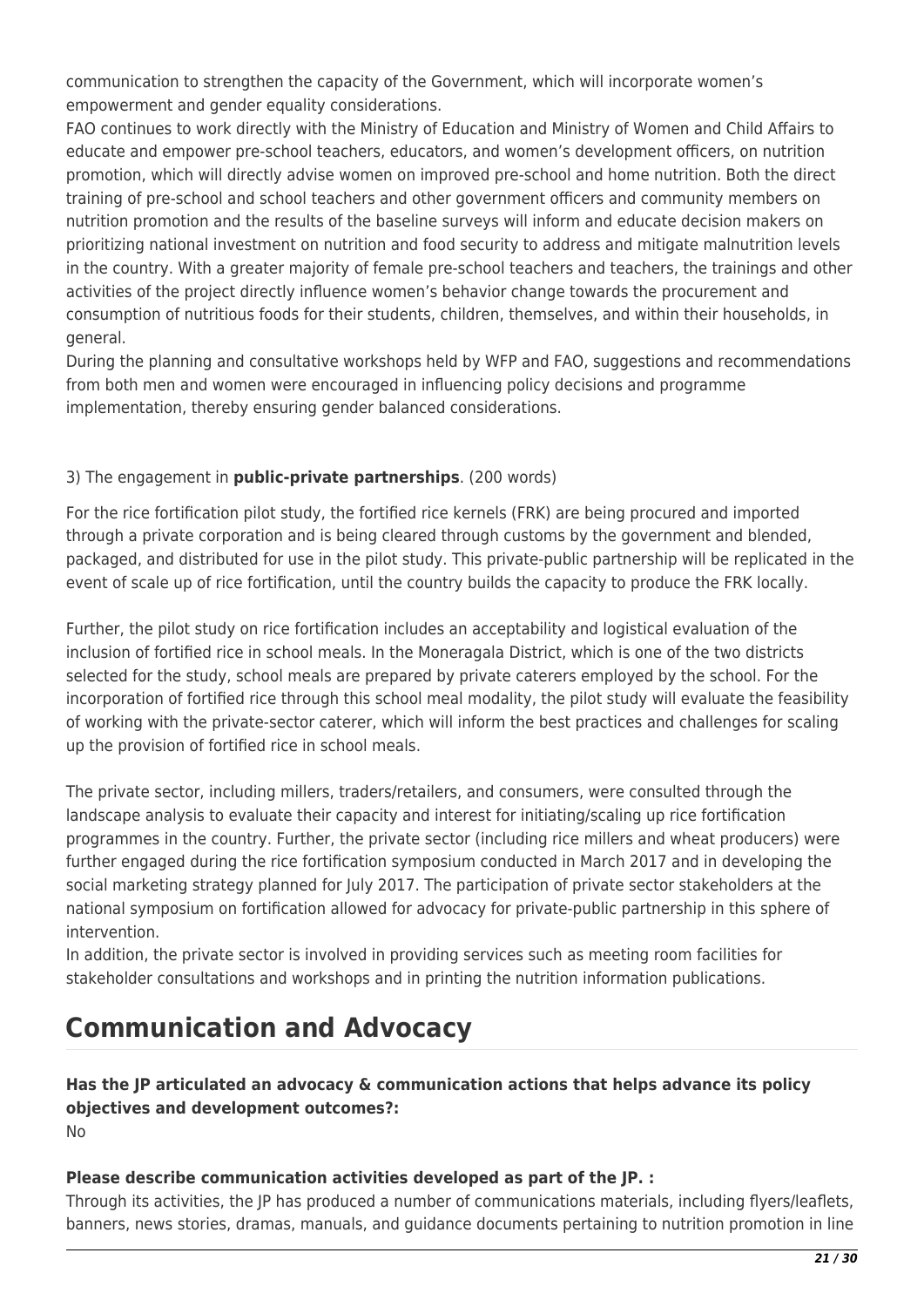with the objectives of the programme. As detailed above, FAO outputs involve the development of many products for nutrition promotion and WFP is working towards the publication of surveys, analyses, and studies for evidence-based decision-making.

In addition to the products previously shared by the JP, WFP produced the following publications during this reporting period:

- Report on: Thriposha Assessment and Product Diversification
- Brochure on: Rice Fortification Project
- Flyer on: Prevention of Under-Nutrition in Sri Lanka: Optimization of Locally-Produced Fortified Foods

These can be accessed at the following link: https://www.dropbox.com/sh/edj0q2t7lwdxu96/AACDOHHgIDybFXecc4CE8B8Ea?dl=0

## **Please provide concrete gains on how the the JP communication and advocacy efforts have increased awareness on SDGs.:**

WFP supported the Medical Research Institute (MRI) of MoH to conduct national baseline surveys on the food and nutrition security of PLW and on school children, which will inform policy decisions and necessary interventions regarding SDG 2 and, in turn, address SDG 3, Good Health and Well-Being; SDG 5: Gender Equality within the household and influence SDG 1 to end poverty. The reports of these two baseline surveys are expected to be published in 2017 and will serve as concrete advocacy tools for government, public, and private sector interventions to improve the nutritional status of the country.

Further, WFP's support for reviewing the National Nutrition Policy; rice fortification initiatives; revamping the National Nutrition Surveillance Information System; and promoting locally-fortified food products, will contribute directly to SDG2 as well as towards SDGs 1, 3, and 5.

The school feeding policy, canteen guidelines and circular, school garden tool, ToT manuals, banners, and flyers, produced by FAO in collaboration with the Ministry of Education and the Ministry of Women and Child Affairs directly contribute to gains towards SDG 2: Zero Hunger, as they are all related to addressing hunger and good nutrition; SDG 3: Good Health and Well-being from pre-school and school children, to teachers and parents; SDG 4: Quality Education; and SDG 5: Gender Equality. Further, the school nutrition database also aims to support the above-mentioned SDGs as well as SDG 6: Clean Water and Sanitation as it incorporate WASH availability information in schools.

In addition, the JP's support for events such as the National Youth Model United Nations forum; National Scout Jamboree and the Toxin-Free Nation Exhibition, where flyers were distributed and posters and banners on SDGs were displayed; interactive media information was provided; and dramas were conducted, help promote awareness on SDG 2, especially, among school children, youth, and civil society.

Engagement of the private sector, civil society organizations, and academia, international initiatives, and representatives from India, Bangladesh, and the Regional Bureau in Bangkok at the food fortification meeting held in March 2017 and the planned south-south collaborative visit to Rwanda later this year contribute towards SDG 17, Partnerships for the Goals.

## **JP website URL:**

http://lk.one.un.org/our-work/joint-programmes

## **JP website URL:**

http://lk.one.un.org/our-work/joint-programmes

## **JP twitter handle:**

@UNSriLanka

Other social media channels managed by joint programme (Instagram, Google+, You Tube…):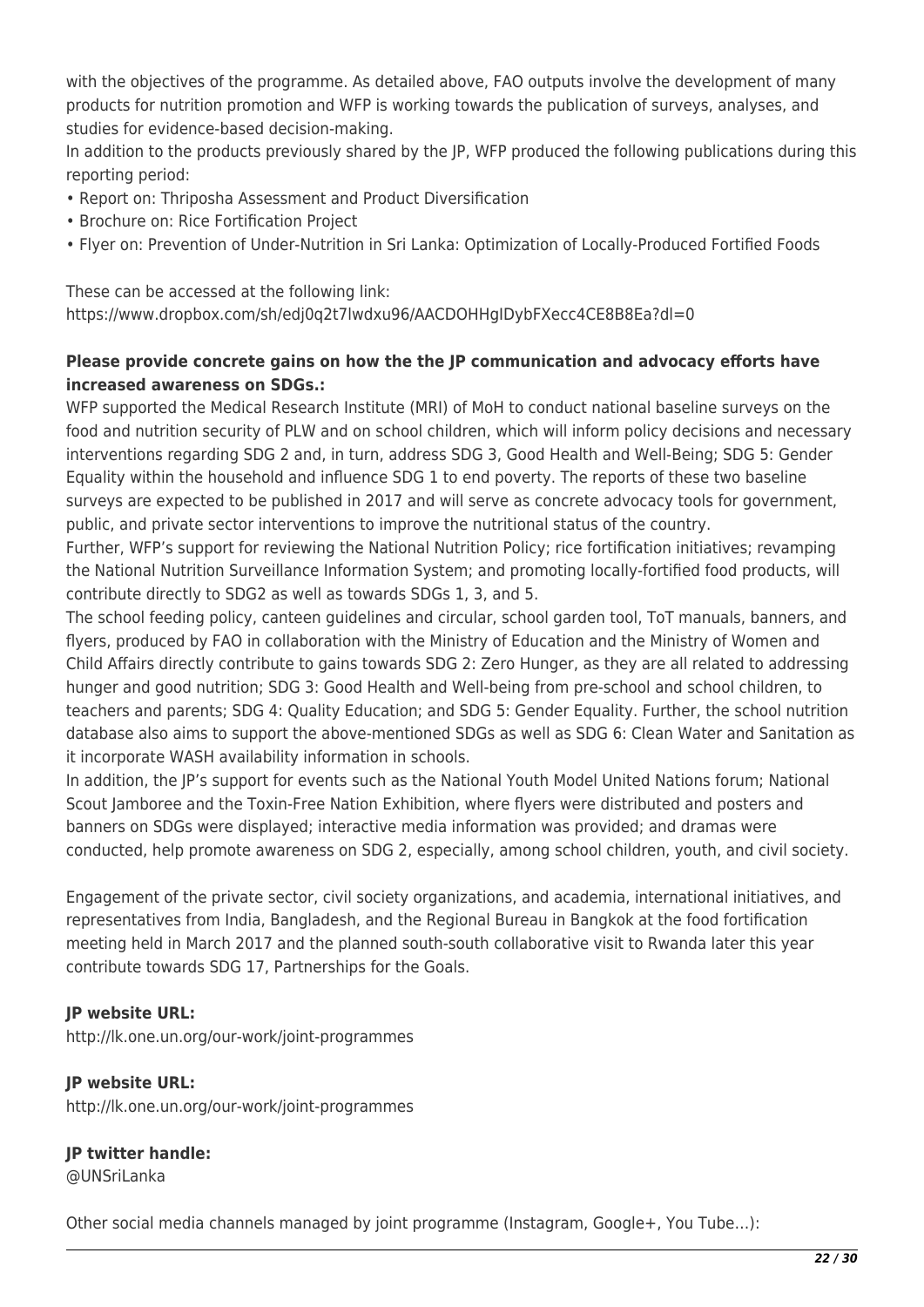## One UN Coordination and Delivering as One

The SDG-F is based on the principles of effective development cooperation, inclusion and participation and One UN coordination.

| <b>Actions</b>                                                                                                                       | <b>Description</b>                                                                                                                                                                                                                                                                                                                                                                                                                                                                                                                                                                                                                                                                                                                                                                                                                                                                                                                                                                                                                                                                                                                                                                                                                                                                                                                                                                                  |
|--------------------------------------------------------------------------------------------------------------------------------------|-----------------------------------------------------------------------------------------------------------------------------------------------------------------------------------------------------------------------------------------------------------------------------------------------------------------------------------------------------------------------------------------------------------------------------------------------------------------------------------------------------------------------------------------------------------------------------------------------------------------------------------------------------------------------------------------------------------------------------------------------------------------------------------------------------------------------------------------------------------------------------------------------------------------------------------------------------------------------------------------------------------------------------------------------------------------------------------------------------------------------------------------------------------------------------------------------------------------------------------------------------------------------------------------------------------------------------------------------------------------------------------------------------|
| Managerial practices<br>(financial,<br>procurement, etc.)<br>implemented jointly by<br>the UN implementing<br>agencies for SDG-F JPs | WFP and FAO have regular JP meetings to review progress, and collaborate and<br>coordinate among the two agencies. When bottlenecks are identified, the issues<br>are elevated to the heads of agency and then to the UN RC for intervention and<br>resolution. This managerial practice was successfully followed for addressing the<br>issues in: obtaining the commitment of GoSL to the matching funds; seeking<br>approval for the work plan and budget revisions; and the decision to request for<br>a no-cost extension; among others. Further, both agencies participate in<br>progress review meetings headed by NNSSL and UN RC, where decisions on<br>programme implementation are deliberated and decided together with<br>implementing partners.                                                                                                                                                                                                                                                                                                                                                                                                                                                                                                                                                                                                                                       |
| Joint analytical work<br>(studies, publications,<br>etc.) undertaken jointly<br>by UN implementing<br>agencies for SDG-F JPs         | WFP-supports monthly meeting of the MoH commissioned Technical Advisory<br>Group (TAG) for food fortification also includes the technical expertise of FAO,<br>UNICEF, and WHO, when required, in shaping and deciding upon factors related<br>to rice fortification, such as fortificant types, specifications, study design, etc.<br>and in the wider stakeholder meetings on food fortification.<br>Technical guidance and expertise from UNICEF was also provided in addition to<br>the financial support towards the baseline nutrition surveys conducted by MRI.                                                                                                                                                                                                                                                                                                                                                                                                                                                                                                                                                                                                                                                                                                                                                                                                                              |
| Joint activities<br>undertaken jointly by<br>UN implementing<br>agencies for SDG-F JPs                                               | Towards the development of an overarching school feeding policy, WFP<br>conducted a school feeding situation analysis to document the existing<br>modalities for school feeding and obtain recommendations for improving the<br>programmes as well as a cost-benefit analysis. A key observation and<br>recommendation of the situation analysis, endorsed by MoEd and Ministry of<br>Planning was the lack of and thus need for a comprehensive school feeding<br>policy. FAO is working with MoEd on drafting and updating school feeding<br>quidelines and circulars.<br>Furthering the project's key objective of achieving attitudinal and behavioural<br>changes through enhanced nutrition education and nutrition promotion, WFP<br>and FAO both supported the 9th National Scout Jamboree, for 10,000 scouts on<br>Feb. 20-26, 2016.<br>As WFP provides school meals to almost all 970 schools in the Northern Province<br>and conducts regular monitoring and evaluation of the schools, 1 WFP officer<br>was nominated to attend the ToT training on school gardens on April 26-27,<br>2016. Further, WFP CO has offered its support to FAO for the implementation of<br>school gardens in the North through its area office.<br>FAO is also liaising closely with WFP on the launch for the establishment of<br>school gardens, planned for June 2017, including all relevant partners. |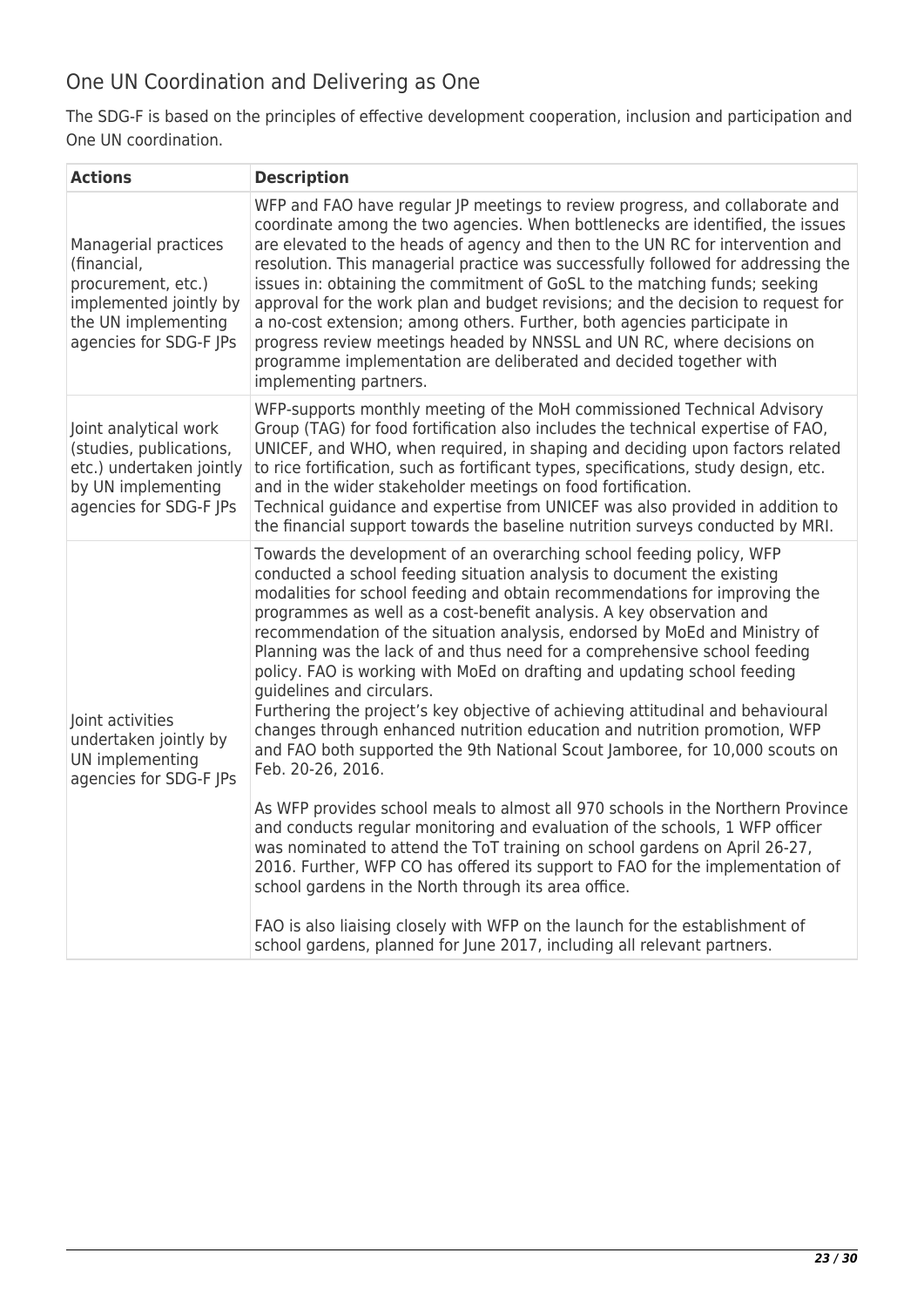| <b>Actions</b>         | <b>Description</b>                                                                                                                                                                                                                                                                                                                                                                                                                                                                                                                                                                                                                                                                                                                                                                                                                                                                                                                                                                                                                                                                                                                                                                                     |
|------------------------|--------------------------------------------------------------------------------------------------------------------------------------------------------------------------------------------------------------------------------------------------------------------------------------------------------------------------------------------------------------------------------------------------------------------------------------------------------------------------------------------------------------------------------------------------------------------------------------------------------------------------------------------------------------------------------------------------------------------------------------------------------------------------------------------------------------------------------------------------------------------------------------------------------------------------------------------------------------------------------------------------------------------------------------------------------------------------------------------------------------------------------------------------------------------------------------------------------|
| Other, please specify: | While not an implementation agency of the JP, UNICEF provided financial support<br>towards the baseline nutrition surveys conducted by MRI for PLW and school<br>children and participate together with WFP at the MRI progress review meetings,<br>again indicating One UN collaboration and coordination with the government.<br>UN-Habitat is assisting the construction activities of 15 school buildings and 10<br>teachers' quarters in 25 schools in the Mannar District in the Northern Province.<br>16 of the 25 schools have also been selected as beneficiaries for the<br>implementation of school gardens through this SDGF project. Thus, of the 9<br>remaining schools, 3 participants representing the 9 remaining schools were<br>given the opportunity to attend the ToT on school gardens held in Northern<br>Province on April 26th& 27th 2016.<br>Further, discussions of the heads of agencies of WFP, FAO, and UNICEF in<br>increasing collaboration on nutrition interventions and further building on JP<br>initiatives have been continuing since early 2017, in line with programme<br>sustainability and the commitment of the forthcoming UNSDF for Delivering as<br>One. |

## **What types of coordination mechanisms and decisions have been taken to ensure joint delivery? :**

The Joint Programme Coordinator liaises regularly with JP colleagues of both agencies through meetings, emails, and phone conversations to update and review project progress; address challenges and mitigation options; and jointly discuss implementation strategies and collaborations. The JP Coordinator also liaises with the UN RC office for informing the RC on project progress and issues and for coordinating social media updates; interacts regularly with the government oversight body, the National Nutrition Secretariat of Sri Lanka (NNSSL), to schedule PMC and NSC meetings and address concerns; coordinates with the SDGF Secretariat; and informs the representatives of the Spanish Government of project progress on behalf of both implementing UN agencies. Further, the JP coordinator attends meeting with partners and counterparts together with or on behalf of WFP and FAO staff, as necessary and represents either agency, as required.

In addition, any documentation, such as the work plan and budget revisions and amendments; and financial and narrative monitoring reports are prepared separately by the Nutrition Officers at WFP and the Project Manager at FAO and are consolidated by the JP Coordinator for One UN delivery. Further, the JP coordinator obtains the input of both agencies in preparing documentation such as the request for no-cost extension and in finalizing meeting notes for record prior to dissemination and the regular JP monitoring reports.

As detailed above, FAO and WFP collaborate in supporting the rice fortification and school gardening initiatives with other relevant ministries and government agencies, ensuring that the technical expertise of both agencies are represented in the decisions and thereby further indicating to GoSL the collaboration and cooperation between the two agencies of the SDGF JP. Also, UNICEF was represented in the monthly TAG meetings, highlighting the alliance of the UN agencies even more. In addition, efforts of both agencies in the JP (WFP and FAO) were highlighted to the WFP Executive Director on her visit to the field in February 2017, further underlining the collaboration of the Rome-based agencies in Sri Lanka. And WFP has extended support to FAO through its Area Office in the North on the implementation of school gardens. Further, both agencies attend together the progress review meetings conducted by NNSSL with all implementing ministries and stakeholders, as well as the JP PMC and NSC meetings.

## National Ownership: Paris, Accra and Busan Commitments

The SDG-F strengthens the UN system's ability to deliver results in an integrated and multi-dimensional manner by supporting the Joint Programme modality and by bringing together United Nations Agencies and national counterparts in a collective effort to ensure ownership and sustainability of results of JPs and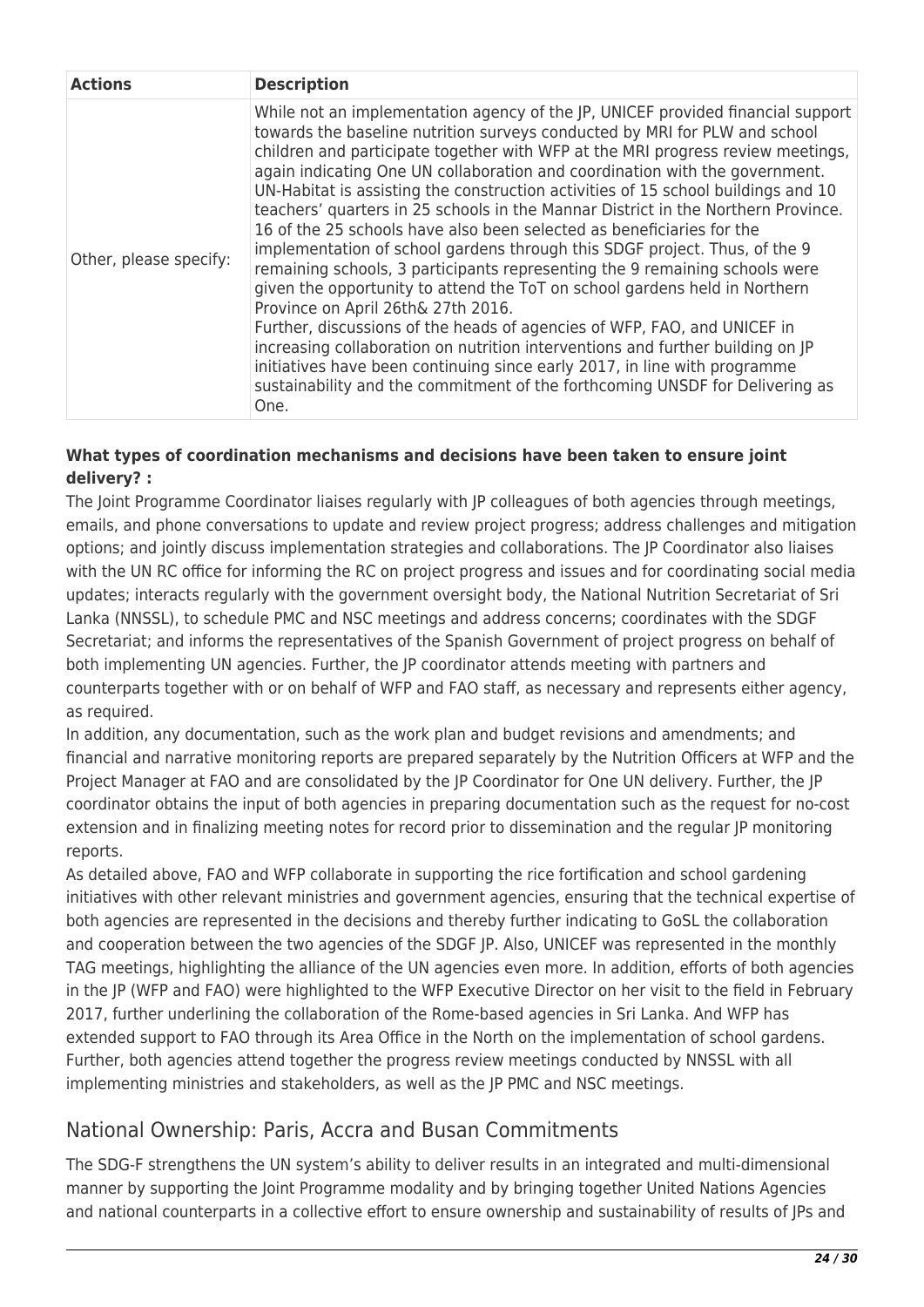| <b>Partners</b>                           | Involvement *        | Type of<br>involvement                                          | <b>Examples</b>                                                                                                                                                                                                                                                                                                                                                                                                                                                                                                                                                                                                                                                                                                                                                                                                                                                                                                                                                                                                                                                                                                                                                                                                                                                        |
|-------------------------------------------|----------------------|-----------------------------------------------------------------|------------------------------------------------------------------------------------------------------------------------------------------------------------------------------------------------------------------------------------------------------------------------------------------------------------------------------------------------------------------------------------------------------------------------------------------------------------------------------------------------------------------------------------------------------------------------------------------------------------------------------------------------------------------------------------------------------------------------------------------------------------------------------------------------------------------------------------------------------------------------------------------------------------------------------------------------------------------------------------------------------------------------------------------------------------------------------------------------------------------------------------------------------------------------------------------------------------------------------------------------------------------------|
| Government<br>(specify<br>national/local) | Fully involved       | Policy-decision<br>making<br><b>Budget</b><br>Service Provision | All activities of the JP are conducted in close<br>collaboration with the government. The National<br>Nutrition Secretariat of Sri Lanka (NNSSL) serves as<br>the government oversight and coordination body for<br>the JP and conducts regular progress review<br>meetings with the two UN agencies and the four<br>implementing ministries in addition to co-chairing<br>and hosting the JP PMC and NSC meetings. WFP and<br>FAO also work directly with MoH, MoAg, MoEd, and<br>MoWCA in implementing project activities. A few<br>specific examples of government involvement,<br>include:<br>• MoH convenes the WFP-supported monthly<br>meetings of the multi-sector Technical Advisory<br>Group for food fortification<br>• MoAg supports rice fortification initiatives led by<br>MoH blending, producing, and delivering fortified<br>rice for the pilot study and serving as a model rice<br>fortification blending facility<br>. MoEd works closely with FAO on the development<br>of technical materials for schools; the development<br>of the school nutrition database; and<br>implementation of school gardens<br>• MoWCA is providing support in the promotion of<br>nutrition for pre-schools and parents and planning<br>the ToTs together with MoH |
| Private Sector                            | Slightly<br>involved | Procurement<br>Service Provision                                | Fortified rice kernels (FRK) were procured from the<br>international private sector for the production of<br>fortified rice for the pilot study. Further, the pilot<br>study includes an acceptability and logistical<br>evaluation of the inclusion of fortified rice in school<br>meals, which will engage private caterers that<br>prepare school meals in the Moneragala District.<br>The private sector, including millers,<br>traders/retailers, and consumers were also consulted<br>through the landscape analysis to evaluate their<br>considerations for initiating/scaling up rice<br>fortification programmes in the country.<br>Further, Leading private sector companies in the rice<br>milling industry attended the rice fortification<br>workshop and gave their inputs to develop way<br>forward of the rice fortification the country.<br>In addition, the private sector is involved in<br>providing services such as meeting room facilities<br>for stakeholder consultations and workshops.                                                                                                                                                                                                                                                      |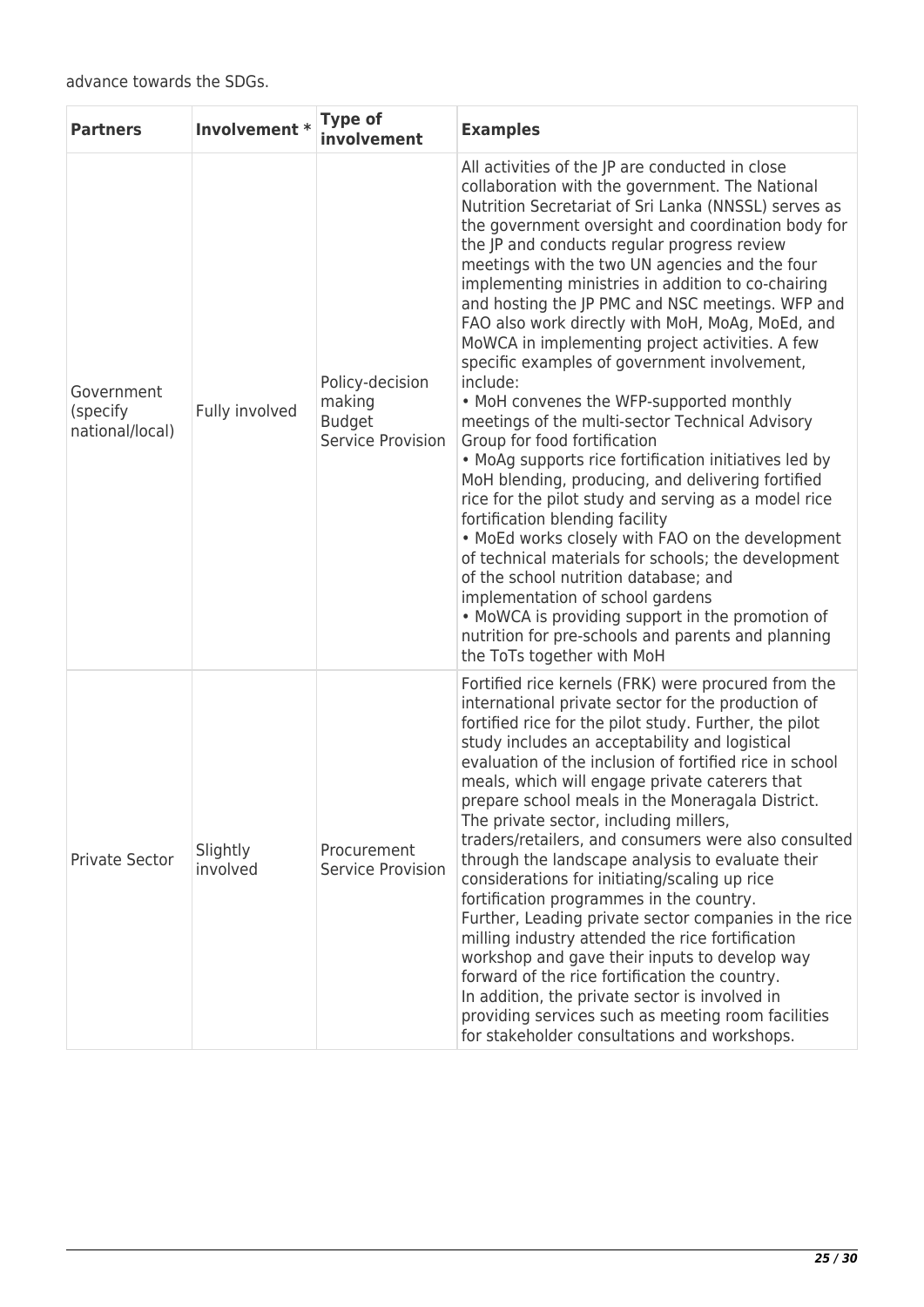| <b>Partners</b> | Involvement *  | <b>Type of</b><br>involvement                                                                                            | <b>Examples</b>                                                                                                                                                                                                                                                                                                                                                                                                                                                                                                                                                                                                                                                                                                                                                                                                                                                                                                   |
|-----------------|----------------|--------------------------------------------------------------------------------------------------------------------------|-------------------------------------------------------------------------------------------------------------------------------------------------------------------------------------------------------------------------------------------------------------------------------------------------------------------------------------------------------------------------------------------------------------------------------------------------------------------------------------------------------------------------------------------------------------------------------------------------------------------------------------------------------------------------------------------------------------------------------------------------------------------------------------------------------------------------------------------------------------------------------------------------------------------|
| Civil Society   | Fully involved | Policy-decision<br>making<br>Other<br><b>Please specify:</b><br>survey/study<br>participants;<br>exhibition<br>attendees | PLW and schoolchildren from civil society are<br>participants in the baseline nutrition surveys<br>conducted by MRI.<br>The SUN PF conducted a civil sector review of the<br>National Nutrition Policy and the information<br>gathered is being considered in the WFP-supported<br>MoH review of the Policy.<br>Households and schoolchildren benefited from the<br>rice fortification pilot study, especially by providing<br>feedback on acceptability and civil society<br>organizations participated in the multi-stakeholder<br>workshop in March 2017.<br>The JP supported the National Scout Jamboree in<br>Feb. 2016 and WFP was involved in the National<br>Youth Model United Nations conference in Aug.<br>2016.<br>Also, many members of civil society attended the<br>exhibition where FAO disseminated nutrition<br>information through posters, flyers, and CDs in<br>collaboration with the MoEd. |
| Academia        | Fully involved | Policy-decision<br>making<br>Service Provision                                                                           | Experts from universities attend the WFP-supported<br>monthly TAG meetings on food fortification and<br>Representatives from academia actively participated<br>in the national workshop for rice fortification held in<br>March 2017.<br>Academics also participated in FAO-supported<br>consultative meetings on developing nutrition<br>guidelines, circulars, ToT manuals, and curricular<br>material for JP activities with MoEd. FAO engages<br>with a professor in nutrition from the University of<br>Wayambe who has served as consultant, overseeing<br>the development of most of FAO's nutrition<br>promotion products.<br>Further, the University of Peradeniya was contracted<br>to conduct the rice fortification pilot study in<br>collaboration with a WFP consultant from the<br>University of Wayamba.                                                                                          |

\* Implementation of activities and the delivery of outputs

## **Please briefly describe the current situation of the government, private sector and civil society on regards of ownership, align:**

Since the commencement of the JP coincided with the change in government and national administration in January 2015, the high-level oversight and coordination body for this JP– the National Nutrition Secretariat of Sri Lanka (NNSSL) within the Presidential Secretariat - was initially non-functional. Following, the installation of new national-level administrators and clarification of the roles, which took many months, NNSSL became re-engaged in the SDGF JP and provides an instrumental role in the oversight and collaboration of the multi-sectoral ministries and the two UN agencies in following up on the progress and addressing challenges and issues arising in the implementation of the programme. In addition to the PMC and NSC meetings, NNSSL scheduled and conducted progress review meetings with all four ministries together and separately, when necessary, to monitor project progress – both physical and financial. In addition, WFP provides updates on the SDGF JP to its Project Management Unit at the Ministry of National Policies and Planning as well. While meetings on the JP by NNSSL have not been as regular in the last year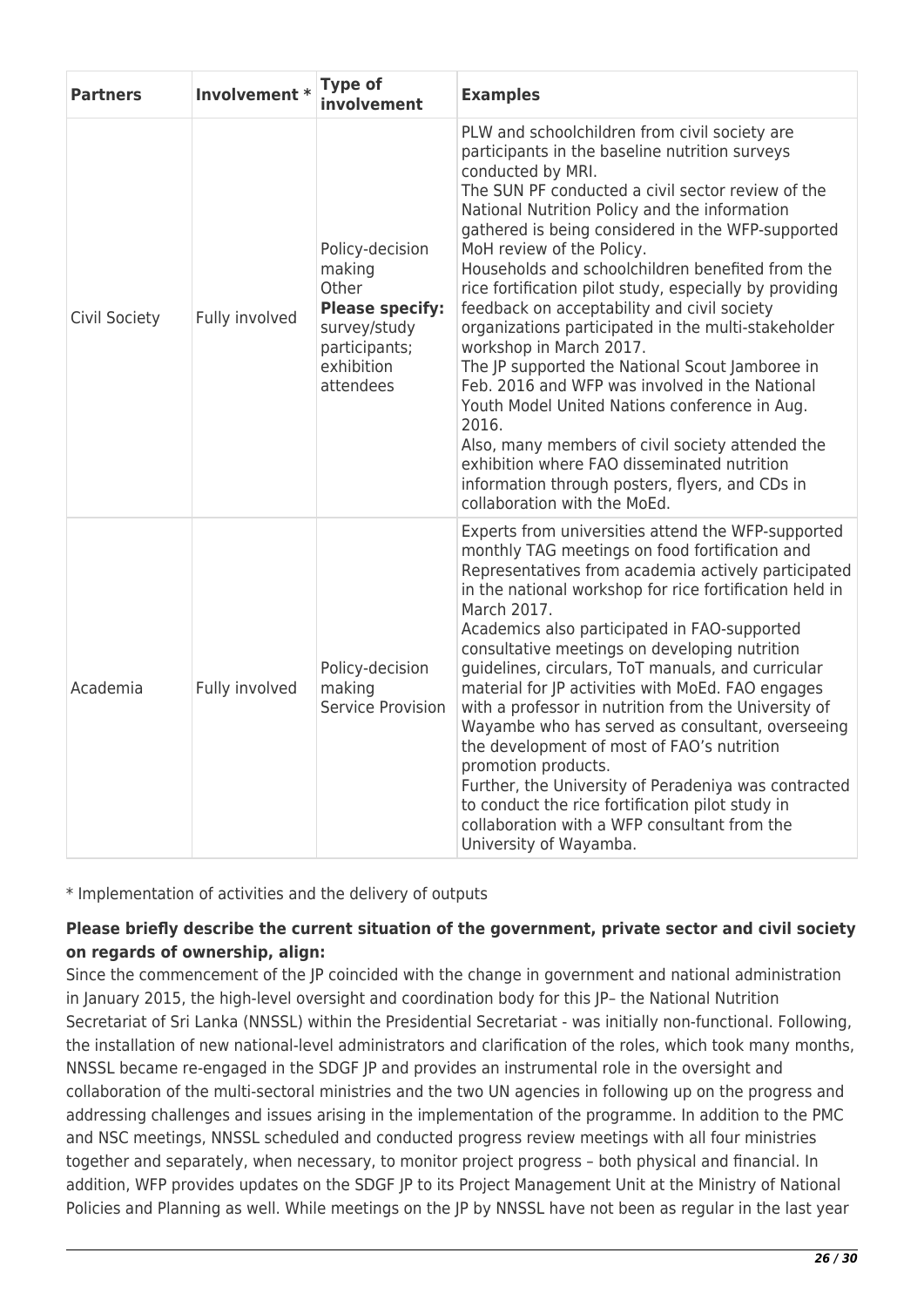of the JP, activities are continuing without hindrance due to the great momentum that was built up in the peak period of the programme, with NNSSL monitoring progress at their other coordination meetings and over the phone.

Each of the four ministries (MoH, MoAg, MoE, and MoWCA) work in close collaboration with WFP and FAO and with each other as necessary in implementing the activities of the project. For example, MoH follows up on JP activities with WFP participation through updates at their monthly TAG meetings as well as the MoH Nutrition Coordination Divisions meetings and the MCHN meetings where WFP-supported efforts for the baseline surveys, rice fortification landscape and pilot studies, review of the National Nutrition Policy and nutrition information system; and support to the Thriposha programme are discussed. Similarly, efforts of the JP are followed up in the other implementing ministries as well.

Sub-contracted third parties of the private sector have been involved in the type-setting and printing of FAO publications, including school canteen guidelines and the FAO school garden tool, among other documentation. FAO contracted nutrition consultant and database consultant have also provided consistent and committed efforts towards progressing on critical components of the JP. Further, WFPcontracted research institution has worked in close collaboration with the WFP Regional Bureau consultant on the landscape analysis. The supplier for the fortified rice kernels (FRK) produced the kernels per requirements of MoH and a multi-sectoral approach with the collaboration of the MoNPEA, MoAg, MoH, MoEd, and NNSSL is employed together with sub-national/regional government officers and academia to see the pilot study through.

## **Please briefly provide an overall assessment of the governance and managerial structures :**

The NNSSL convenes the NSC and PMC meetings with the UN RC (or delegate/agency head) as co-chair. To date, the JP held PMCs meeting on November 6, 2015, July 5, 2016, and October 24, 2016. One NSC meeting has been held so far on March 17, 2016. At the NSC meeting in March 2016, participation of the government oversight body, NNSSL; UN RC; and representative of the Spanish government were all present and directly involved in reviewing the progress and especially the proposed work plan and budget revisions. Concerns regarding certain proposed amendments were voiced and covering resolutions were made at the NSC itself, owing to the committed participation of the decision makers for the JP. This collaboration showcases the ability of GoSL, UN agencies, and donor to work together through high-level horizontal coordination towards addressing the important issues of malnutrition in the country. While meetings on the JP by NNSSL have not been as regular in the last year of the JP, activities are continuing without hindrance due to the great momentum that was built up in the peak period of the programme, and with NNSSL assisting with policy advice and coordination from strategic level as required (for example, in mitigating and resolving sub-national concerns that were voiced on rice fortification pilot study in a particular district).

In February 2016, the Chargée d'Affaires of the Embassy of Spain in New Delhi requested a special meeting in Sri Lanka to discuss the progress and concerns of the SDGF JP. This meeting was arranged on short notice with the participation of the heads of UN agencies and the implementing officers and highlights the commitment of the donor government in ensuring the success of the JP. The Embassy in Spain and the Honorary Consul for Spain in Sri Lanka are kept abreast of JP activities through the sharing of the bi-annual monitoring report and through other updates, as requested, and attendance at meetings and events. The Honorary Consul for Spain in Sri Lanka also attended a meet-and-greet event with the WFP Executive Director, following her visit to the JP project site in Moneragala in February 2017; further strengthening horizontal coordination and appreciation of the donor for this JP.

The JP also continues to make progress on project activities by working with dedicated staff within the government implementing agencies through horizontal coordination between project officers and government officers to continuously move forward in areas including the baseline surveys, rice fortification initiatives, development of nutrition promotion documentation, development of school nutrition information database, among others.

Vertical coordination between the UN RC, heads of the two UN implementing agencies and JP staff in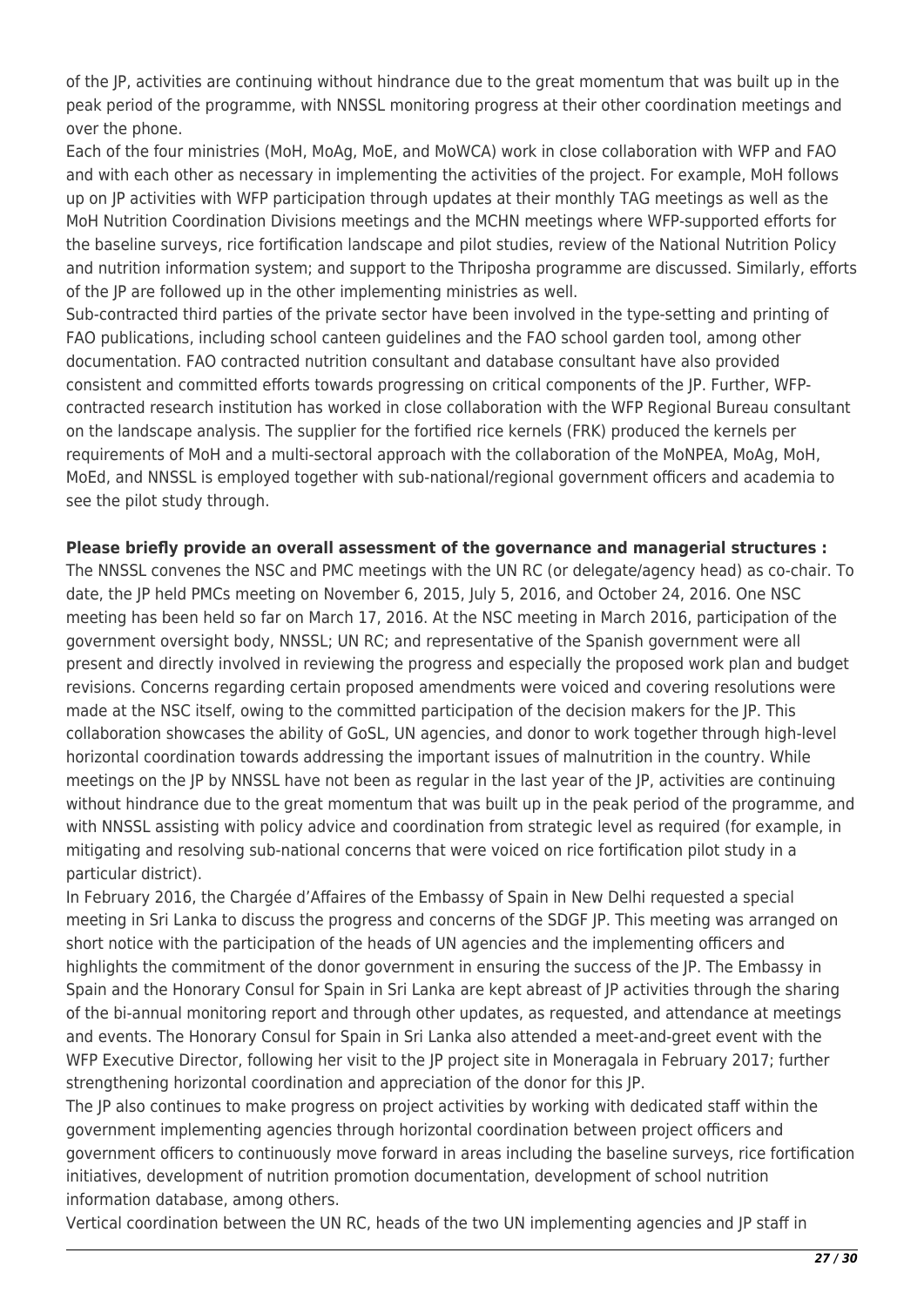decision-making, monitoring progress, and advising on addressing bottlenecks has been instrumental in the achievements of the JP thus far. Horizontal coordination between the two UN agency heads in progress reviews and in collaboration on the proposed revised work plan and budget has strengthened the JP 'Delivering as One'. Further, discussions of the heads of agencies of WFP, FAO, and UNICEF in increasing collaboration on nutrition interventions and further building on JP initiatives have been continuing since early 2017, in line with programme sustainability and the commitment of the forthcoming UNSDF for Delivering as One. Regular meetings of the JP team has ensured teamwork and partnership in implementing project activities.

Further, vertical coordination between NNSSL at the Presidential Secretariat and the implementing ministries through progress review meetings also establishes the management structure and responsibilities for successful JP implementation.

## **VI. Joint Programme contribution to the SDGs**

| <b>SDG</b><br># | <b>JP Contribution</b>                                                                                                                                                                                                                                                                                                                                                                                                                                                                                        |
|-----------------|---------------------------------------------------------------------------------------------------------------------------------------------------------------------------------------------------------------------------------------------------------------------------------------------------------------------------------------------------------------------------------------------------------------------------------------------------------------------------------------------------------------|
| Goal 1          | By leveraging the results of the baseline surveys and encouraging school gardening; among other<br>activities, the JP can influence targeted nutrition interventions which will help improve the health<br>and well-being of society, especially women and girls, thereby ensuring better nutrition,<br>education, and work opportunities, which in turn, helps to end poverty.                                                                                                                               |
|                 | The JP was designed around SDG2 and primarily focuses its efforts on nutrition and food security.<br>The baseline surveys on PLW and school children; the policy development and pilot study on<br>Goal 2 fortified rice; and nutrition promotion for pre-school and school children, teachers, and civil<br>society; and the revamping of the national nutrition surveillance system in addition to all other<br>activities of the JP all contribute towards SDG2 - Zero Hunger.                             |
|                 | FAO activities, including Training of Trainers to disseminate nutrition information to educators,<br>parents, students, and civil society, will encourage good health and well-being at all ages, in line<br>Goal 3 with SDG 3.<br>Further, WFP's support for reviewing the National Nutrition Policy and the rice fortification<br>initiatives, contribute towards SDG 3.                                                                                                                                    |
|                 | The school feeding policy, canteen guidelines and circular, school garden tool, ToT manuals,<br>updated nutrition curriculum, banners, and flyers, and other technical material produced by FAO<br>Goal 4 in collaboration with the Ministry of Education, Ministry of Women and Child Affairs, and Ministry<br>of Health, directly contribute to gains towards SDG 2: Zero Hunger, and directly promote nutrition<br>education for pre-school and school children, teachers and parents; in line with SDG 4. |
| Goal 5          | Through the national baseline surveys on the food and nutrition security of PLW and on school<br>children and the school nutrition database and national nutrition surveillance system, all of which<br>collect gender-disaggregated data; the information will inform target nutrition interventions,<br>especially relevant to SDG 2 and, in turn, address SDG 5: Gender Equality within the household<br>and influence SDG 1 to end poverty.                                                               |
| Goal 6          | The school nutrition database comprises a module which captures the water and sanitation<br>availability at all 10,000 schools. This information can inform the MoEd to ensure access to Clean<br>Water and Sanitation in schools, in line with Goal 6. Further, the nutrition promotion and<br>education include information on WASH.                                                                                                                                                                        |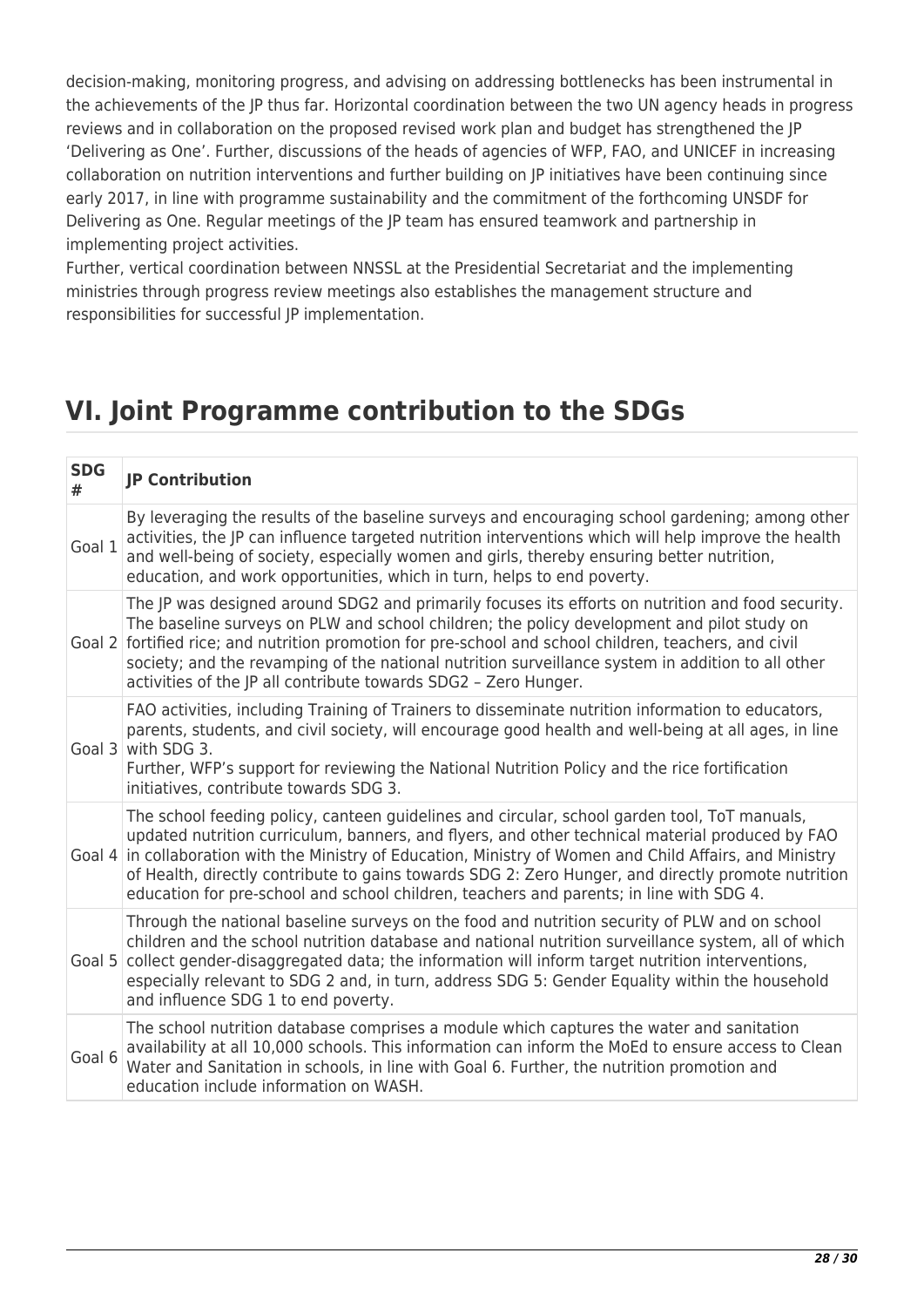| <b>SDG</b><br># | <b>JP Contribution</b>                                                                                                                                                                                                                                                                                                                                                                                                                                                                                                                                                                                                                                                                                                                                                                                                                                                                                                                                                                                                                                                                                                                                                            |
|-----------------|-----------------------------------------------------------------------------------------------------------------------------------------------------------------------------------------------------------------------------------------------------------------------------------------------------------------------------------------------------------------------------------------------------------------------------------------------------------------------------------------------------------------------------------------------------------------------------------------------------------------------------------------------------------------------------------------------------------------------------------------------------------------------------------------------------------------------------------------------------------------------------------------------------------------------------------------------------------------------------------------------------------------------------------------------------------------------------------------------------------------------------------------------------------------------------------|
| Goal<br>17      | The fortification efforts conducted by WFP through the JP include contributions from other country<br>experience and technology transfer for capacity building for the production of fortified rice in Sri<br>Lanka. WFP strengthened South-South cooperation through collaboration with other countries in<br>the region (India, Bangladesh, etc.) for rice fortification, through the sharing of best practices and<br>technical knowledge transfer.<br>WFP is planning to assist the government in improving the locally-fortified supplementary food,<br>Thriposha, through another South-South collaboration with a WFP-supported supplementary<br>feeding programme in Rwanda. Further, a food technologist from WFP HQ completed a mission to<br>development a Thriposha improvement plan which was endorsed by the government.<br>Further, WFP is collaborating with the Center for Excellence for Hunger in Brazil to plan and<br>facilitate an exchange visit with government officials to better the school feeding programme in<br>Sri Lanka by influencing the school feeding policy; home-grown school feeding; and inclusion of<br>fortified food in school meals. |

# **VII. Additional Information**

## **Additional Comments:**

The changes in the government and its priorities and turn-over of counterpart staff, which coincided with the start of the project caused delays of approximately six months for the timely commencement of project activities. These delays and the constraints of the school year and the planting season compel the need for more time for the physical establishment of school gardens. Further, the initial delays in the collaboration of MoWCA mean that the pre-school training programmes needed to be conducted through July 2017 to meet the targets. Thus, the approval of the request to the SDGF Secretariat for a five-month no-cost extension (NCE) until end September 2017 was instrumental to ensure completion of project activities and reaching of targets. Together with the NCE, minor amendments to the approved revised budget were also submitted. Other bottlenecks, including the non-compliance of the rice fortification landscape analysis with expected standards and extra steps in the review of the national nutrition policy, among others, have effected delays in the implementation schedule of the JP.

In addition, while most project activities are nearing completion or progressing well, and amendments to the budget were informed, further budgetary revisions may be required to better complete project activities. For instance, the allocation for procuring rice fortification equipment is much higher than the actual quoted price of the supplier. Thus, the remaining funds may be re-allocated towards a more comprehensive social marketing strategy development for rice fortification or for strengthening advocacy and national initiatives for nutrition. These potential revisions have only just been indicated (following bidding for equipment suppliers) and may be posed to the next NSC meeting for approval. With the duration of this JP now drawing to a close, heads of agencies of WFP, FAO, and UNICEF and technical staff have been having ongoing discussions since early 2017 on scaling up the initiatives started through this JP and increasing collaboration on nutrition interventions between the three agencies, in line with the sustainability of the programme, the commitment of the forthcoming UNSDF for Delivering as One, and towards reached the SDGs, especially SDG2: Zero Hunger.

## Attachments

**Performance Monitoring Framework \*:**  7 [20170615 SDGF JP SL\\_Perf Mon Frmwrk 4\\_WFP-FAO\\_final.pdf](http://proposals.sdgfund.org/sites/default/files/concept_note_form/20170615%20SDGF%20JP%20SL_Perf%20Mon%20Frmwrk%204_WFP-FAO_final.pdf)